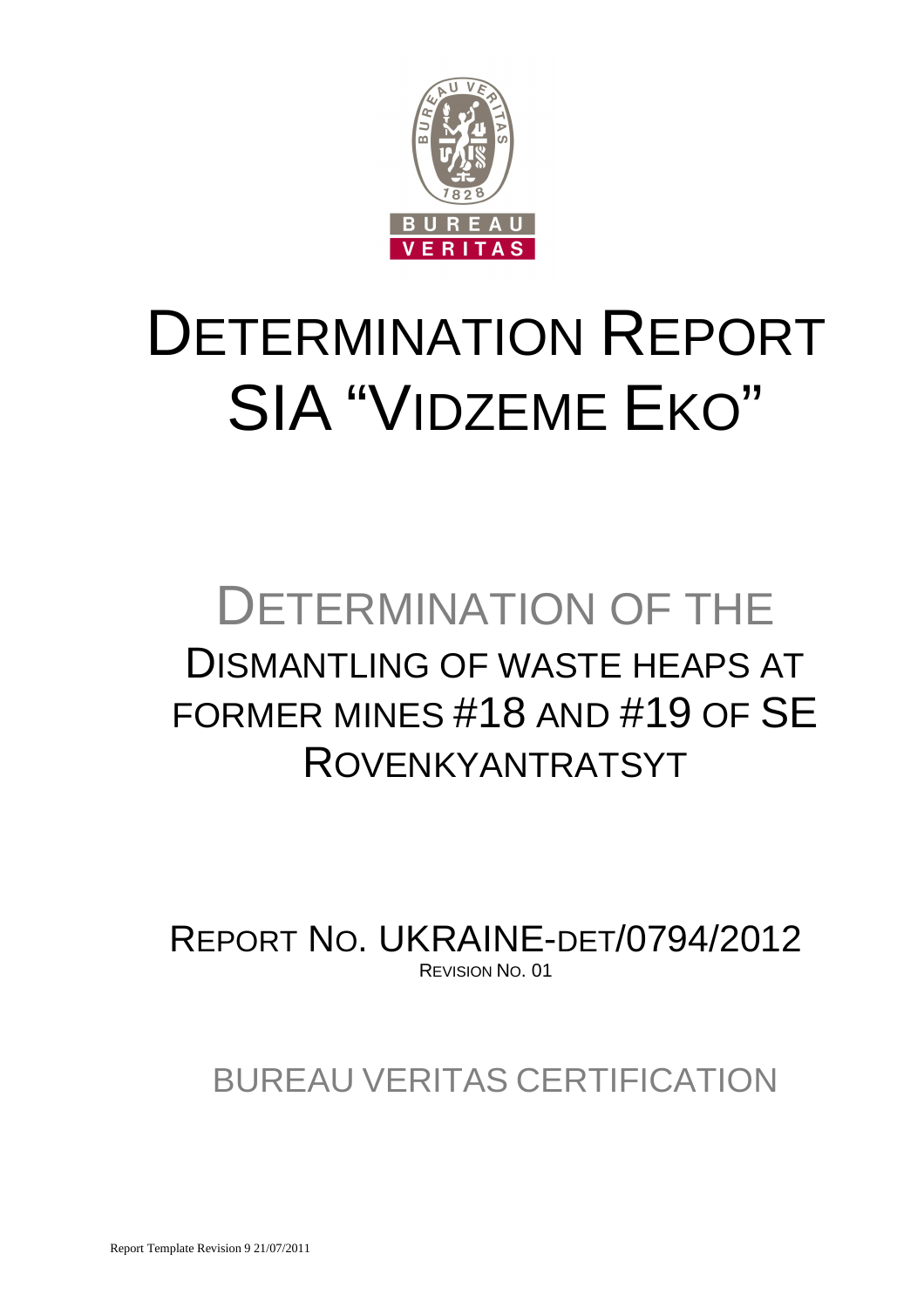

DETERMINATION REPORT: DISMANTLING OF WASTE HEAPS AT FORMER MINES #18 AND #19 OF SE ROVENKYANTRATSYT

| Date of first issue:<br>18/10/2012 | Organizational unit:<br><b>Bureau Veritas Certification</b><br><b>Holding SAS</b> |
|------------------------------------|-----------------------------------------------------------------------------------|
| Client:                            | Client ref.:                                                                      |
| ISIA "Vidzeme Eko"                 | Victor Tkachenko                                                                  |

Summary:

Bureau Veritas Certification has made the determination of the "Dismantling of waste heaps at former mines #18 and #19 of SE Rovenkyantratsyt" project of SIA "Vidzeme Eko" located in mining allotment Rovenkivska of SE Rovenkyantratsyt, Rovenky town, Luhansk Region, Ukraine on the basis of UNFCCC criteria for the JI, as well as criteria given to provide for consistent project operations, monitoring and reporting. UNFCCC criteria refer to Article 6 of the Kyoto Protocol, the JI rules and modalities and the subsequent decisions by the JI Supervisory Committee, as well as the host country criteria.

The determination scope is defined as an independent and objective review of the project design document, the project's baseline study, monitoring plan and other relevant documents, and consisted of the following three phases: i) desk review of the project design and the baseline and monitoring plan; ii) follow-up interviews with project stakeholders; iii) resolution of outstanding issues and the issuance of the final determination report and opinion. The overall determination, from Contract Review to Determination Report & Opinion, was conducted using Bureau Veritas Certification internal procedures.

The first output of the determination process is a list of Clarification and Corrective Action Requests (CL and CAR), presented in Appendix A. Taking into account this output, the project proponent revised its project design document.

In summary, it is Bureau Veritas Certification's opinion that the project correctly applies Guidance on criteria for baseline setting and monitoring and meets the relevant UNFCCC requirements for the JI and the relevant host country criteria.

| Report No.:<br>UKRAINE-det/0794/2012                                                                                         | Subject Group:<br>JI   | Indexing terms                                                                           |
|------------------------------------------------------------------------------------------------------------------------------|------------------------|------------------------------------------------------------------------------------------|
| Project title:<br>Dismantling of waste heaps at former mines #18<br>and #19 of SE Rovenkyantratsyt                           |                        |                                                                                          |
| Work carried out by:<br>Vyacheslav Yeriomin - Team Leader, Lead Verifier<br>Dmytro Balyn - Team Leader, Technical specialist |                        | No distribution without permission from the<br>Client or responsible organizational unit |
| Work reviewed by:<br>Ivan Sokolov - Internal Technical Reviewer<br><b>Vasyl Kobzar-Technical Specialist</b>                  |                        | Limited distribution                                                                     |
| Work approved by:<br>Ivan Sokolov - Operational Manager                                                                      |                        | Unrestricted distribution                                                                |
| Date of this revision:<br>Rev. No.:<br>25/10/2012<br>01                                                                      | Number of pages:<br>55 |                                                                                          |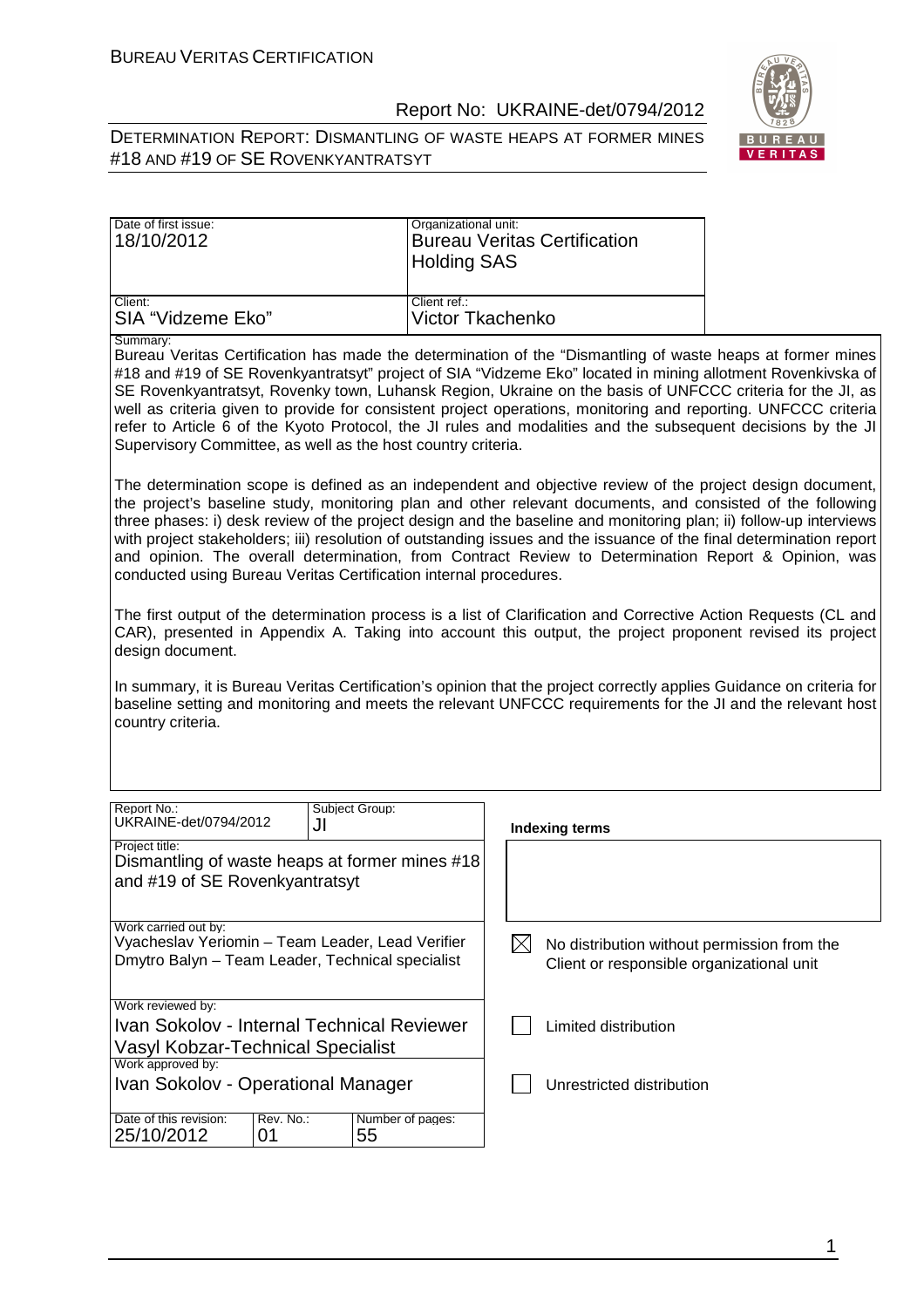DETERMINATION REPORT: DISMANTLING OF WASTE HEAPS AT FORMER MINES #18 AND #19 OF SE ROVENKYANTRATSYT

# **Table of Contents Page 2014**

| $\mathbf{1}$   |                                                                                     |                |
|----------------|-------------------------------------------------------------------------------------|----------------|
| 1.1            | Objective                                                                           | 3              |
| 1.2            | Scope                                                                               | 3              |
| 1.3            | Determination team                                                                  | 3              |
| $\overline{2}$ |                                                                                     | $\overline{4}$ |
| 2.1            | <b>Review of Documents</b>                                                          | $\overline{4}$ |
| 2.2            | Follow-up Interviews                                                                | 5              |
| 2.3            | <b>Resolution of Clarification and Corrective Action Requests</b>                   | 5              |
| 3              |                                                                                     |                |
| $\overline{4}$ |                                                                                     |                |
| 4.1            | Project approvals by Parties involved (19-20)                                       | 8              |
| 4.2            | Authorization of project participants by Parties involved (21)                      | 8              |
| 4.3            | Baseline setting (22-26)                                                            | 8              |
| 4.4            | Additionality (27-31)                                                               | 12             |
| 4.5            | Project boundary (32-33)                                                            | 14             |
| 4.6            | Crediting period (34)                                                               | 15             |
| 4.7            | Monitoring plan (35-39)                                                             | 15             |
| 4.8            | Leakage (40-41)                                                                     | 20             |
| 4.9            | Estimation of emission reductions or enhancements of net removals<br>$(42-47)$      | 21             |
| 4.10           | Environmental impacts (48)                                                          | 23             |
| 4.11           | Stakeholder consultation (49)                                                       | 23             |
| 4.12           | Determination regarding small scale projects (50-57)                                | 23             |
| 4.13           | Determination regarding land use, land-use change and forestry                      |                |
|                | (LULUCF) projects (58-64)                                                           | 23             |
| 4.14           | Determination regarding programmes of activities (65-73)                            | 23             |
| 5              | SUMMARY AND REPORT OF HOW DUE ACCOUNT WAS<br>TAKEN OF COMMENTS RECEIVED PURSUANT TO |                |
| 6              |                                                                                     |                |
| $\overline{7}$ |                                                                                     |                |
|                |                                                                                     |                |

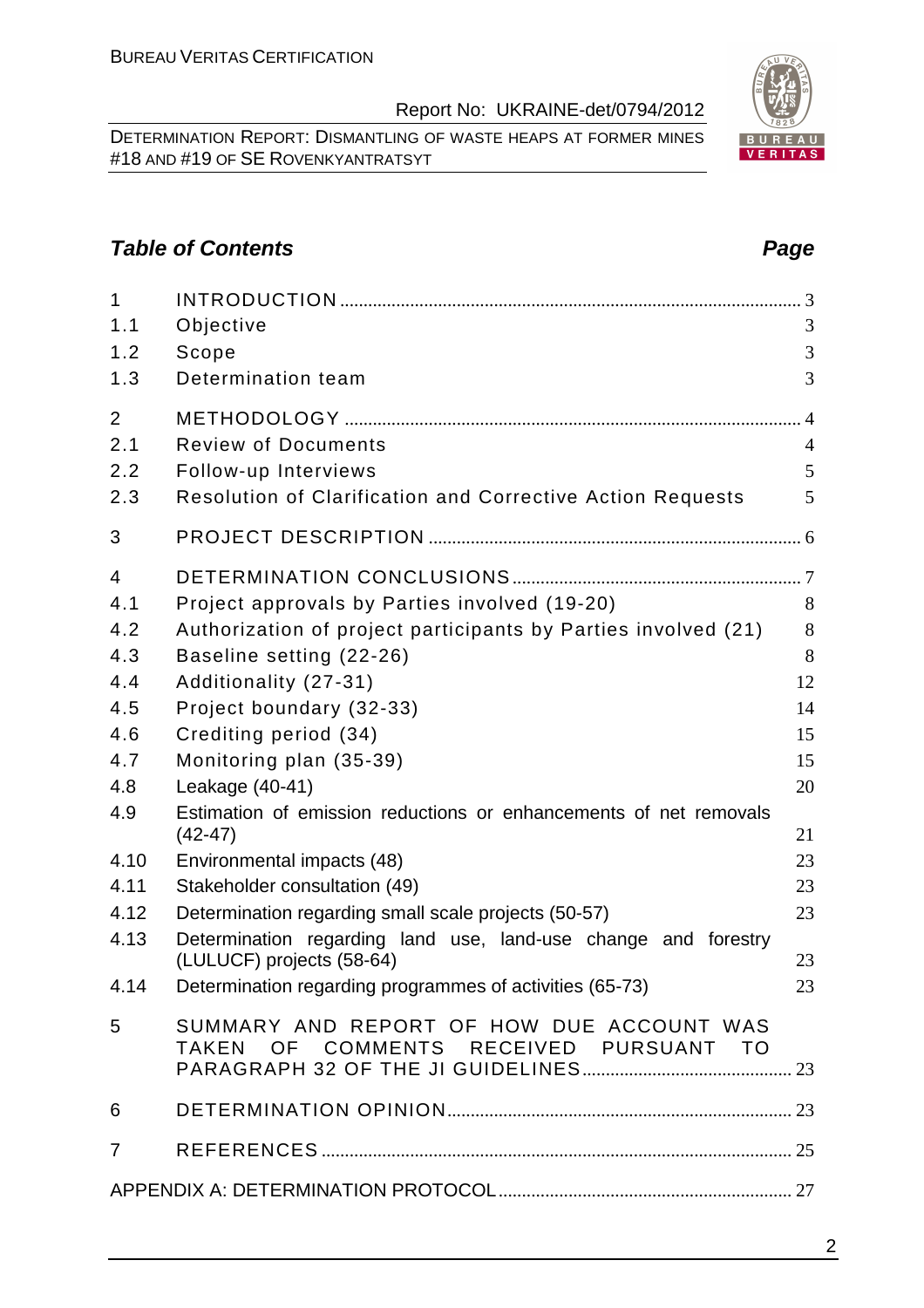DETERMINATION REPORT: DISMANTLING OF WASTE HEAPS AT FORMER MINES #18 AND #19 OF SE ROVENKYANTRATSYT



# **1 INTRODUCTION**

SIA "Vidzeme Eko" has commissioned Bureau Veritas Certification to determine its JI project "Dismantling of waste heaps at former mines #18 and #19 of SE Rovenkyantratsyt" (hereafter called "the project") at mining allotment Rovenkivska of SE Rovenkyantratsyt, Rovenky town, Luhansk Region, Ukraine.

This report summarizes the findings of the determination of the project, performed on the basis of UNFCCC criteria, as well as criteria given to provide for consistent project operations, monitoring and reporting.

# **1.1 Objective**

The determination serves as project design verification and is a requirement of all projects. The determination is an independent third party assessment of the project design. In particular, the project's baseline, the monitoring plan (MP), and the project's compliance with relevant UNFCCC and host country criteria are determined in order to confirm that the project design, as documented, is sound and reasonable, and meets the stated requirements and identified criteria. Determination is a requirement for all JI projects and is seen as necessary to provide assurance to stakeholders of the quality of the project and its intended generation of emission reduction units (ERUs).

UNFCCC criteria refer to Article 6 of the Kyoto Protocol, the JI rules and modalities and the subsequent decisions by the JI Supervisory Committee, as well as the host country criteria.

# **1.2 Scope**

The determination scope is defined as an independent and objective review of the project design document, the project's baseline study and monitoring plan and other relevant documents. The information in these documents is reviewed against Kyoto Protocol requirements, UNFCCC rules and associated interpretations.

The determination is not meant to provide any consulting towards the Client. However, stated requests for clarifications and/or corrective actions may provide input for improvement of the project design.

# **1.3 Determination team**

The determination team consists of the following personnel:

Vyacheslav Yeriomin

Bureau Veritas Certification Team Leader, Climate Change Verifier

Dmytro Balyn

Bureau Veritas Certification Technical Specialist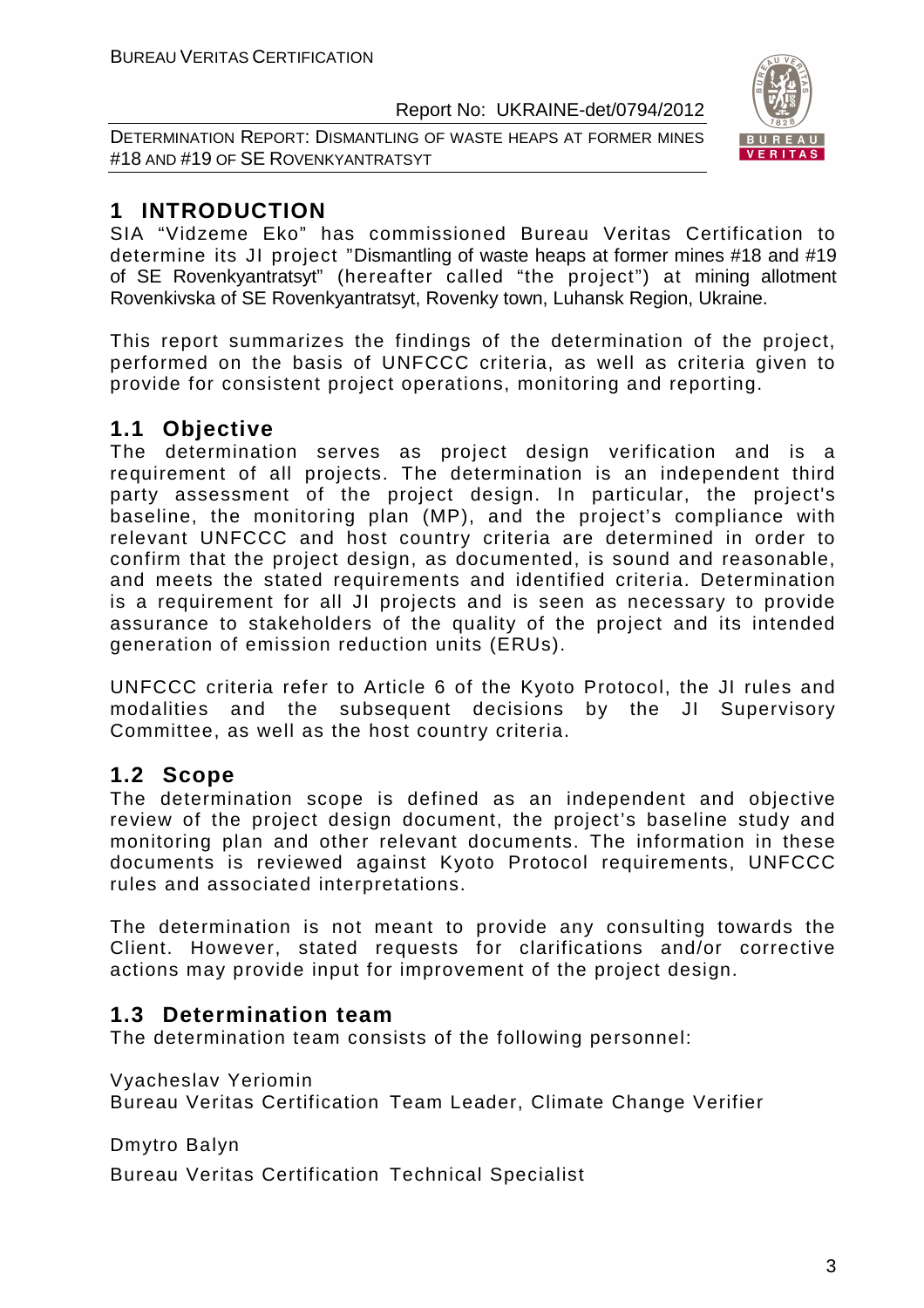DETERMINATION REPORT: DISMANTLING OF WASTE HEAPS AT FORMER MINES #18 AND #19 OF SE ROVENKYANTRATSYT



This determination report was reviewed by:

Ivan Sokolov Bureau Veritas Certification, Internal reviewer Vasyl Kobzar Bureau Veritas Certification, Technical specialist

# **2 METHODOLOGY**

The overall determination, from Contract Review to Determination Report & Opinion, was conducted using Bureau Veritas Certification internal procedures.

In order to ensure transparency, a determination protocol was customized for the project, according to the version 01 of the Joint Implementation Determination and Verification Manual, issued by the Joint Implementation Supervisory Committee at its 19 meeting on 04/12/2009. The protocol shows, in a transparent manner, criteria (requirements), means of determination and the results from determining the identified criteria. The determination protocol serves the following purposes:

- It organizes, details and clarifies the requirements a JI project is expected to meet;
- It ensures a transparent determination process where the determiner will document how a particular requirement has been determined and the result of the determination.

The completed determination protocol is enclosed in Appendix A to this report.

# **2.1 Review of Documents**

The Project Design Document (PDD) submitted by SIA "Vidzeme Eko" and additional background documents related to the project design and baseline, i.e. country Law, Guidelines for users of the joint implementation project design document form, Approved CDM methodology and/or Guidance on criteria for baseline setting and monitoring, Kyoto Protocol, Clarifications on Determination Requirements to be Checked by an Accredited Independent Entity were reviewed.

To address Bureau Veritas Certification corrective action and clarification requests, SIA "Vidzeme Eko" revised the PDD and resubmitted it on 24/10/2012.

The determination findings presented in this report relate to the project as described in the PDD version(s) 2.0.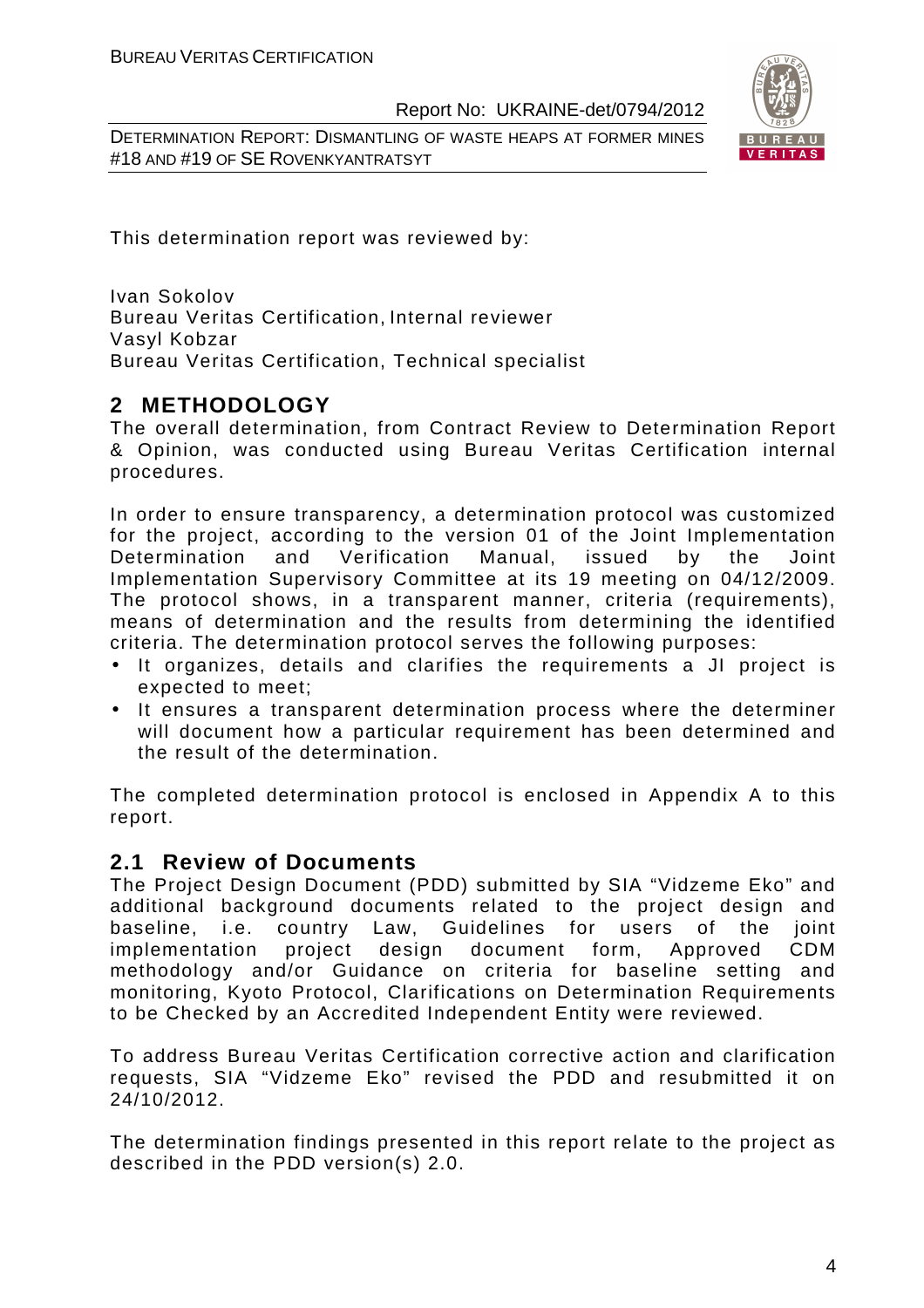DETERMINATION REPORT: DISMANTLING OF WASTE HEAPS AT FORMER MINES #18 AND #19 OF SE ROVENKYANTRATSYT



# **2.2 Follow-up Interviews**

On 17/10/2012 Bureau Veritas Certification performed on-site interviews with project stakeholders to confirm selected information and to resolve issues identified in the document review. Representatives of CE "S.T.A" and SIA "Vidzeme Eko" were interviewed (see References). The main topics of the interviews are summarized in Table 1.

| Interviewed        | <b>Interview topics</b>                                    |
|--------------------|------------------------------------------------------------|
| organization       |                                                            |
| CE "S.T.A"         | <b>Project History</b><br>➤                                |
|                    | Project Approach                                           |
|                    | Project boundary                                           |
|                    | <b>Implementation Schedule</b>                             |
|                    | Organization structure                                     |
|                    | Authorities and responsibilities                           |
|                    | Training of personnel                                      |
|                    | Quality management procedures and technologies             |
|                    | Records on rehabilitation/implementation of equipment<br>➤ |
|                    | Metering equipment control                                 |
|                    | Metering record keeping system, database                   |
|                    | <b>Technical documentation</b><br>⋗                        |
|                    | Monitoring plan and procedures                             |
|                    | Permits and licenses                                       |
| <b>CONSULTANT:</b> | Baseline methodology<br>➤                                  |
| SIA "Vidzeme Eko"  | Monitoring plan                                            |
|                    | Additionality proofs                                       |
|                    | Calculation of emission reductions                         |

#### **Table 1 Interview topics**

# **2.3 Resolution of Clarification and Corrective Action Requests**

The objective of this phase of the determination is to raise the requests for corrective actions and clarification and any other outstanding issues that needed to be clarified for Bureau Veritas Certification positive conclusion on the project design.

If the determination team, in assessing the PDD and supporting documents, identifies issues that need to be corrected, clarified or improved with regard to JI project requirements, it will raise these issues and inform the project participants of these issues in the form of:

(a) Corrective action request (CAR), requesting the project participants to correct a mistake in the published PDD that is not in accordance with the (technical) process used for the project or relevant JI project requirement or that shows any other logical flaw;

(b) Clarification request (CL), requesting the project participants to provide additional information for the determination team to assess compliance with the JI project requirement in question;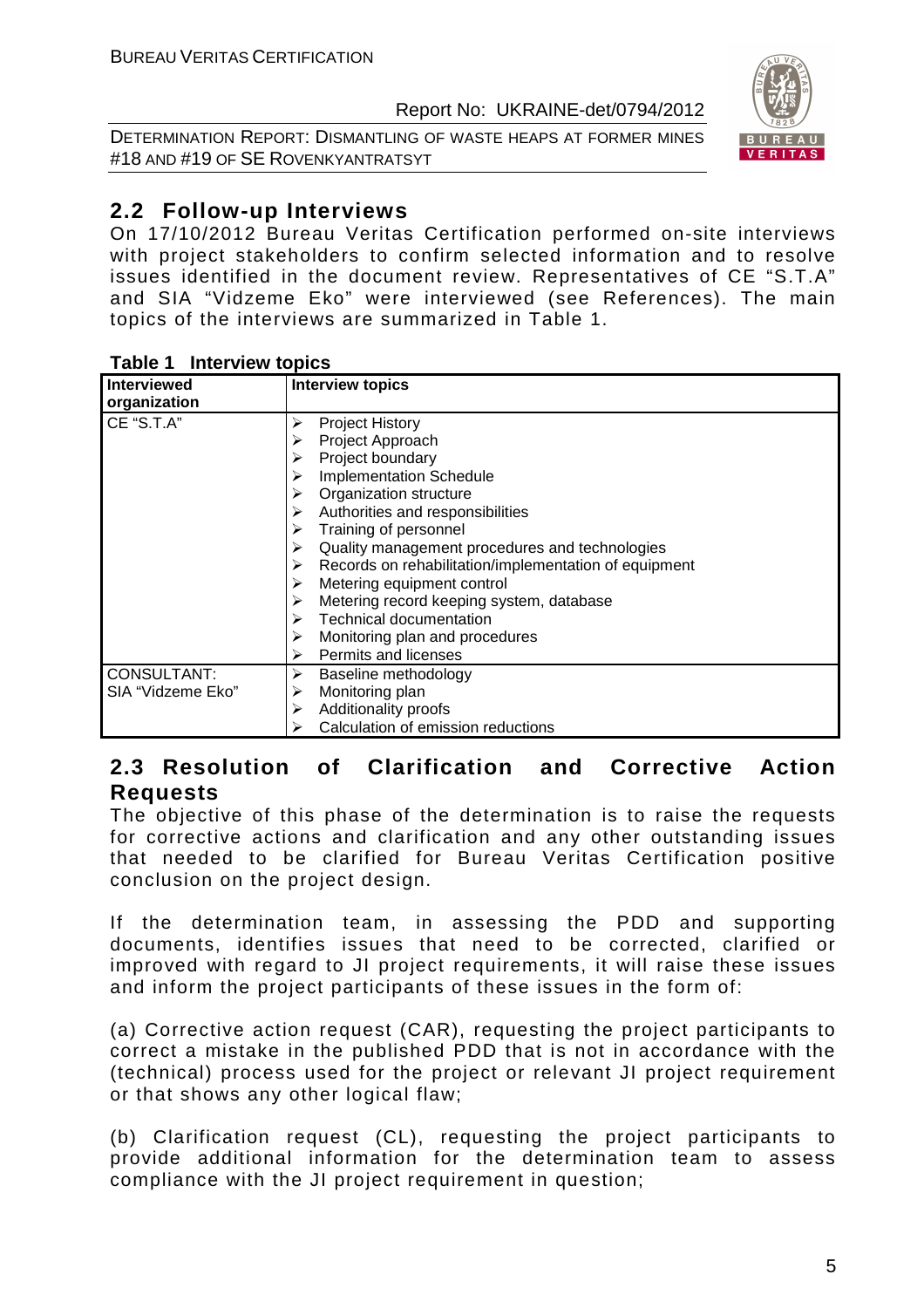DETERMINATION REPORT: DISMANTLING OF WASTE HEAPS AT FORMER MINES #18 AND #19 OF SE ROVENKYANTRATSYT



(c) Forward action request (FAR), informing the project participants of an issue, relating to project implementation but not project design, that needs to be reviewed during the first verification of the project.

The determination team will make an objective assessment as to whether the actions taken by the project participants, if any, satisfactorily resolve the issues raised, if any, and should conclude its findings of the determination.

To guarantee the transparency of the verification process, the concerns raised are documented in more detail in the determination protocol in Appendix A.

# **3 PROJECT DESCRIPTION**

Proposed project provides complete dismantling of the waste heaps of former #18 and #19 mines of SE Rovenkyantratsyt with further reclamation of the area by restoring its fertile layer. During dismantling of the dump, the rocks will be divided into fractions, which will be used for blending with steam coal and subsequently supplied to heat power plants and boiler houses for burning as fuel. After sorting, the large fractions will be used for building and repairing of roads. As the result, rock mass of the dump will be fully utilized, and the received coal will replace coal, which otherwise would have had to be mined. As the result of the project, the opportunity of self-ignition of heap will be eliminated. An important component of the project is its second phase – complex reclamation of the area by restoring its fertile layer and full restoration of natural ecological community. This part of the project is required, but totally expensive, due to this mechanism of joint implementation was one of the prominent factors of the project from the beginning, and financial benefits as part of this mechanism considered one of the reasons of the project implementation.

The project provides the assemblage and installation of sorting rock mass complex of dumps of former #18 and #19 mines of SE Rovenkyantratsyt consisting of:

- Point of loading rock mass on Conveyor SP-202MS;
- -Point of sorting rock mass in classes 0-30 mm and 30 mm (vibrating inertial sifter GIL-52);
- Point of storage class 0-30 mm (sheds).

Class +30 mm is expected (as required under discharging tray of sifter) to be loaded in transports and delivered to customers for building and repairing of category 4-5 roads. Class 0-30 mm is expected to be loaded in transports, undergoes a mandatory procedure of weighting and is sent to the consumer for blending and subsequent combustion in the thermal power plants or boiler houses. Blending of fraction (0- 30) with a steam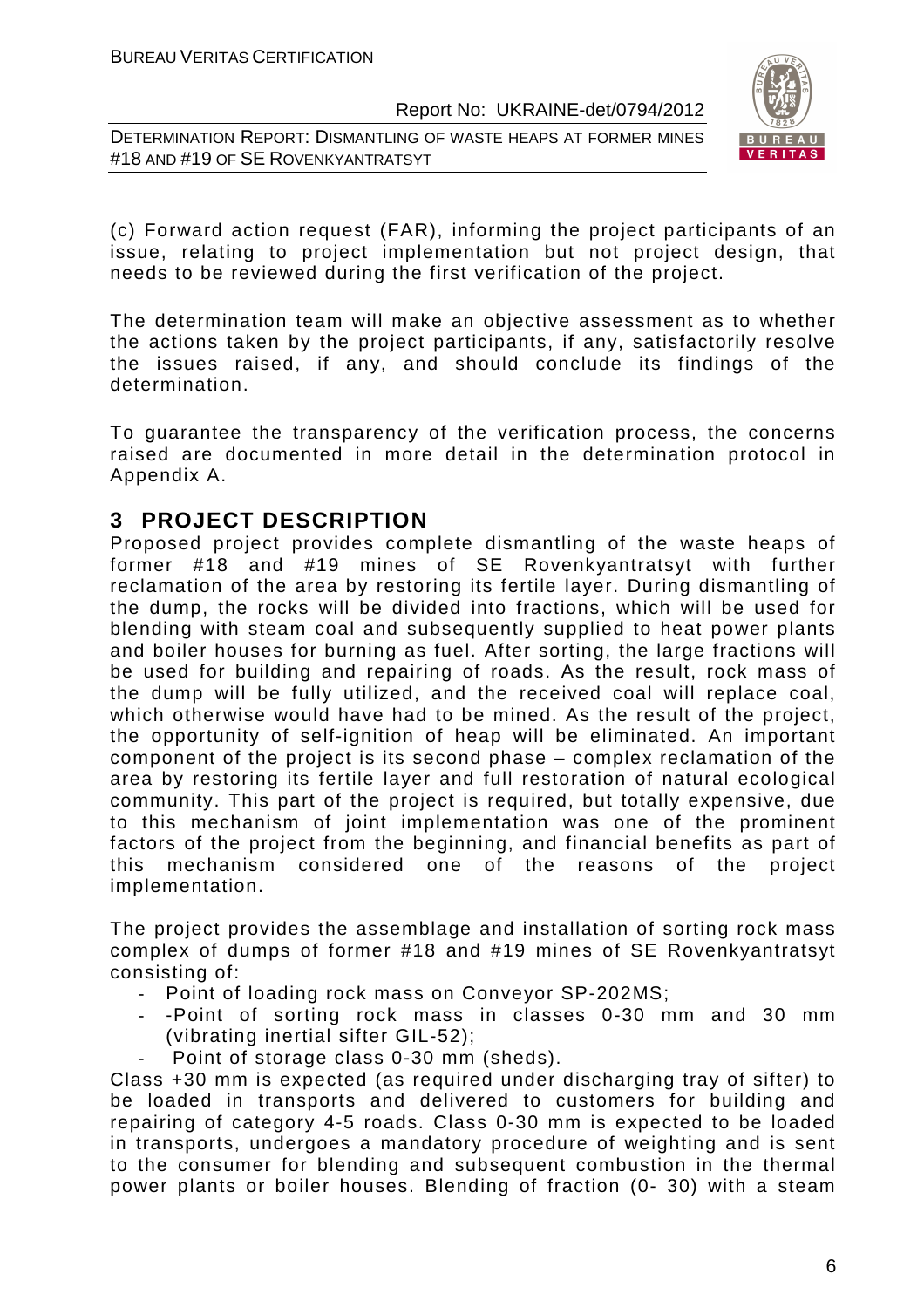DETERMINATION REPORT: DISMANTLING OF WASTE HEAPS AT FORMER MINES #18 AND #19 OF SE ROVENKYANTRATSYT



coal allows to realize the fine finishing of quality the energy coal to the requirements of Standard 4083-2002, without compromising the quality of fuel on the one hand, but resulting in saving valuable energy coal on the other hand

Technological scheme of the complex is described as follows:

The rock mass, after been dismantled bulldozers T-170 is delivered to the feeding conveyor SP-202 by frontal loader HK 632L. Before the delivery of rock mass on the belt conveyor, the moisture is applied (humidity of raw materials does not exceed 8%) with sprinklers.

After bulldozers, layer by layer, get to the height, where the entrance road can be made- the combined method is used for the dump dismantling; further dismantling is made by excavator EO-5126 with the direct rock loading on the conveyor, or on the intermediate site, where, with the help of the loader, the rock is delivered to the scraper conveyor SP – 202

Product of sorting class 0-30 through handling unit of sifter supplied on belt conveyor KLS. From the belt conveyor rock mass of class 0-30 mm through the handling unit of conveyor with built-in nozzles for humidification, emptied on the intermediate platform without significant accumulation, where loader HK 319L loads it in trucks or on a platform (warehouse) for storage. Warehouse is used if necessary without longterm storage. From storage the rock mass 0-30 mm by loader is loaded into trucks.

More detailed data on coal sorting equipment is provided in the section A of the PDD.

The proposed project creates emission reduction by:

 - Elimination of greenhouse gases sources associated with burning waste heaps, by extracting coal from the rock dumps;

- Reduction of uncontrolled methane emissions due to replacement of coal that would have been extracted through mining;

- Reduction of electricity consumption at waste heap dismantling in comparison to electricity consumption at coal mine.

Identified problem areas for project description, project participants' responses and conclusions of Bureau Veritas Certification are described in Annex A (CAR01-CAR04, CL01, CL02)

# **4 DETERMINATION CONCLUSIONS**

In the following sections, the conclusions of the determination are stated.

The findings from the desk review of the original project design documents and the findings from interviews during the follow up visit are described in the Determination Protocol in Appendix A.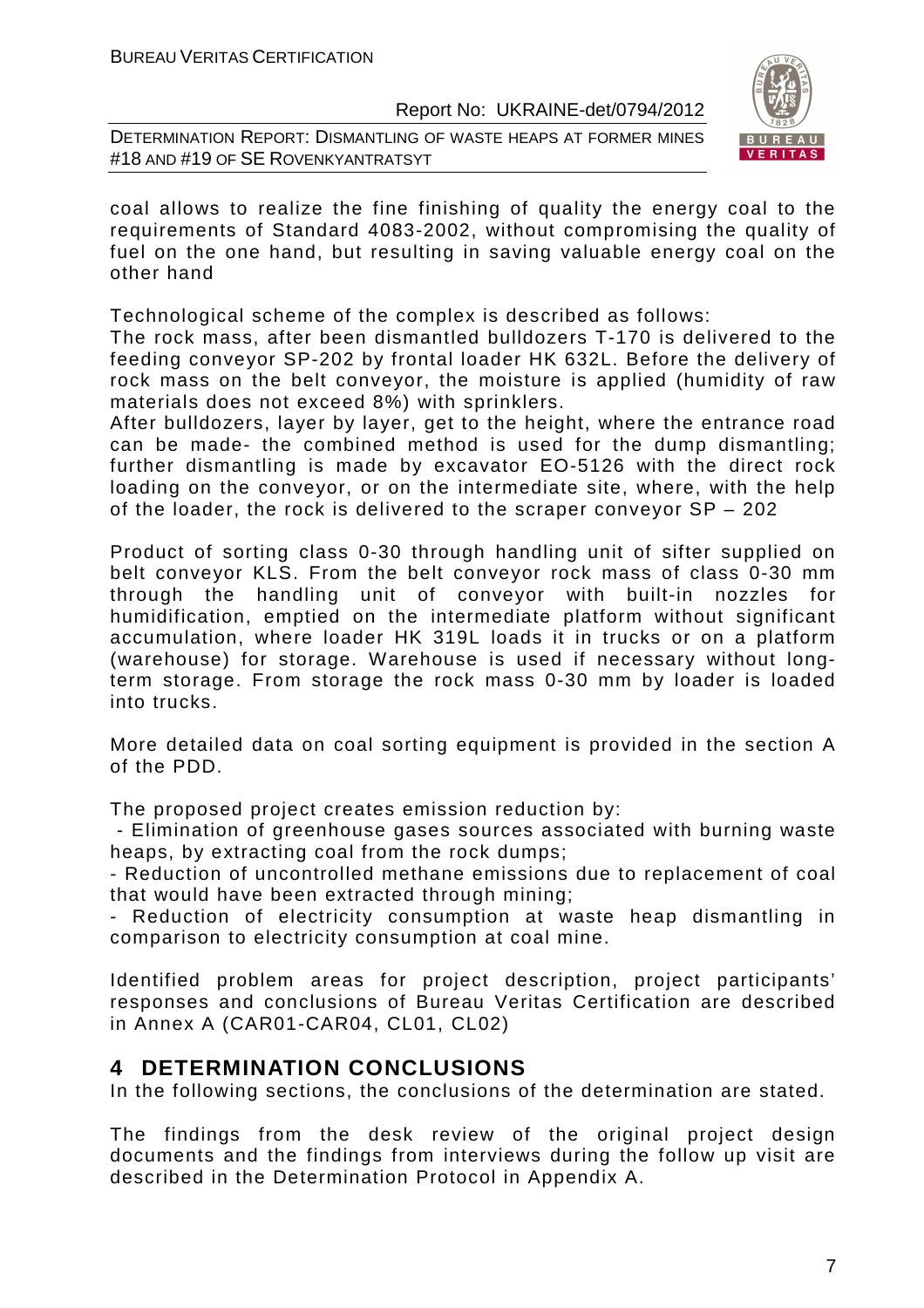DETERMINATION REPORT: DISMANTLING OF WASTE HEAPS AT FORMER MINES #18 AND #19 OF SE ROVENKYANTRATSYT



The Clarification and Corrective Action Requests are stated, where applicable, in the following sections and are further documented in the Determination Protocol in Appendix A. The determination of the Project resulted in 19 Corrective Action Requests and 3 Clarification Requests.

The number between brackets at the end of each section corresponds to the DVM paragraph

# **4.1 Project approvals by Parties involved (19-20)**

The project has already received Letter of Endorsement #3079/23/7 dated 18/10/2012 issued by State Environmental Investment Agency.

The Bureau Veritas Certification obtained Letter of Endorsement from SIA "Vidzeme-Eko" and doesn't doubt in its authenticity.

As for this time no written project approvals of the project from the Parties Involved are available (see CAR05 pending till the Host Party LoA received). After receiving Determination Report from the Accredited Independent Entity (AIE) project documentation will be submitted to the Ukrainian Designated Focal Point (DFP) which is State Environment Investment Agency for receiving the Letter of Approval.

The written approvals from the other Party will be obtained later on.

Identified problem areas for written project approvals, project participants' responses and conclusions of Bureau Veritas Certification are described in Annex A (refer to CAR05)

# **4.2 Authorization of project participants by Parties involved (21)**

In accordance with paragraph 21 of the DVM the assessment of this area focuses on whether each of the legal entities listed as project participants in the PDD is authorized by a Party involved, which is also listed in the PDD.

Authorisation of the project participants by Parties involved is expected through a written project approvals, see CAR05 and CAR06 that is pending

# **4.3 Baseline setting (22-26)**

The PDD explicitly indicates that using a methodology for baseline setting and monitoring developed in accordance with appendix B of the JI guidelines (hereinafter referred to as JI specific approach) was the selected approach for identifying the baseline.

The PDD provides a detailed theoretical description in a complete and transparent manner, as well as justification, that the baseline is established: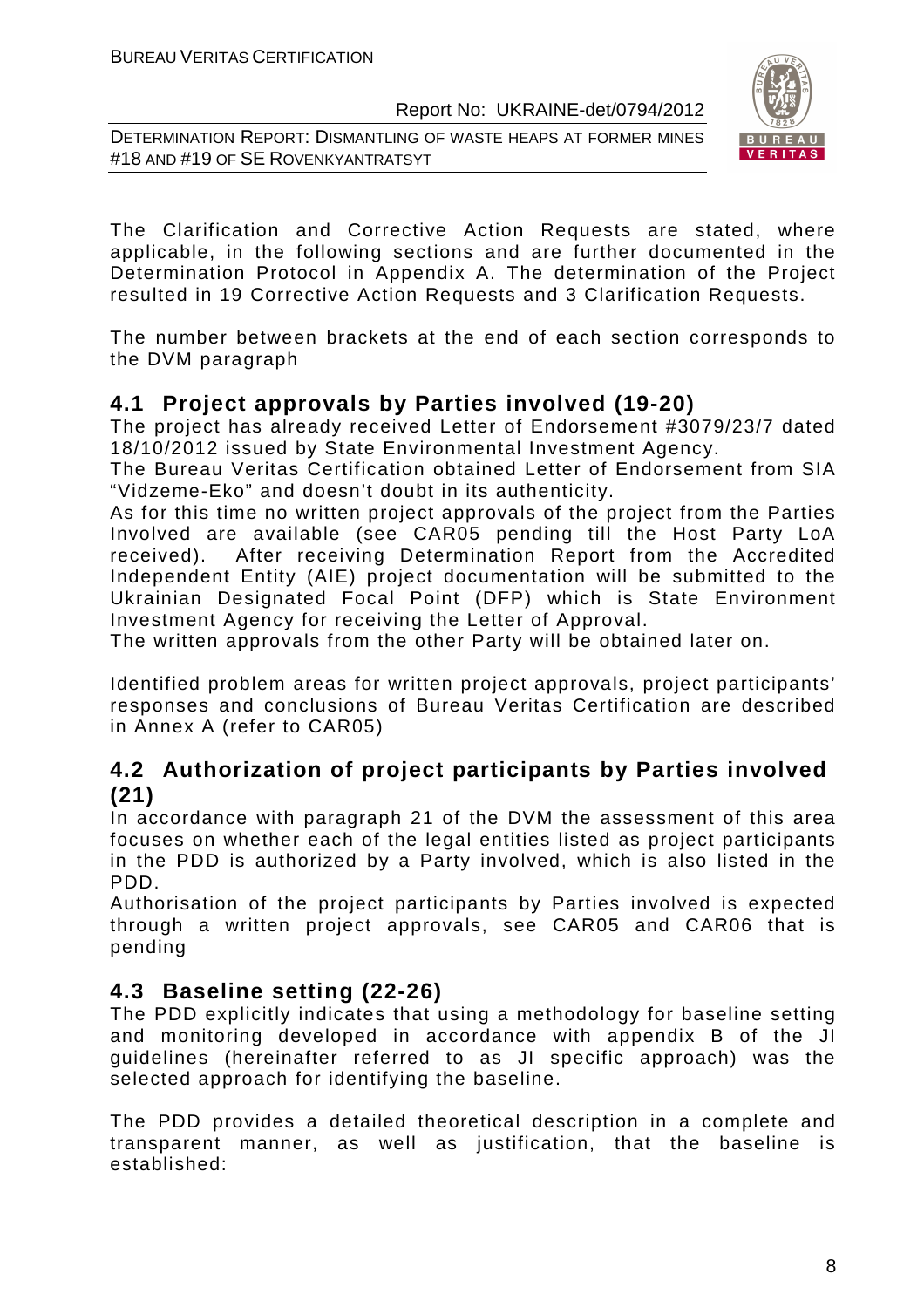DETERMINATION REPORT: DISMANTLING OF WASTE HEAPS AT FORMER MINES #18 AND #19 OF SE ROVENKYANTRATSYT



(a) By listing and describing the following plausible future scenarios on the basis of conservative assumptions and selecting the most plausible one:

#### Scenario 1. Continuation of existing situation

This scenario does not anticipate any activities and therefore does not face any barriers.

#### Scenario 2. Direct energy production from the heat energy of burning waste heap

#### Technological barrier:

This scenario is based on the highly experimental technology, which has not been implemented even in a pilot project. It is also not suitable for all waste heaps as the project owner will have to balance the energy resource availability (i.e. waste heap location) and the location of the energy user. On-site generation of electricity addresses this problem but requires additional interconnection engineering. In general this technology has yet to prove its viability. In addition it does not allow the control and management of the emitted gases. This technology can be applied only in the presence of dumps with developed combustion centre. Even if the probability of burning rock dump is very high, it is currently impossible to predict the time of its outbreak and therefore predict the start of the use of thermal energy released during its combustion.

#### Investment barrier:

Investment into unproven technology carries a high risk. In case of Ukraine, which carries a high country risk, investment into such unproven energy projects are less likely to attract investors than some other opportunities in the energy sector with higher returns. The pioneering character of the project may appeal to development programmes and governmental incentives but cost of the produced energy is likely to be much higher than alternatives.

#### Scenario 3. Production of construction materials from waste heap matter Technological barrier:

This scenario is based on known technology, however, this technology is not currently available in Ukraine and there is no evidence that such projects will be implemented in the near future. It is also not suitable for all types of waste heaps as the content of waste heap has to be predictable in order for project owner to be able to produce quality materials. High contents of sulphur and moisture can reduce the suitability of the waste heap for processing. A large scale deep exploration of the waste heap has to be performed before the project can start.

#### Scenario 4. Coal extraction from waste heaps without JI incentives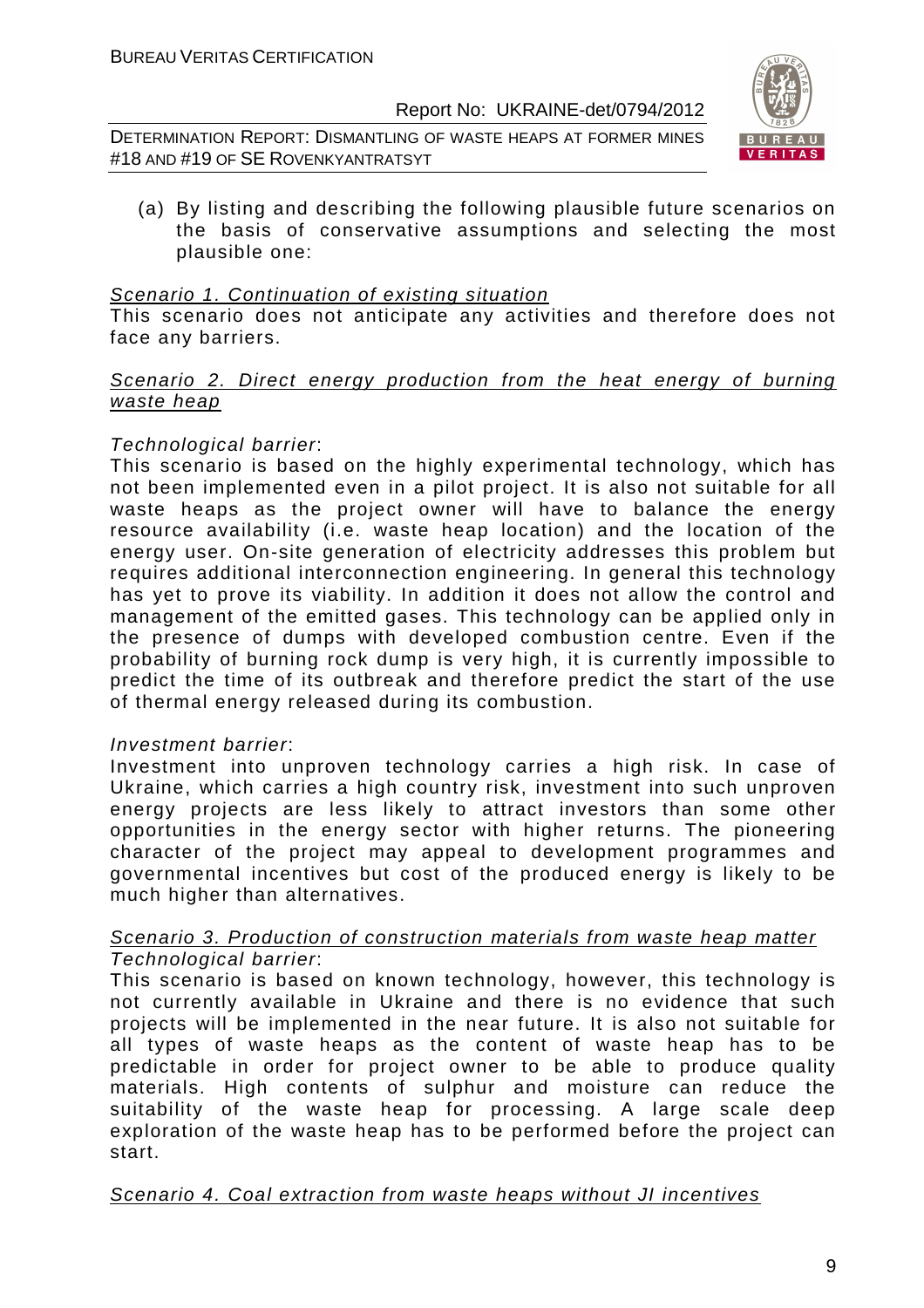DETERMINATION REPORT: DISMANTLING OF WASTE HEAPS AT FORMER MINES #18 AND #19 OF SE ROVENKYANTRATSYT



Investment barrier: This scenario is financially unattractive and faces barriers. Detailed description of proposed scenario barriers is provided in the section B.2 of the PDD version 2.0.

#### Scenario 5. Systematic monitoring of waste heaps condition and regular fire prevention and extinguishing measures

Investment barrier: This scenario does not represent any revenues but anticipates additional costs for waste heaps owners. Monitoring of the waste heap status is not done systematically and in general actions are left to the discretion of the individual owners. Waste heaps are mostly owned by mines or regional coal mining associations. Coal mines in Ukraine suffer from limited investment resulting often in safety problems due to complicated mining conditions and financial constraints, with miners' salaries often being delayed by few months. Waste heaps in this situation are considered as additional burdens and mines often do not even perform minimum required maintenance. Exact data are not always available. From a commercial view point the fines that are usually levied by the authorities are considerably lower than costs of all the measures outlined by this scenario.

- (b) Taking into account relevant national and/or sectoral policies and circumstances, such as sectoral reform initiatives, local fuel availability, power sector expansion plans, and the economic situation in the project sector. In this context, the following key factors that affect a baseline are taken into account:
- (c) Taking into account relevant national and/or sectoral policies and circumstances, such as sectoral reform initiatives, local fuel availability, power sector expansion plans, and the economic situation in the project sector. In this context, the following key factors that affect a baseline are taken into account:
	- A comprehensive analysis and an in-depth description of the reform policies and legislation concerning the development and reforming of the Ukrainian coal industry. At this time effective united complex state program for prevention of waste heaps burning and reclamation with extraction of coal is absent. Fines paid by pollution costs much less than money spent on measures to prevent ignition or burning For this time 78 % of Luhansk Region waste heaps burned or burning.
	- Describing economic situation. Inner coal market in Ukraine is significantly controlled by Ukrainian government, which is owner of number of mines and significantly influencing on coal costs. Level of coal content in waste heap is difficultly predicted, and CE "S.T.A" is a small company which cannot supply coal in big quantities in long range time.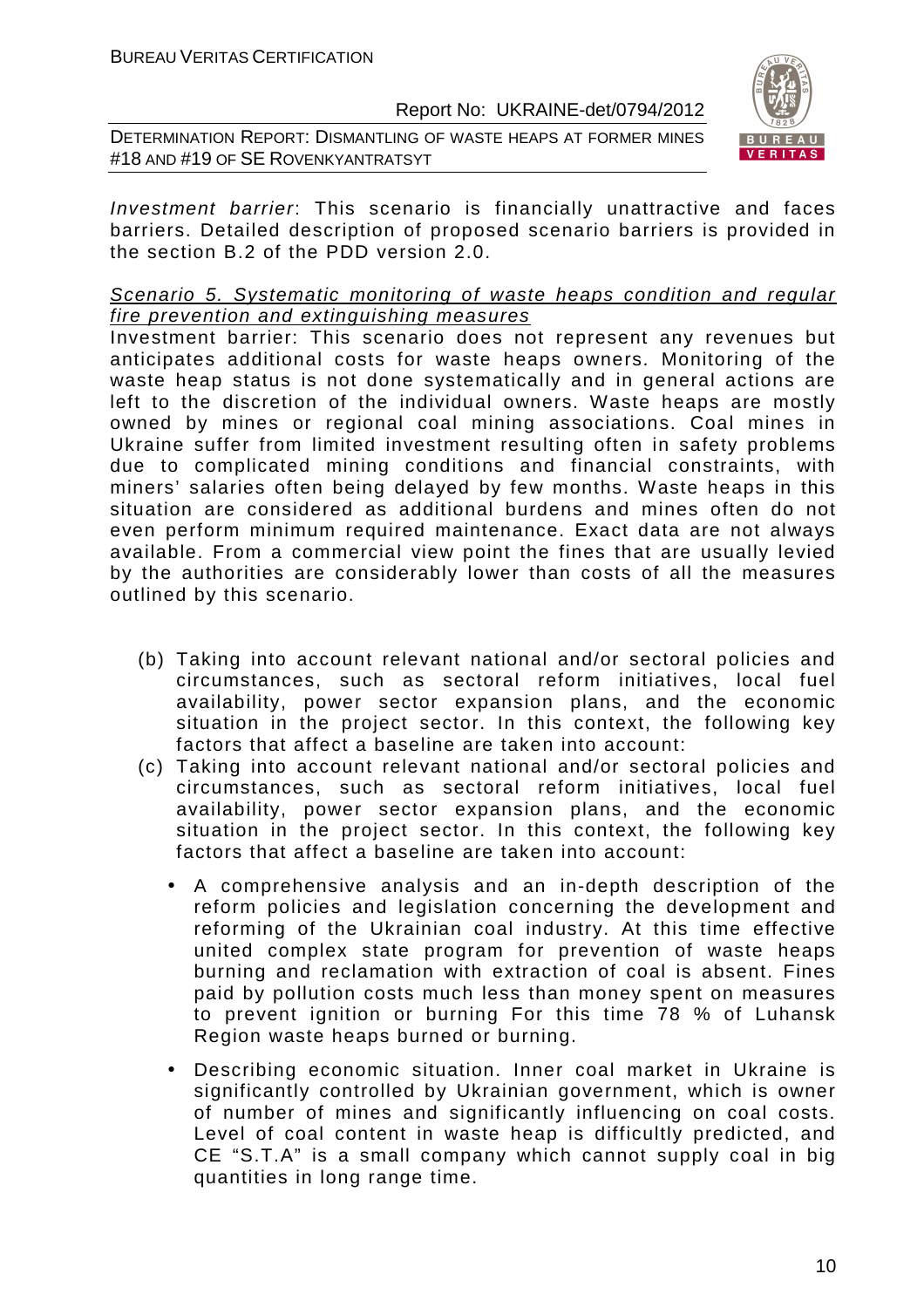DETERMINATION REPORT: DISMANTLING OF WASTE HEAPS AT FORMER MINES #18 AND #19 OF SE ROVENKYANTRATSYT



- As far as availability of capital there is a summary of key indicators of business practices in Ukraine as well as a comparison country risk premiums for Ukraine, and Russia are provided by the PP's vividly demonstrating that Ukraine has been always considered a high-risk country for investments and doing business, which extremely limits the opportunities of the project as for its access to financial resources at the international level.
- It is stated by the project participants that modern technologies and best practices existing in the developed countries are unavailable due to their high cost and necessity of the knowledgeable personnel able to introduce and operate the equipment.
- As far as the fuel prices and its availability, the PDD states that electricity and diesel fuel are widely used in Ukrainian industry. Prices for diesel fuel that is mostly imported from the Russian Federation are regulated by Ukrainian Government. Electric energy in Ukraine is produced at the thermal and nuclear power stations mainly by use of fossil fuel. Wholesale Electricity Market of Ukraine is managed by the state enterprise "Energorynok"; the level of prices for electric energy ranges greatly for different types of consumers.

 (c) In such a way that emission reduction units (ERUs) cannot be earned for decreases in activity levels outside the project activity or due to force majeure. According to the proposed approach emission reductions will be earned only when project activity will generate coal concentrate, so no emission reductions can be earned due to any changes outside the project activity.

(d) Taking into account uncertainties and using conservative assumptions such as the following:

- Lower range of parameters is used for calculation of baseline emissions and higher range of parameters is used for calculation of project activity emissions;
- Default values were used to the extent possible in order to reduce uncertainty and provide conservative data for emission calculations.
- The emissions of nitrous oxide have not taken into consideration for conservatism

For more details, please, refer to Section B.1. of the PDD.

Emissions in the baseline scenario are calculated as follows:

 $BE_v = BE_{WHB,v}$ , (1)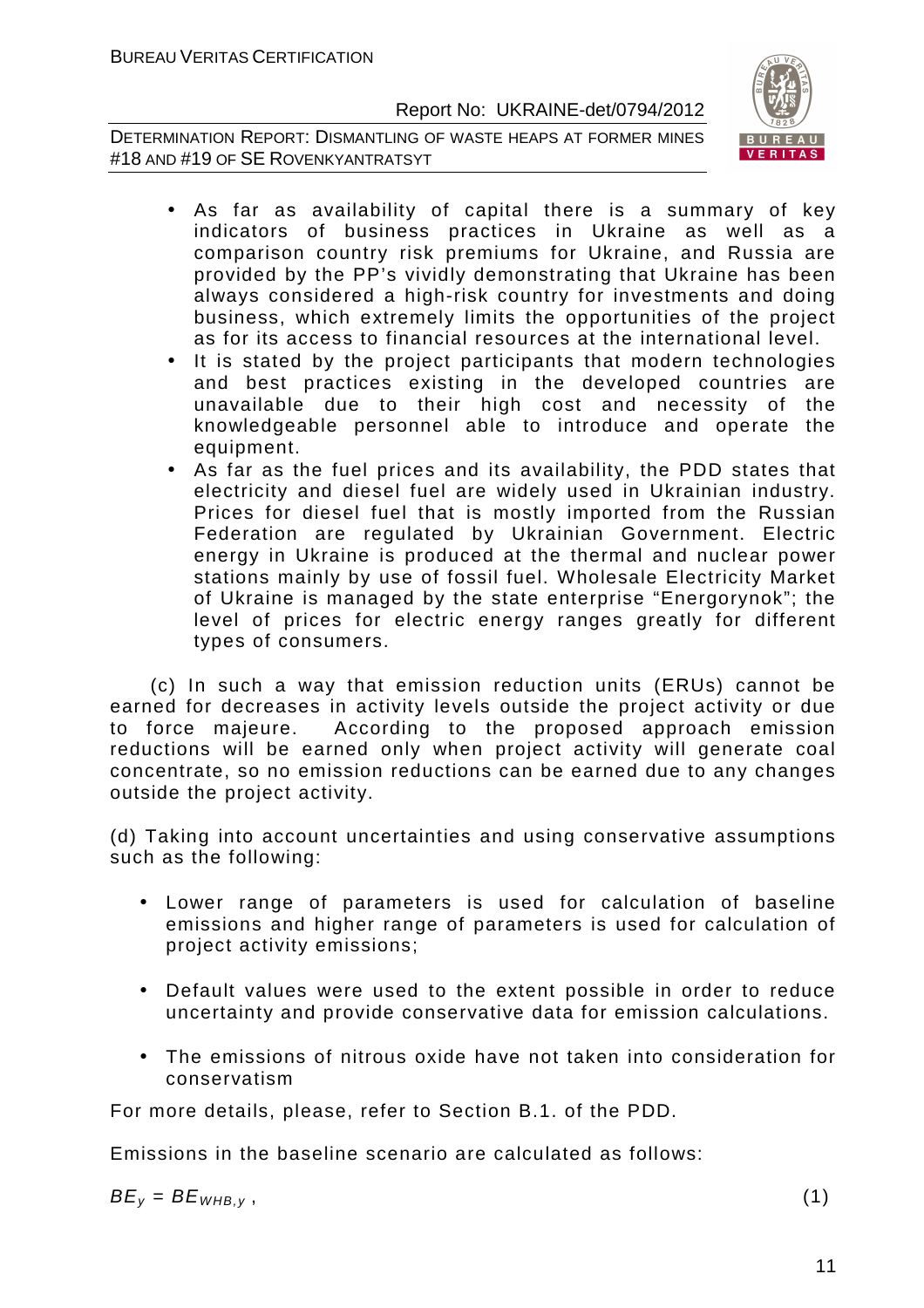DETERMINATION REPORT: DISMANTLING OF WASTE HEAPS AT FORMER MINES #18 AND #19 OF SE ROVENKYANTRATSYT



#### Where:

 $BE<sub>WHB-V</sub>$  - baseline emissions due to burning of the waste heap in the year y (tCO2 equivalent ),

Baseline emissions due to burning dumps in year y calculated by the formula:

 $BE_{WHB,y} = FC_{BE,Coal,y}$ /1000 $\rho_{WHB}$  · NCV  $_{Coal}$  · OXID  $_{Coal}$  · K  $_{Coal}$  <sup>c</sup> · 44/12 (2) where:

 $FC_{BE,Coal,v}$  - amount of coal that has been mined in the baseline scenario and combusted for energy use, equivalent to the amount of coal extracted from the waste heap because of the project activity in the year y, t;

 $\rho$  w<sub>HB</sub> - probability of waste heap burning, d/l;

NCV <sub>Coal</sub> - net Calorific Value of coal, TJ/kt;

OXID  $_{Coal}$  - carbon Oxidation factor of coal, d/l;

 $K_{\text{Coal}}^c$  - carbon content of coal, tC/TJ;

1/1000 - conversion factor from tons in kilotonnes, d / l

44/12 - stoichiometric relationship between the molecular weight of carbon dioxide and carbon.

The amount of coal produced in mines in the baseline scenario is calculated by the formula:

 $FC_{BE,Coal,v} = FR_{Coal,v} (1-A_{rock,v}/100-W_{rock,v}/100) (1-A_{Coal}/100-W_{Coal}/100)$  (3)

where:

 $FR_{\text{Coal,v}}$  - amount of sorted fraction (0-30mm), which is extracted from the dumps because of the project in a year y, that came to blending with further combustion in thermal power plants, t;

 $A_{rock, v}$  - the average ash content of sorted fractions (0-30mm), which is extracted from dump in year y,%

 $W_{rock,y}$  - the average humidity of sorted fractions (0-30mm), which is extracted from dump in year y, %;

 $A_{Coal}$  - the average ash content of coal, mined in Donetsk region of Ukraine, %;

 $W_{Coal}$  - the average humidity of coal, mined in Donetsk region of Ukraine, %;

100 - conversion factor from percent to fraction, d/l.

Identified problem areas for baseline setting, project participants' responses and conclusions of Bureau Veritas Certification are described in Annex A (refer to CAR07, CAR08, CL03)

# **4.4 Additionality (27-31)**

The project "WASTE HEAP DISMANTLING IN THE REBRYKOVE TOWN OF LUHANSK REGION OF UKRAINE WITH THE AIM OF REDUCING GREENHOUSE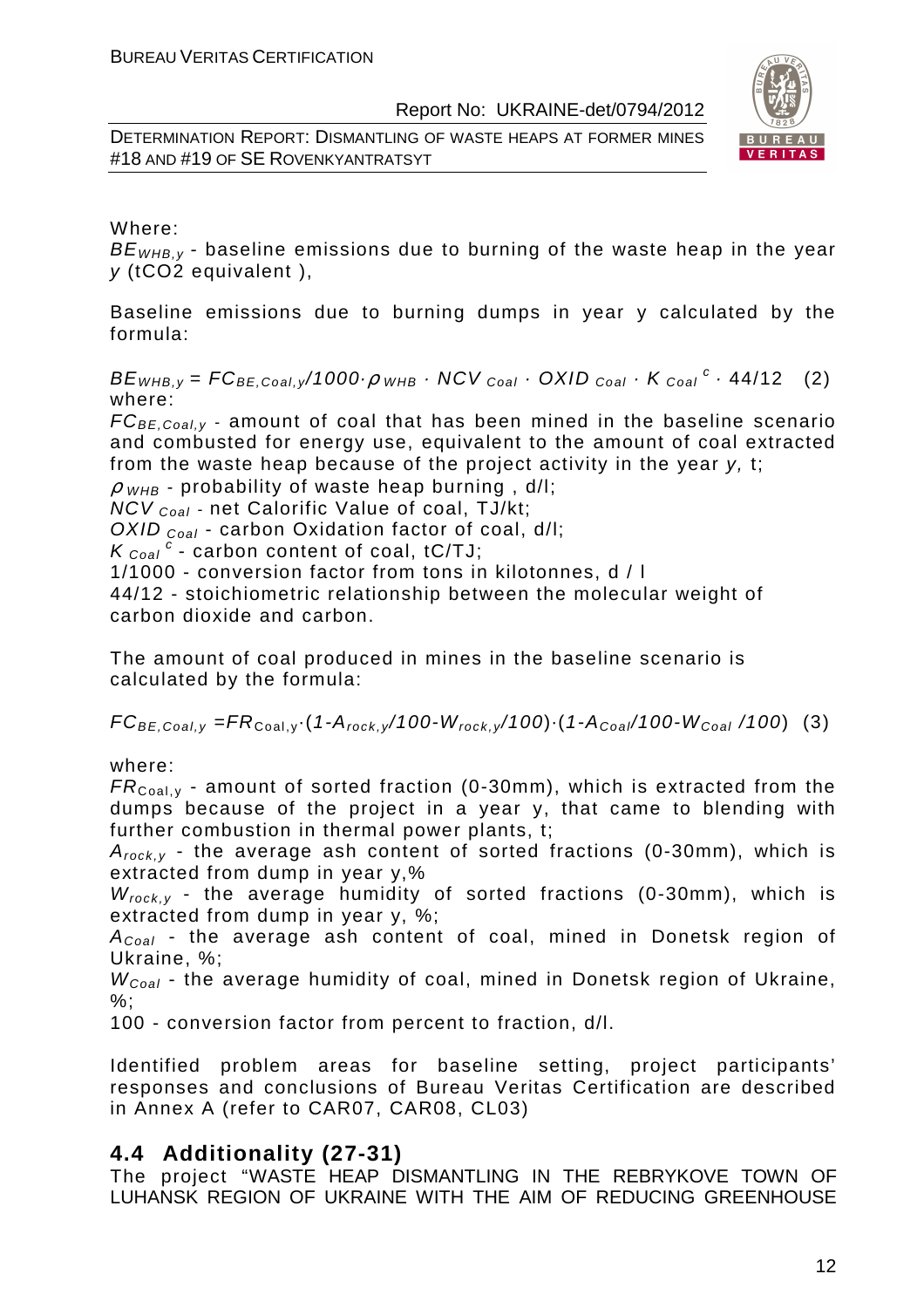DETERMINATION REPORT: DISMANTLING OF WASTE HEAPS AT FORMER MINES #18 AND #19 OF SE ROVENKYANTRATSYT



GASES EMISSIONS INTO THE ATMOSPHERE" project ITL UA1000392 is selected as the comparable JI project. Accredited independent entity has already positively determined that it would result in a reduction of anthropogenic emissions by sources or an enhancement of net anthropogenic removals by sinks that is additional to any that would otherwise occur. This determination has already been deemed final by the JISC. Appropriate documentation such as PDD and Determination Report regarding this project is available traceably and transparently on the UNFCCC JI Website.

http://ji.unfccc.int/JIITLProject/DB/XVX9ELI01AGMGKLB08FLJMB3K1X8MM/details

Additionality of the project was demonstrated adequately by demonstrating that the indicated project is implemented under comparable circumstances:

a) Both projects propose **same GHG mitigation measure:** The proposed GHG mitigation measure under both projects is coal extraction from the mine's waste heaps. This will prevent greenhouse gas emissions into the atmosphere during combustion of the heaps and will contribute an additional amount of coal, without the need for mining. Criteria is satisfied

b) Both projects are implemented within the **same country and the same time**: The proposed project and identified comparable project are both located in Ukraine, project crediting periods are divided less than 1 year. Criteria is satisfied

c) **Scale.** The difference between the proposed project and the other project(s) is less than 50 per cent in terms of the projects output (i.e. power output, capacity increase, etc.) or service provided.

The projects envisage production of the same product (rock mass sorting). Capacity of both projects are limited by coal contains in the waste heap and waste heaps size and differ less than 50% tons of sorted rock mass 0-30 mm per year. Criteria is satisfied

d) There were no significant changes in **regulatory framework** between the starting dates of two projects. Criteria is satisfied.

The desk review of provided information and follow-up interviews enabled Bureau Veritas Certification Holding SAS to assess that all explanations, descriptions and analyses in the demonstration of additionality were made in accordance with criteria of "Guidance on criteria for baseline setting and monitoring" version 03 and this projects is indeed comparable project, implemented under comparable circumstances. The proposed JI activity provides the reductions in emissions by sources that are additional to any that would otherwise occur.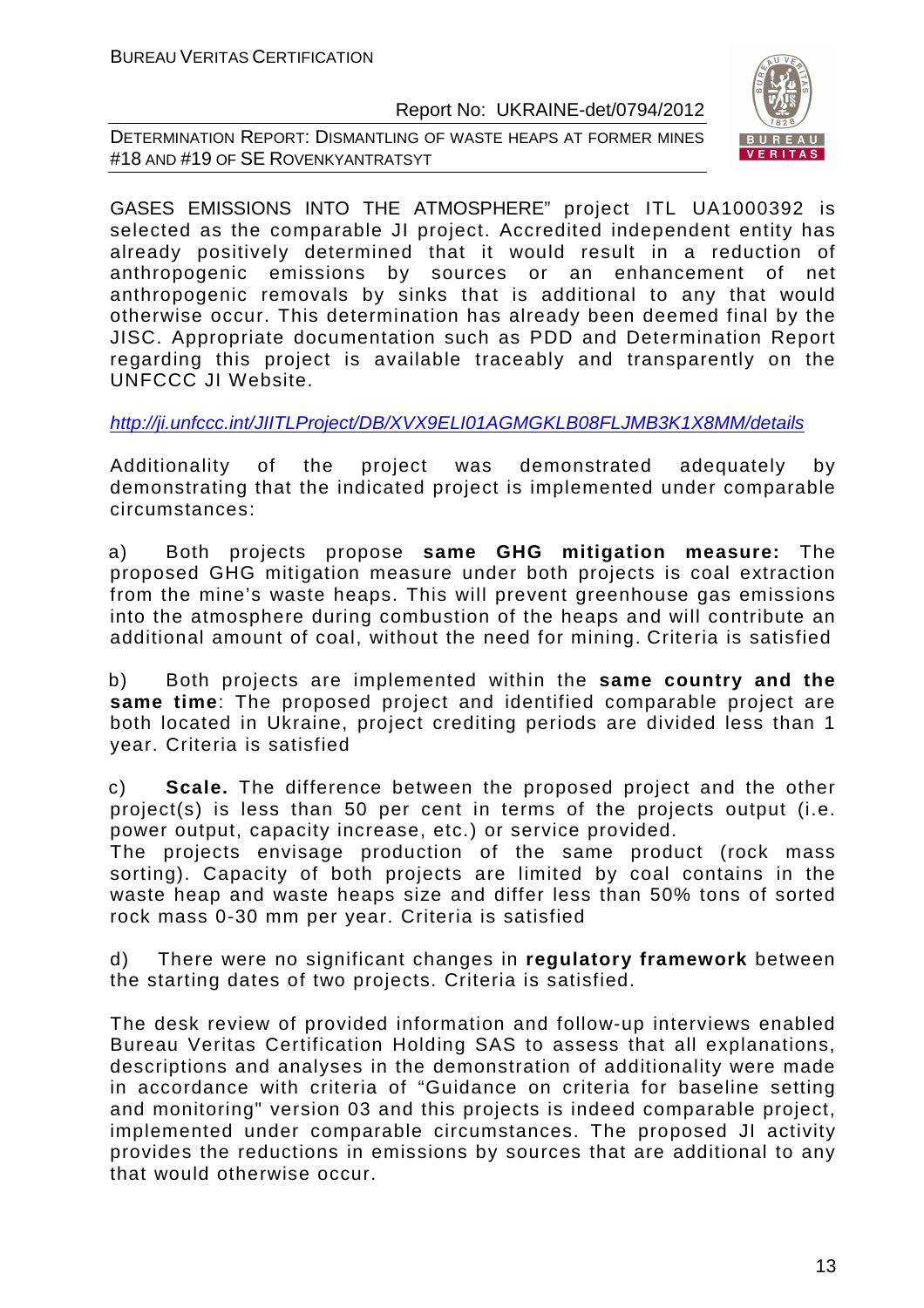DETERMINATION REPORT: DISMANTLING OF WASTE HEAPS AT FORMER MINES #18 AND #19 OF SE ROVENKYANTRATSYT



Identified problem areas for project additionality, project participants' responses and conclusions of Bureau Veritas Certification are described in Annex A (CAR09, CAR10)

# **4.5 Project boundary (32-33)**

The details on the project boundary were provided in section B.3 of the PDD. The desk review of submitted documentation enabled Bureau Veritas Certification to assess that the project boundary defined in the PDD encompasses all anthropogenic emissions by sources of GHGs that are:

- Under the control of the project participants;
- Reasonably attributable to the project; and
- Significant.

The baseline emission sources of GHGs that are included in the project boundaries are listed below. Emissions of carbon dioxide due to:

- Waste heap burning;

- Consumption of coal for energy production (excluded, does not take into the consideration in calculation).

The project emission sources of GHGs that were included in the project boundaries are listed below. Emissions of carbon dioxide due to:

- Consumption of electricity due to extracting coal from dump;

- Consumption of fossil fuel (diesel fuel) due to extracting coal from dump;

- Consumption of coal for energy production (excluded, does not take into the consideration in calculation).

Leakages:

- Fugitive emissions of methane in the mining activities;
- Consumption of electricity from a grid at coal mine.
- Use of other types of energy sources due to mining (excluded).

All gases and sources included in the project boundary were explicitly stated, and the exclusions of any sources related to the baseline or the project are appropriately justified and provided in Table 20 of the PDD.

The delineation of the project boundary and the gases and sources included are appropriately described and justified in the PDD by using Figures 7-8 in section B.3 of the PDD.

Identified problem areas for project boundaries, project participants' responses and conclusions of Bureau Veritas Certification are described in Annex A (CAR11).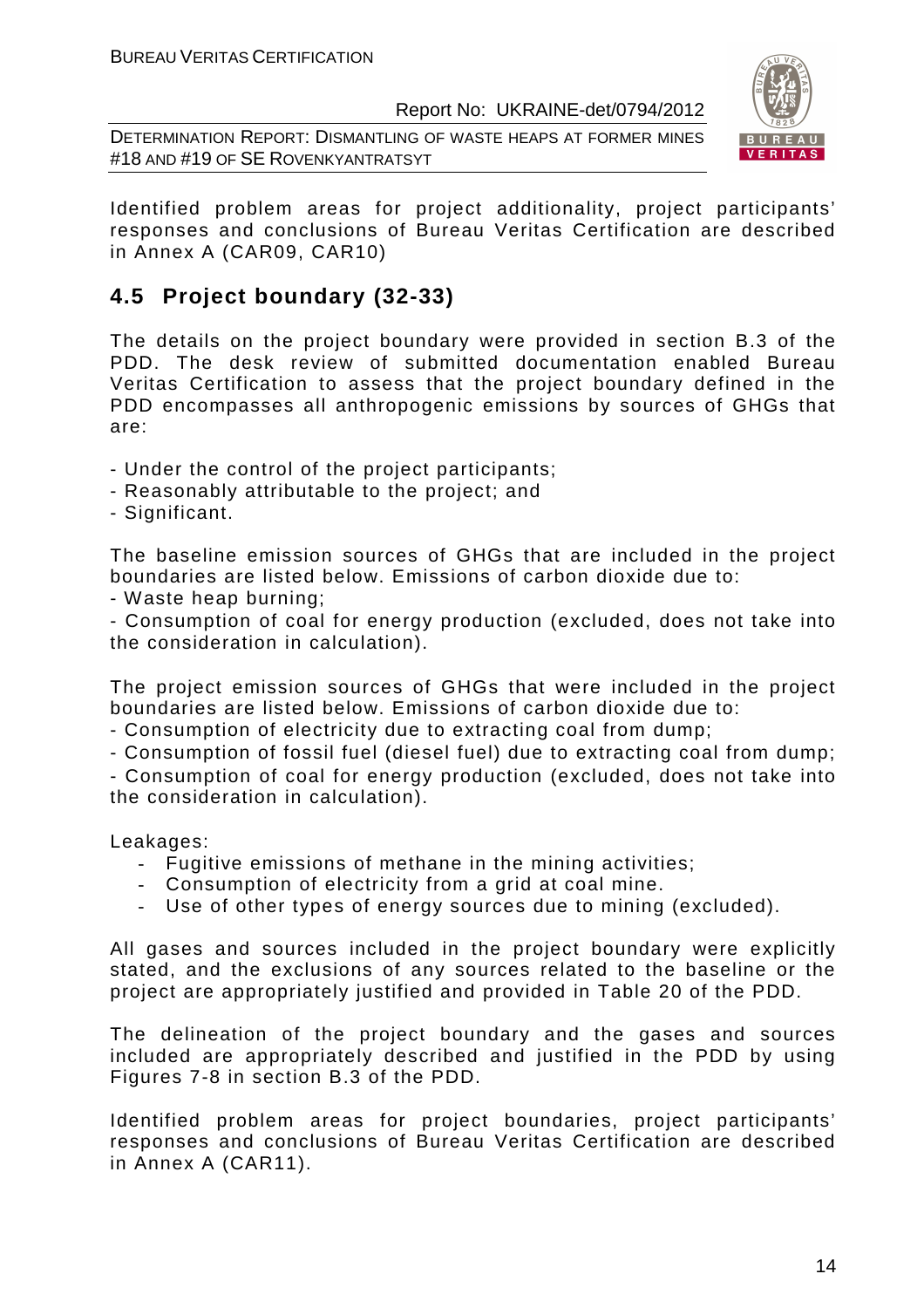DETERMINATION REPORT: DISMANTLING OF WASTE HEAPS AT FORMER MINES #18 AND #19 OF SE ROVENKYANTRATSYT



# **4.6 Crediting period (34)**

The PDD states the starting date of the project as the date on which the implementation or construction or real action of the project will begin or began, and the starting date is 17/03/2008, which is after the beginning of 2000.

The PDD states the expected operational lifetime of the project in years and months, which is 4 years and 9 months (57 months).

The PDD states the length of the crediting period in years and months, which is 4 years and 9 months, and its starting date as 09/04/2008, which is on the date the first emission reductions or enhancements of net removals are generated by the project.

The PDD states that the crediting period for the issuance of ERUs starts only after the beginning of 2008 and does not extend beyond the operational lifetime of the project.

Identified problem areas for project crediting period, project participants' responses and conclusions of Bureau Veritas Certification are described in Annex A (CAR12).

# **4.7 Monitoring plan (35-39)**

The PDD, in its monitoring plan section, explicitly indicates that JI specific approach was the selected.

The monitoring plan describes all relevant factors and key characteristics that will be monitored, and the period in which they will be monitored, in particular also all decisive factors for the control and reporting of project performance, such as value of extracted coal, values of consumed electricity, diesel fuel.

The monitoring plan specifies the indicators, constants and variables that are reliable (i.e. provide consistent and accurate values), valid (i.e. are clearly connected with the effect to be measured), and that provide a transparent picture of the emission reductions or enhancements of net removals to be monitored such as Net Calorific Value of Coal, Net calorific value of Diesel fuel, Carbon Oxidation Factor of Coal, Carbon Oxidation Factor of Diesel Fuel, Carbon content of coal, Carbon content of diesel fuel, Emission factor for fugitive methane emissions from coal mining, Specific carbon dioxide emissions due to production of electricity at TPP and by its consumptions, The average ash content of coal produced in Donetsk region, the average moisture of coal produced in Donetsk Region, probability of waste heap burning, average electricity consumption per tonne of coal, produced in Ukraine.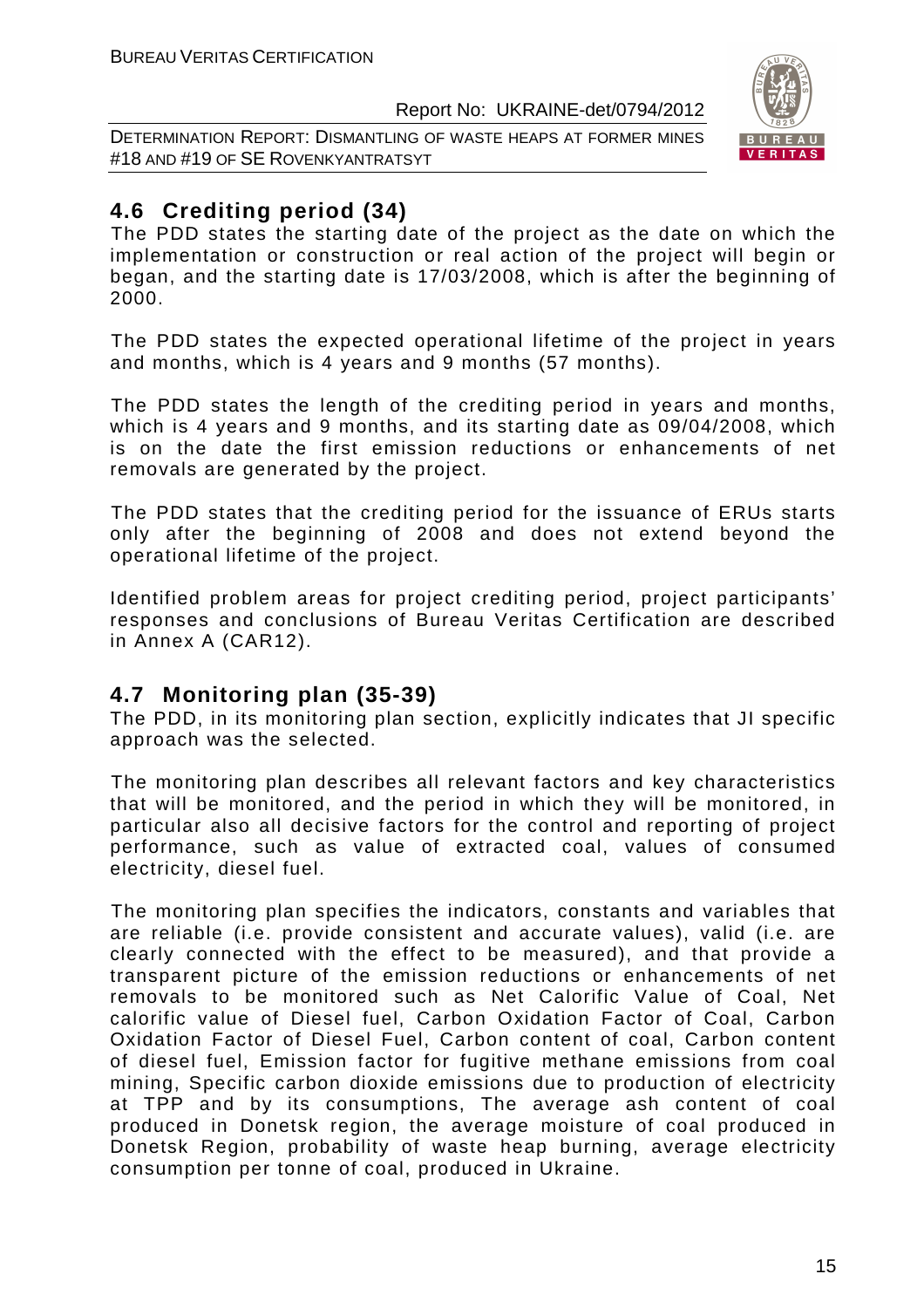DETERMINATION REPORT: DISMANTLING OF WASTE HEAPS AT FORMER MINES #18 AND #19 OF SE ROVENKYANTRATSYT



The monitoring plan draws on the list of standard variables indicated in appendix B of "Guidance on criteria for baseline setting and monitoring" developed by the JISC.

The monitoring plan explicitly and clearly distinguishes:

(i) Data and parameters that are not monitored throughout the crediting period, but are determined only once (and thus remain fixed throughout the crediting period), and that are available already at the stage of determination, such as Global Warming potential of the Methane, Methane Density, Net Calorific Value of Coal, Net calorific value of Diesel fuel, Carbon Oxidation Factor of Coal, Carbon Oxidation Factor of Diesel Fuel, Carbon content of coal, Carbon content of diesel fuel, Emission factor for fugitive methane emissions from coal mining, Specific carbon dioxide emissions due to production of electricity at TPP and by its consumptions, The average ash content of coal produced in Donetsk region, the average moisture of coal produced in Donetsk Region, probability of waste heap burning, average electricity consumption per tonne of coal, produced in Ukraine

(ii) Data and parameters that are not monitored throughout the crediting period, but are determined only once (and thus remain fixed throughout the crediting period), but that are not already available at the stage of determination, such as absent.

(iii) Data and parameters that are monitored throughout the crediting period, such as Additional amount of electricity consumed in project, amount of diesel fuel consumed in project year, value of produced coal.

The monitoring plan describes the methods employed for data monitoring (including its frequency) and recording, such as direct monitoring of electricity consumption by meters, sampling of produced coal, etc. Description of employed methods is provided in the section D.1 of the PDD.

The monitoring plan elaborates all algorithms and formulae used for the estimation/calculation of baseline emissions/removals and project emissions/removals or direct monitoring of emission reductions from the project, leakage, as appropriate, such as described below

The annual emission reductions are calculated as follows:

$$
ER_y = BE_y - PE_y - LE_y, \tag{4}
$$

where:

 $ER<sub>v</sub>$  - emissions reductions of the JI project in year y (tCO2 equivalent);  $BE<sub>v</sub>$  - baseline emission in year y (tCO2 equivalent);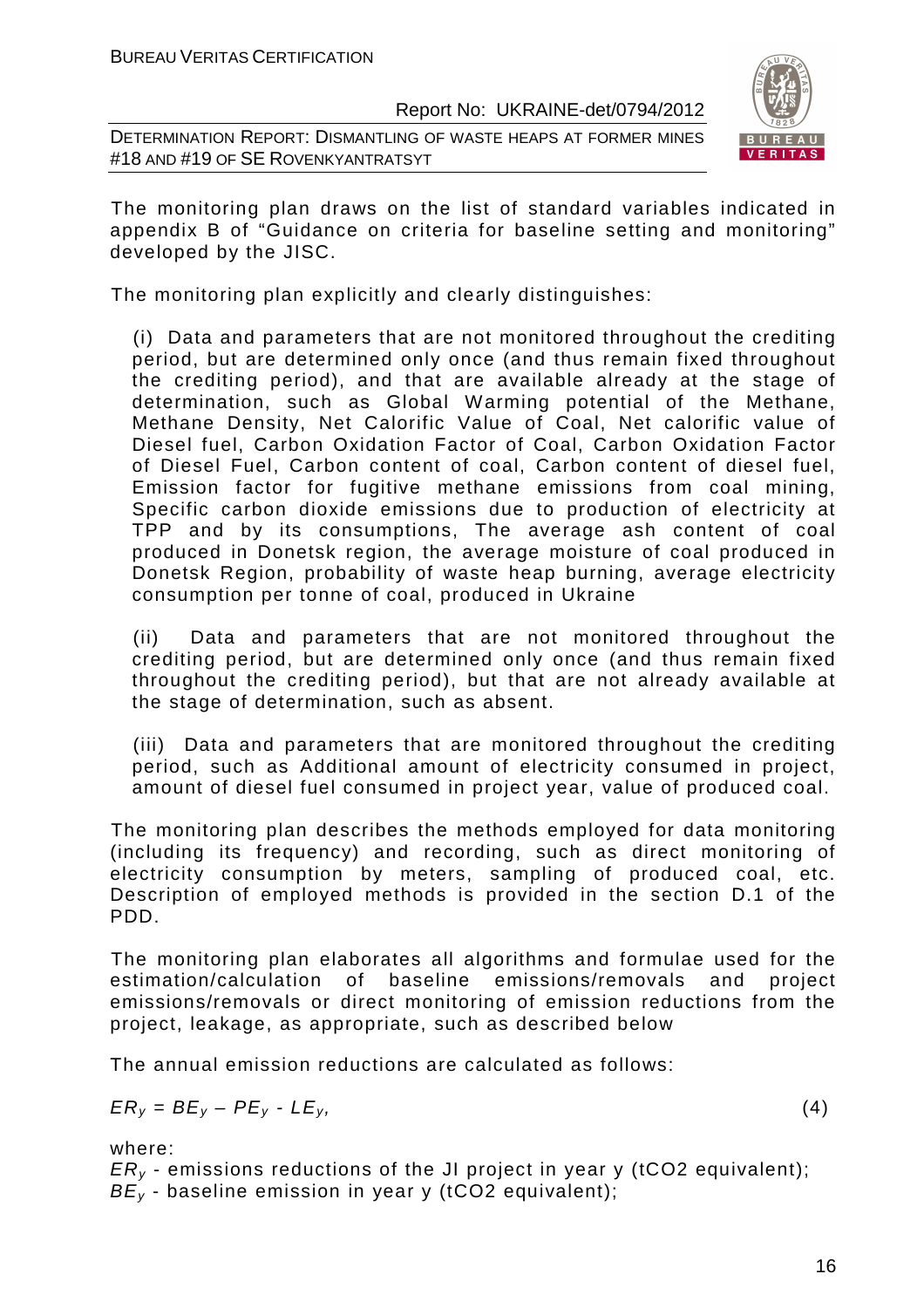DETERMINATION REPORT: DISMANTLING OF WASTE HEAPS AT FORMER MINES #18 AND #19 OF SE ROVENKYANTRATSYT



 $PE<sub>v</sub>$  - project emission in year y (tCO2 equivalent);  $LE_v$  - leakages in year y, (tCO2 equivalent).

Emissions in the baseline scenario are calculated as follows:

 $BE_v = BE_{WHB,v}$ , (5)

Where:

 $BE<sub>WHB,V</sub>$  - baseline emissions due to burning of the waste heap in the year y (tCO2 equivalent ),

Baseline emissions due to burning dumps in year y calculated by the formula:

 $BE_{WHB,y} = FC_{BE,Coal,y}$ /1000 $\rho_{WHB}$  · NCV  $_{Coal}$  · OXID  $_{Coal}$  · K  $_{Coal}$  <sup>c</sup> · 44/12 (6) where:

 $FC_{BE,Coal, y}$  - amount of coal that has been mined in the baseline scenario and combusted for energy use, equivalent to the amount of coal extracted from the waste heap because of the project activity in the year y, t;

 $\rho$  <sub>WHB</sub> - probability of waste heap burning , d/l;

 $NCV_{Coal}$  - net Calorific Value of coal, TJ/kt;

OXID  $_{Coal}$  - carbon Oxidation factor of coal, d/l;

 $K_{\text{Coal}}^c$  - carbon content of coal, tC/TJ;

1/1000 - conversion factor from tons in kilotonnes, d / l

44/12 - stoichiometric relationship between the molecular weight of carbon dioxide and carbon.

The amount of coal produced in mines in the baseline scenario is calculated by the formula:

 $FC_{BE,Coal,y} = FR_{Coal,y} \cdot (1-A_{rock,y}/100-W_{rock,y}/100) \cdot (1-A_{Coal}/100-W_{Coal}/100)$  (7)

where:

 $FR_{\text{Coal,v}}$  - amount of sorted fraction (0-30mm), which is extracted from the dumps because of the project in a year y, that came to blending with further combustion in thermal power plants, t;

 $A_{rock, v}$  - the average ash content of sorted fractions (0-30mm), which is extracted from dump in year y,%

 $W_{rock, v}$  - the average humidity of sorted fractions (0-30mm), which is extracted from dump in year y, %;

 $A_{Coal}$  - the average ash content of coal, mined in Donetsk region of Ukraine, %;

 $W_{Coal}$  - the average humidity of coal, mined in Donetsk region of Ukraine,  $\%$ :

100 - conversion factor from percent to fraction, d/l.

Emissions from the project activity are calculated as follows: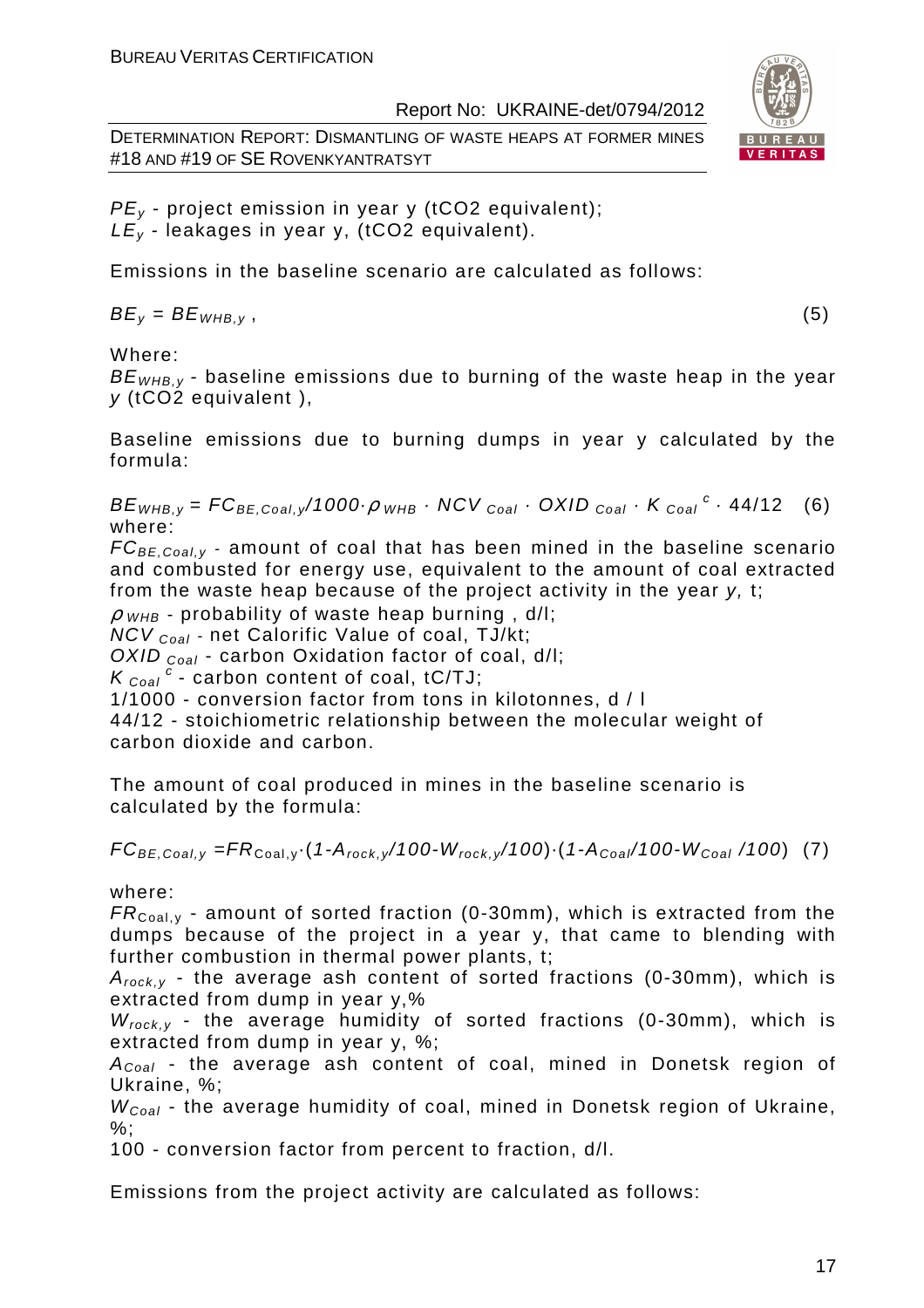DETERMINATION REPORT: DISMANTLING OF WASTE HEAPS AT FORMER MINES #18 AND #19 OF SE ROVENKYANTRATSYT





 $PE_v = PE_{FUV} + PE_{Diesel}$  (8)

where:

 $PE<sub>v</sub>$  - project emissions due to project activity in the year y (tCO2 equivalent),

PE<sub>EL,y</sub> - project emissions due to consumption of electricity from the grid by the project activity in the year y (tCO2 equivalent),

 $PE_{\text{Diesel},\nu}$  - project emissions due to consumption of diesel fuel by the project activity in the year y (tCO2 equivalent).

The Project emissions due to consumption of electricity from a grid in a year y are calculated as follows:

$$
PE_{EL,y} = EC_{PE,y} \cdot EF_{CO2,EL}
$$
 (9)

where:

 $EC_{PE,v}$  - additional amount of electricity, consumed in project in year y, MWh;

EF<sup>C</sup>*О*2,EL - Specific carbon dioxide emissions due to production of electricity at TPP and by its consumption, tCO2/MWh;

Project emissions due to consumption of diesel fuel by the project activity in the year y are calculated as follows:

$$
PEDiesel,y = FCBE,Diesel,y/1000 \cdot NCVDiesel \cdot OXIDDiesel \cdot KDiesel \cdot 44/12
$$
 (10)

where:

 $FC_{BE, Diesel, y}$  - amount of diesel fuel, consumed in project in year y, t;  $NCV<sub>Diesel</sub>$  - Net Calorific Value of diesel fuel, TJ/kt;  $OXID<sub>Diesel</sub>$  - carbon Oxidation factor of diesel fuel, d/l;  $K_{Diesel}^c$  - carbon content of diesel, tC/TJ; 44/12 - stoichiometric relationship between the molecular weight of carbon dioxide and carbon. 1/1000 - conversion factor from tons in kilotonnes, d / l

Leakages in year y are calculated as follows:

$$
LE_y = LE_{CH4,y} + LE_{EL,y}
$$
 (11)

where::

 $LE_v$  - leakages in year y, (t CO2e);

 $LE<sub>CH4,V</sub>$  - leakages due to fugitive emissions of methane in the mining activities in the year y, (t СО2е);

 $LE_{EL, y}$  - leakages due to consumption of electricity from a grid at coal mine in a year y,(t СО2е);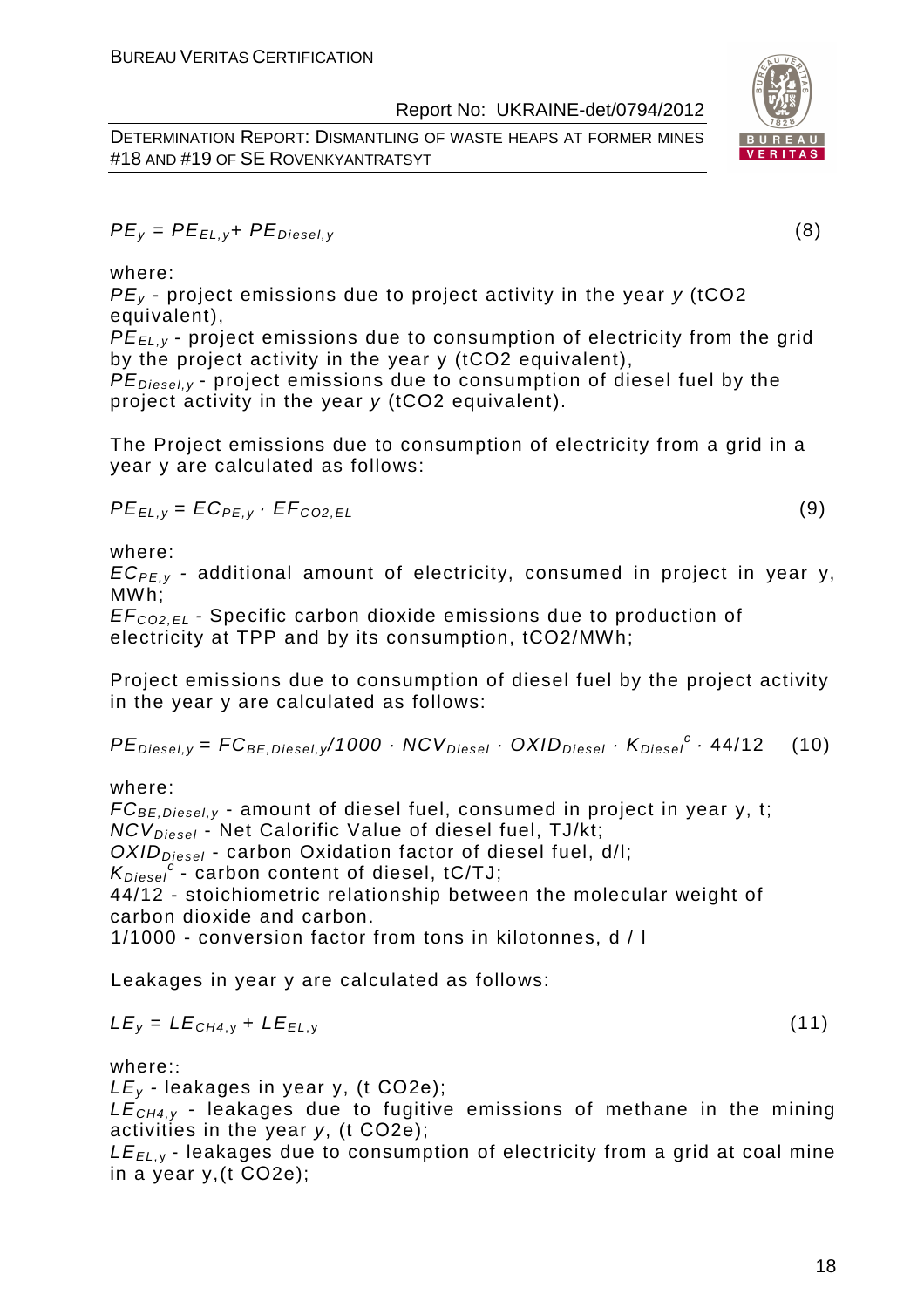DETERMINATION REPORT: DISMANTLING OF WASTE HEAPS AT FORMER MINES #18 AND #19 OF SE ROVENKYANTRATSYT



Leakages due to fugitive emissions of methane in the mining activities in the year y are calculated as follows:

$$
LE_{\text{CH4},y} = -FC_{BE,Coal,y} \cdot EF_{CH4} \cdot \rho_{CH4} \cdot GWP_{CH4}, \qquad (12)
$$

 $FC_{BE, coal,v}$  - amount of coal that has been mined in the baseline scenario and combusted for energy use, equivalent to the amount of coal extracted from the waste heaps because of the project activity in the year  $v$ , t, calculated as (4);

 $EF<sub>CH4</sub>$  - emission factor for fugitive methane emissions from coal mining, m3/t;

 $\rho_{CH4}$  - methane density at standard conditions t/m3;

 $GWP<sub>CH4</sub>$  - Global Warming Potential of Methane, tCO2/ tCH4.

Leakages due to consumption of electricity from a grid at coal mine in a year y are calculated as follows:

$$
LE_{EL,y} = -FC_{BE,Coal,y} \cdot N_{Coal,y}^{E} \cdot EF_{CO2,EL,y}
$$
 (13)

### Where

 $FC_{BE, coal,v}$  - amount of coal that has been mined in the baseline scenario and combusted for energy use, equivalent to the amount of coal extracted from the waste heaps because of the project activity in the year y, t, calculated as (2);

N<sub>Coal,y</sub><sup>E</sup> - Average electricity consumption per tonne of coal, produced in Ukraine in the year y, MWh/t;

EF<sup>C</sup>*О*2,EL, <sup>у</sup> - Specific carbon dioxide emissions due to production of electricity at TPP and by its consumption, tСО2/MWh

The monitoring plan presents the quality assurance and control procedures for the monitoring process described in the section D.2 of the PDD. This includes, as appropriate, information on calibration and on how records on data and/or method validity and accuracy are kept and made available on request.

The monitoring plan clearly identifies the responsibilities and the authority regarding the monitoring activities. Clear and transparent scheme of monitoring data flow is provided in the section D.3 of the PDD.

On the whole, the monitoring plan reflects good monitoring practices appropriate to the project type.

The monitoring plan provides, in tabular form, a complete compilation of the data that need to be collected for its application, including data that are measured or sampled and data that are collected from other sources (e.g. official statistics, expert judgment, proprietary data, IPCC,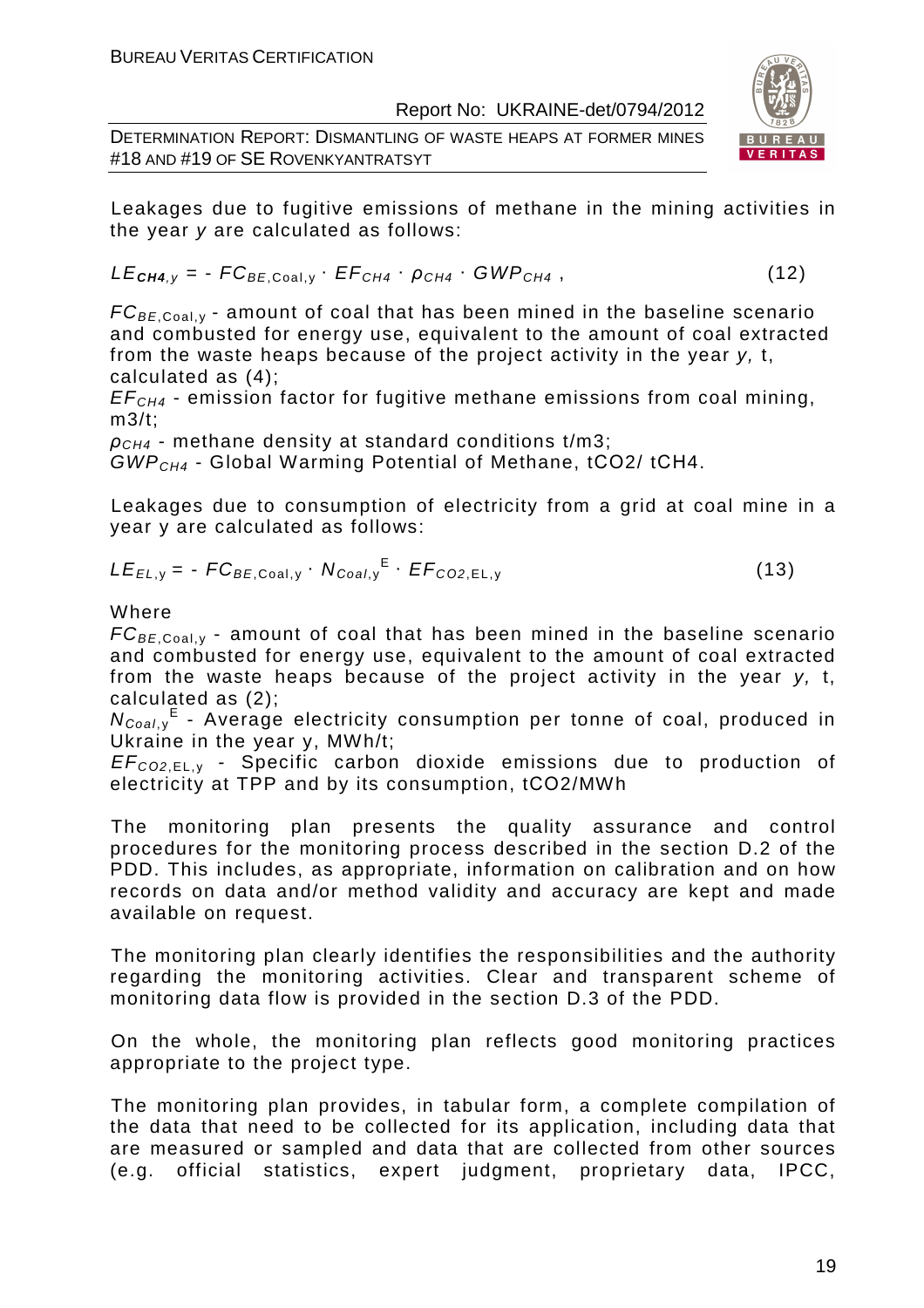DETERMINATION REPORT: DISMANTLING OF WASTE HEAPS AT FORMER MINES #18 AND #19 OF SE ROVENKYANTRATSYT



commercial and scientific literature etc.) but not including data that are calculated with equations.

The monitoring plan indicates that the data monitored and required for verification are to be kept for two years after the last transfer of ERUs for the project.

Identified problem areas for project monitoring plan, project participants' responses and conclusions of Bureau Veritas Certification are described in Annex A to the Determination Report (refer to CAR13-18)

# **4.8 Leakage (40-41)**

This project will result in a net change in fugitive methane emissions due to the mining activities. As coal in the baseline scenario is only coming from mines it causes fugitive emissions of methane. These are calculated as standard country specific emission factor applied to the amount of coal that is extracted from the waste heaps in the project scenario (which is the same as the amount of coal that would have been mined in the baseline scenario. Source of the leakage are the fugitive methane emissions due to coal mining. These emissions are specific to the coal that is being mined. Coal produced by the project activity is not mined but extracted from the waste heap through the advanced beneficiation process. Therefore, coal produced by the project activity substitutes the coal would have been otherwise mined in the baseline. Coal that is mined in the baseline has fugitive methane emissions associated with it and the coal produced by the project activity does not have such emissions associated with it.

As reliable and accurate national data on fugitive CH4 emissions associated with the production of coal are available, project participants used this data to calculate the amount of fugitive CH4 emission as described below.

This leakage is measurable: through the same procedure as used in 2006 IPCC Guidelines (See Volume 2, Chapter 4, Page 4-11) and also used in CDM approved methodology ACM0009, Version 4.0.0 (Page 8). Activity data (in our case amount of coal extracted from the waste heap which is monitored directly) is multiplied by the emission factor (which is sourced from the relevant national study – National Inventory Report of Ukraine under the Kyoto Protocol) and any conversion coefficients.

Electricity consumption and related greenhouse gas emissions due to dismantling of waste heap to be taken into account in calculating the project emissions. Carbon dioxide emissions due to electricity consumption in the coal mine way in an amount, equivalent to the design of coal - a leakage that can be taken into account at base of the State Statistics Committee data, concerning unit costs of electricity at coal mines in Ukraine in the relevant year.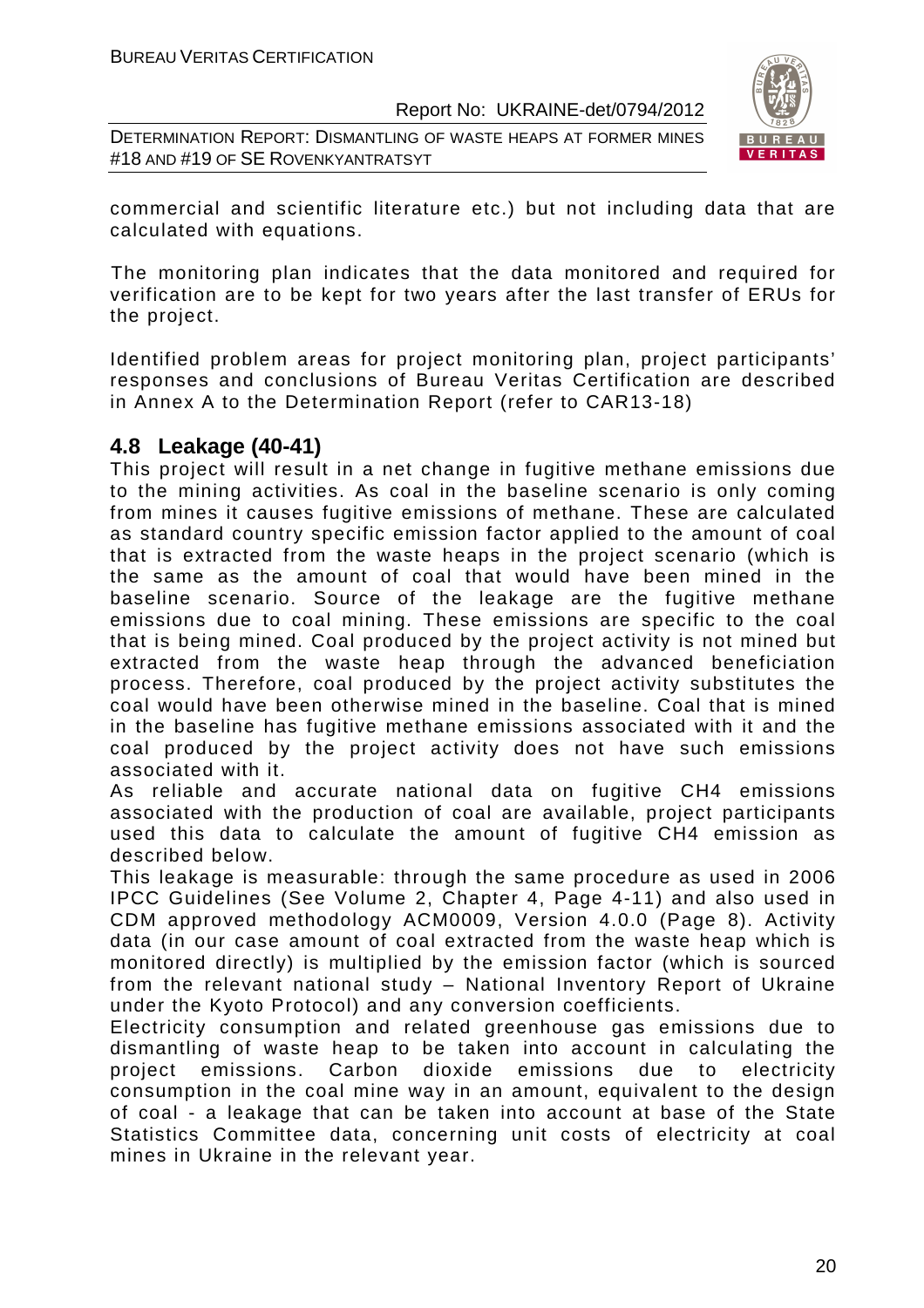



This leakage is directly attributable to the JI project activity according to the following assumption: the coal produced by the project activity from the waste heap will substitute the coal produced by underground mines of the region in the baseline scenario. This assumption is explained by the following logic: Energy coal market is demand driven as it is not feasible to produce coal without demand for it. Coal is a commodity that can be freely transported to the source of demand and coal of identical quality can substitute some other coal easily. The project activity cannot influence demand for coal on the market and supplies coal extracted from the waste heaps. In the baseline scenario demand for coal will stay the same and will be met by the traditional source – underground mines of the region. Therefore, the coal supplied by the project in the project scenario will have to substitute the coal mined in the baseline scenario. According to this approach equivalent product supplied by the project activity (with lower associated specific green-house gas emissions) will substitute the baseline product (with higher associated specific green-house gas emissions). This methodological approach is very common and is applied in all renewable energy projects (substitution of grid electricity with renewable-source electricity), projects in cement sector (e.g. JI0144 Slag usage and switch from wet to semi-dry process at JSC "Volyn-Cement", Ukraine), projects in metallurgy sector (e.g. UA1000181 Implementation of Arc Furnace Steelmaking Plant "Electrostal" at Kurakhovo, Donetsk Region) and others

# **4.9 Estimation of emission reductions or enhancements of net removals (42-47)**

The PDD indicates assessment of emissions or net removals in the baseline scenario and in the project scenario as the approach chosen to estimate the emission reductions or enhancement of net removals generated by the project.

The PDD provides the ex ante estimates for period 09/04/2008-31/12/2012 of:

(a) Emissions or net removals for the project scenario (within the project boundary), which are 172 508 tonnes of CO2eq;

(b) Leakage, as applicable, which are –1 421 815 tonnes of CO2eq;

(c) Emissions or net removals for the baseline scenario (within the project boundary), which are 3 999 455 tonnes of CO2eq;

(d) Emission reductions or enhancements of net removals adjusted by leakage (based on (a)-(c) above), which are 5 248 762 tonnes of CO2eq.

The estimates referred to above are given: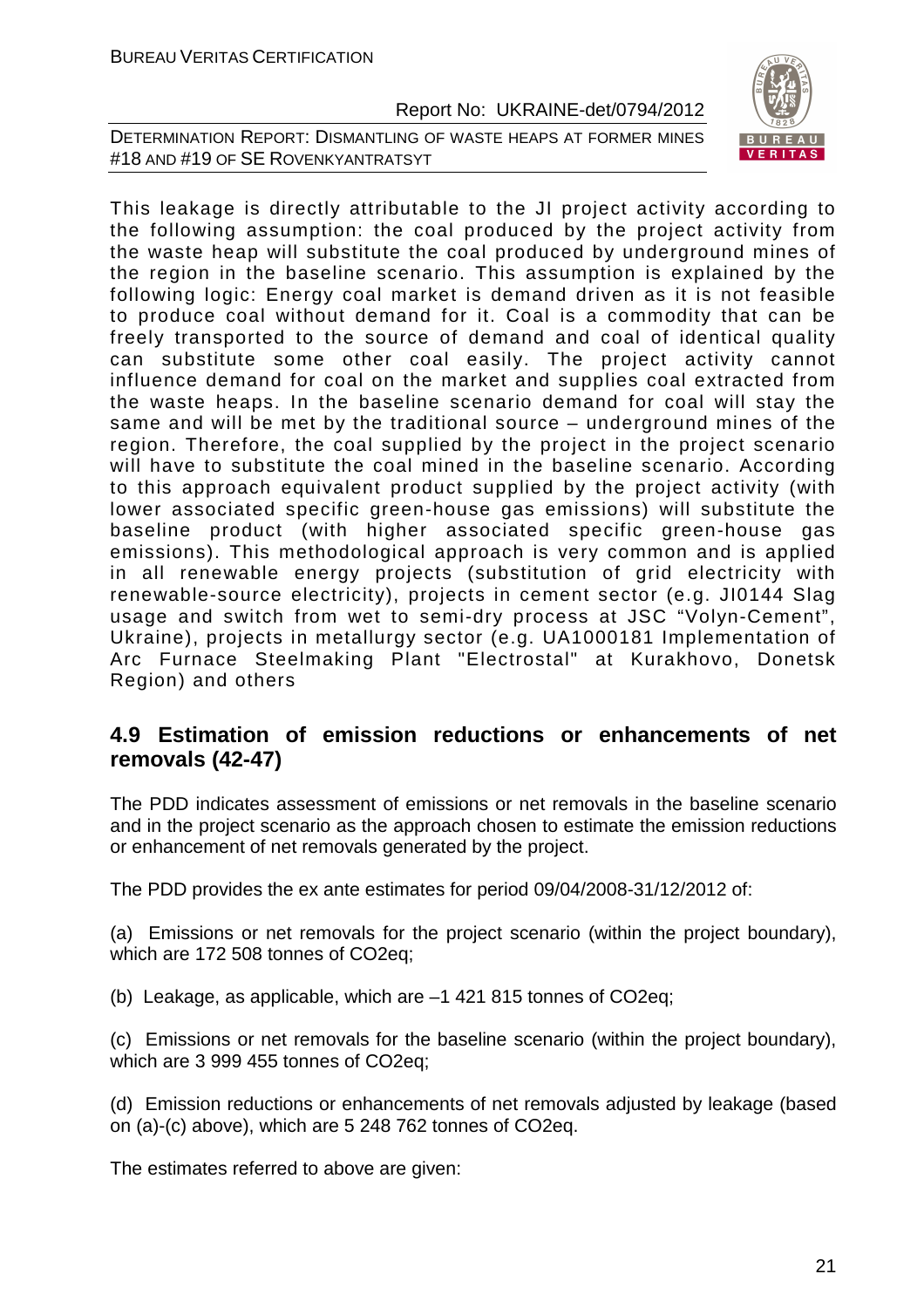DETERMINATION REPORT: DISMANTLING OF WASTE HEAPS AT FORMER MINES #18 AND #19 OF SE ROVENKYANTRATSYT



- (a) On a monthly basis;
- (b) From 09/04/2008 to 31/12/2012, covering the whole crediting period;
- (c) On a source-by-source/sink-by-sink basis;
- (d) For each GHG gas, which are CO2 and CH4

(e) In tonnes of CO2 equivalent, using global warming potentials defined by decision 2/CP.3 or as subsequently revised in accordance with Article 5 of the Kyoto Protocol;

The formula used for calculating the estimates referred above, which are described in the section 4.7 of this Determination Report, are consistent throughout the PDD.

For calculating the estimates referred to above, key factors, e.g. local prices for electricity, coal and diesel fuel, available production resources, influencing the baseline emissions or removals and the activity level of the project and the emissions or net removals as well as risks associated with the project were taken into account, as appropriate.

Data sources used for calculating the estimates referred to above, such as work and laboratory logbooks, work and laboratory monthly and yearly reports, production sailing invoices are clearly identified, reliable and transparent.

Emission factors, such as emission factor for electricity consumption, Carbon Oxidation Factor of Coal, Carbon Oxidation Factor of Diesel Fuel, etc, were selected by carefully balancing accuracy and reasonableness, and appropriately justified of the choice.

The estimation referred to above is based on conservative assumptions and the most plausible scenarios in a transparent manner.

The estimates referred to above are consistent throughout the PDD.

The annual average of estimated emission reductions or enhancements of net removals over the crediting period is calculated by dividing the total estimated emission reductions or enhancements of net removals over the crediting period by the total months of the crediting period, and multiplying by twelve.

Identified problem areas for project estimations, project participants' responses and conclusions of Bureau Veritas Certification are described in Annex A (refer to CAR19)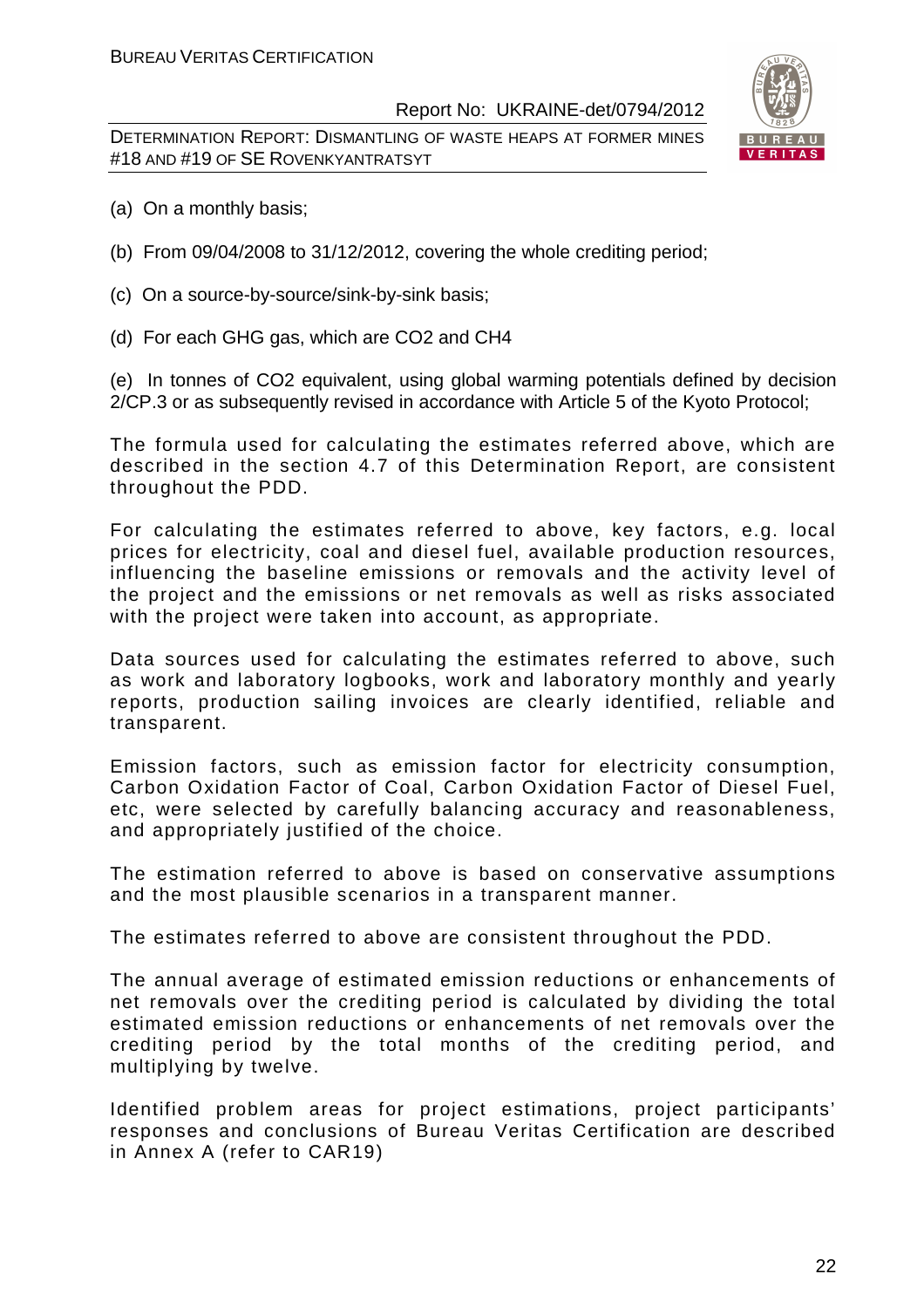DETERMINATION REPORT: DISMANTLING OF WASTE HEAPS AT FORMER MINES #18 AND #19 OF SE ROVENKYANTRATSYT



# **4.10 Environmental impacts (48)**

The PDD lists and attaches documentation on the analysis of the environmental impacts of the project, including transboundary impacts, in accordance with procedures as determined by the host Party, such as permit on pollutant by stationary sources, analysis of the environmental impacts, a part of separation fabric work project which is mentioned in the PDD.

The PDD provides conclusion and all references to supporting documentation of an environmental impact assessment undertaken in accordance with the procedures as required by the host Party, if the analysis referred to above indicates that the environmental impacts are considered significant by the project participants or the host Party.

The problem areas for environmental impacts of the project were not identified.

# **4.11 Stakeholder consultation (49)**

The host Party for the project is Ukraine. The project meets the applicable standards and requirements, set forth in Ukraine. The Host Party does not put forward the requirement to consult with stakeholders to JI projects. The project was presented to the local authorities, and was approved (approval on building, etc).

Any comments from local authorities or stakeholders were not obtained.

# **4.12 Determination regarding small scale projects (50-57)**

"Not applicable"

# **4.13 Determination regarding land use, land-use change and forestry (LULUCF) projects (58-64)**

"Not applicable"

#### **4.14 Determination regarding programmes of activities (65-73)**  "Not applicable"

# **5 SUMMARY AND REPORT OF HOW DUE ACCOUNT WAS TAKEN OF COMMENTS RECEIVED PURSUANT TO PARAGRAPH 32 OF THE JI GUIDELINES**

No comments, pursuant to paragraph 32 of the JI Guidelines, were received

# **6 DETERMINATION OPINION**

Bureau Veritas Certification has performed a determination of the "Dismantling of waste heaps at former mines #18 and #19 of SE Rovenkyantratsyt" Project in mining allotment Rovenkivska of SE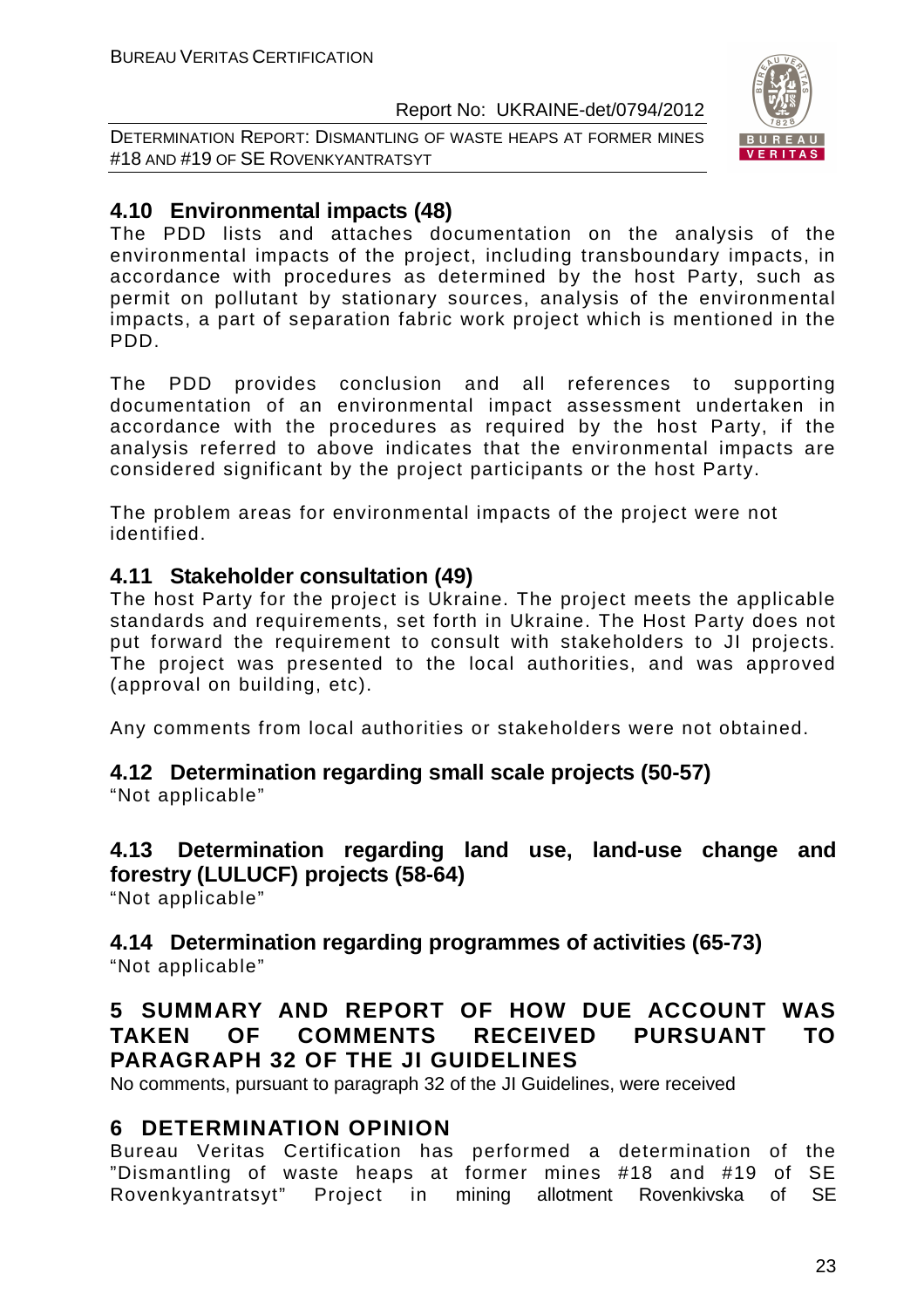DETERMINATION REPORT: DISMANTLING OF WASTE HEAPS AT FORMER MINES #18 AND #19 OF SE ROVENKYANTRATSYT



Rovenkyantratsyt, Rovenky town, Luhansk Region, Ukraine. The determination was performed on the basis of UNFCCC criteria and host country criteria and also on the criteria given to provide for consistent project operations, monitoring and reporting.

The determination consisted of the following three phases: i) a desk review of the project design and the baseline and monitoring plan; ii) follow-up interviews with project stakeholders; iii) the resolution of outstanding issues and the issuance of the final determination report and opinion.

Project participant/s used the latest tool for demonstration of the additionality. In line with this tool, the PDD provides barrier analysis, common practice analysis, to determine that the project activity itself is not the baseline scenario.

Emission reductions attributable to the project are hence additional to any that would occur in the absence of the project activity. Given that the project is implemented and maintained as designed, the project is likely to achieve the estimated amount of emission reductions.

The determination revealed two pending issues related to the current determination stage of the project: the issue of the written approval of the project and the authorization of the project participant by the host Party. If the written approval and the authorization by the host Party are awarded, it is our opinion that the project as described in the Project Design Document, Version 2.0 meets all the relevant UNFCCC requirements for the determination stage and the relevant host Party criteria.

The review of the project design documentation (version 2.0) and the subsequent follow-up interviews have provided Bureau Veritas Certification with sufficient evidence to determine the fulfillment of stated criteria. In our opinion, the project correctly applies and meets the relevant UNFCCC requirements for the JI and the relevant host country criteria.

The determination is based on the information made available to us and the engagement conditions detailed in this report.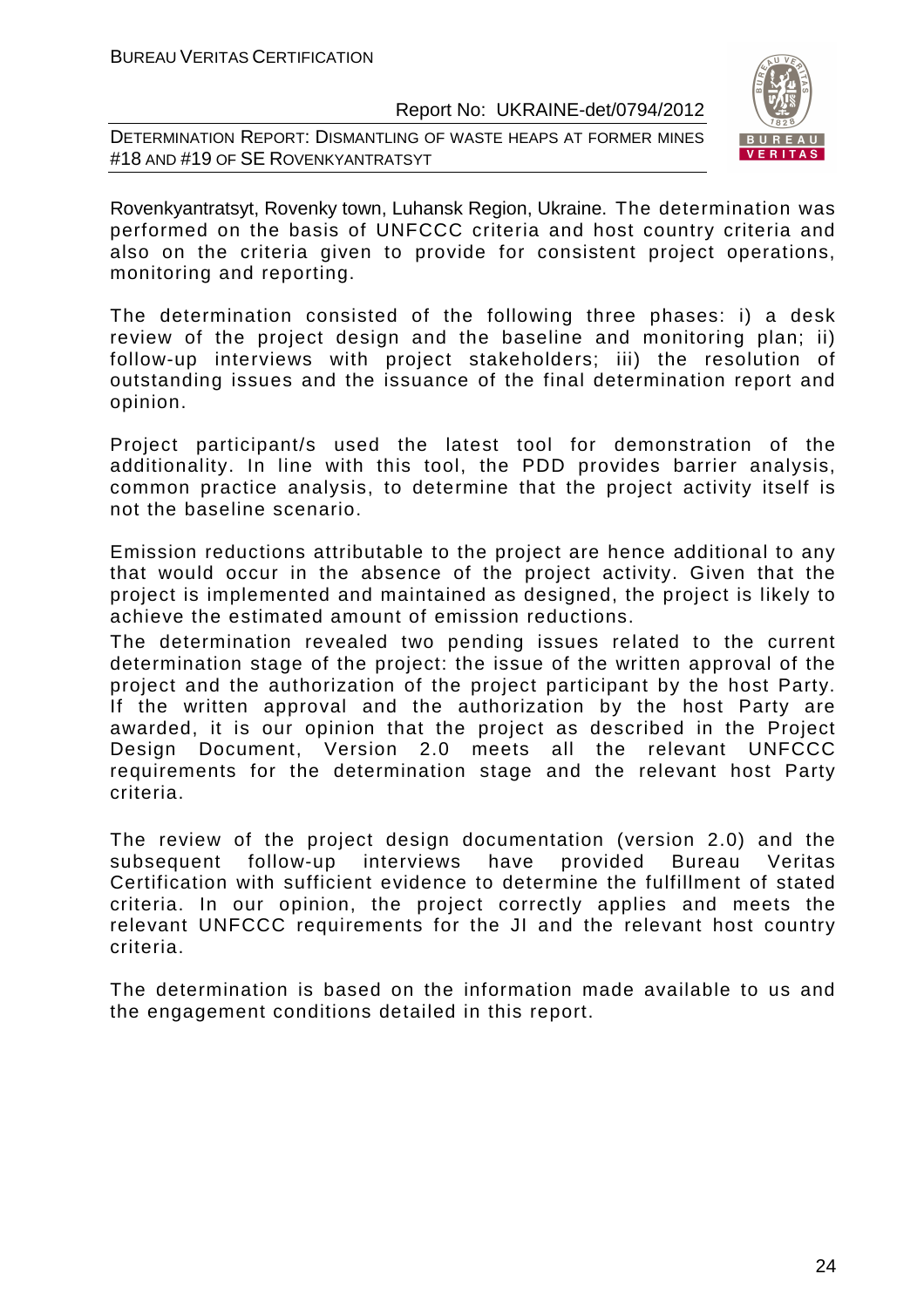DETERMINATION REPORT: DISMANTLING OF WASTE HEAPS AT FORMER MINES #18 AND #19 OF SE ROVENKYANTRATSYT



# **7 REFERENCES**

## **Category 1 Documents:**

Documents provided by SIA "Vidzeme Eko" that relate directly to the GHG components of the project.

- /1/ Project Design Document "Dismantling of waste heaps at former mines #18 and #19 of SE Rovenkyantratsyt" version 1.0 dated 08/10/2012
- /2/ Project Design Document "Dismantling of waste heaps at former mines #18 and #19 of SE Rovenkyantratsyt" version 2.0 dated 24/10/2012
- /3/ ERUs calculation Excel-file "Calculation\_T29К.xls"
- /4/ Letter of Endorsement #3079/23/7 issued by State Environment Investment Agency of Ukraine dated 18/10/2012

### **Category 2 Documents:**

Background documents related to the design and/or methodologies employed in the design or other reference documents.

- /1/ Subcontract #7 from 14/03/08 between "Donbasvuhillyainvest" Ltd. and PE "Bryz".
- /2/ Delivery Agreement # 11 from 13/03/08 between "Donbasvuhillyainvest" Ltd. and "Ukrpromhrup" Ltd
- /3/ Contract for work #21 from 14/03/08 between "Donbasvuhillyainvest" Ltd. and "Donuhletehynvest" Ltd.
- /4/ Contract for work #13/03/08-2 from 13/03/08 between CE "S.T.A." and "Donbasvuhillyainvest" Ltd.
- /5/ Passport and of electronic scales XAS-220/c
- /6/ Passport of laboratory furnace SNOL 3,5.3,5.3,5/3,5-I2
- /7/ Passport of laboratory furnace SNOL 1,6.2,5.1/11-I2
- /8/ Passport of automobile electronic tensometric scales 80VА1PB
- /9/ Certificates of laboratory sieve UKS-SL # 617.
- /10/ Certificates of laboratory sieve CHR # 618.
- /11/ Verification certificate of measuring electronic scales XAS-220/c
- /12/ Attestation certificate # 338 of drying box SNOL 3,5.3,5.3,5/3,5-I2
- /13/ Certificates of laboratory furnace SNOL 1,6.2,5.1/11-I2
- /14/ Attestation Certificate of "Donvuhillyatehinvest" Ltd.
- /15/ Certificate of performed work of weighing 2008-2012
- /16/ Delivery and acceptance certificate of work completion and costs calculations of works for completion certificate 2008-2012
- /17/ Sale invoices of coal delivery for 2008-2012
- /18/ Sale invoices of diesel fuel consumption for 2008-2012
- /19/ Monthly acts on electricity consumption for 2008-2012
- /20/ Certificates of coal quality 2008-2012.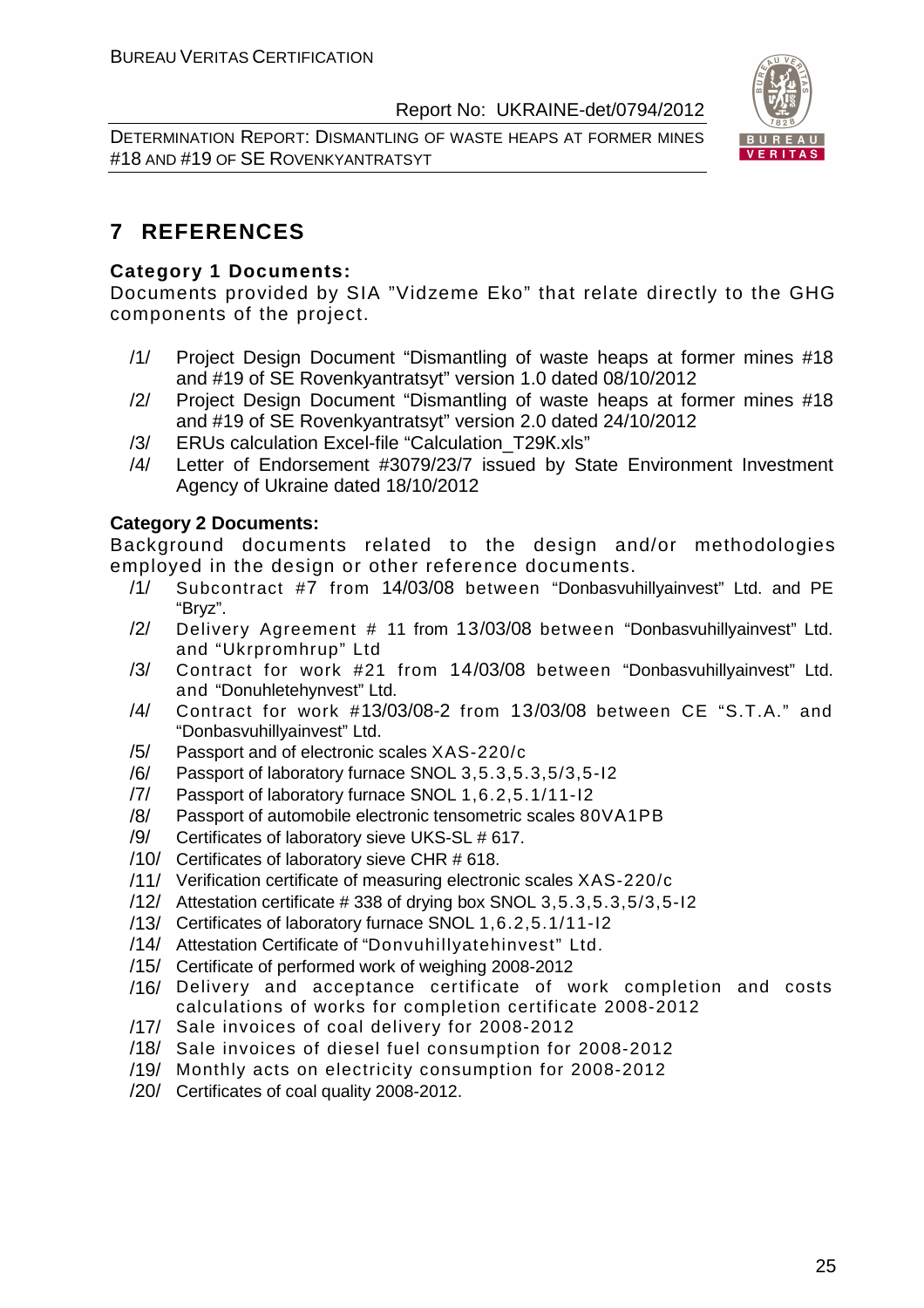DETERMINATION REPORT: DISMANTLING OF WASTE HEAPS AT FORMER MINES #18 AND #19 OF SE ROVENKYANTRATSYT



#### **Persons interviewed:**

List persons interviewed during the determination or persons that contributed with other information that are not included in the documents listed above.

- /1/ Gints KIavinsh SIA "Vidzeme Eko" JI Project Manager
- /2/ Tymofeev Sergiy Petrovych SIA "Vidzeme Eko" JI Consultant
- /3/ Stah Yuri Mykhailovych SIA "Vidzeme Eko" JI Consultant
- /4/ Valentyna Anatolievna Mohonko Head of Laboratory, "Donvuhillyatehinvest" Ltd.
- /5/ Grygoriy Viktorovych Zasyadko Manager of the industrial site PE "Bryz"
- /6/ Volodymyr Oleksandrovych Klymenko Manager of TCD "Donbasvuhillyainvest" Ltd.

1.  $000 -$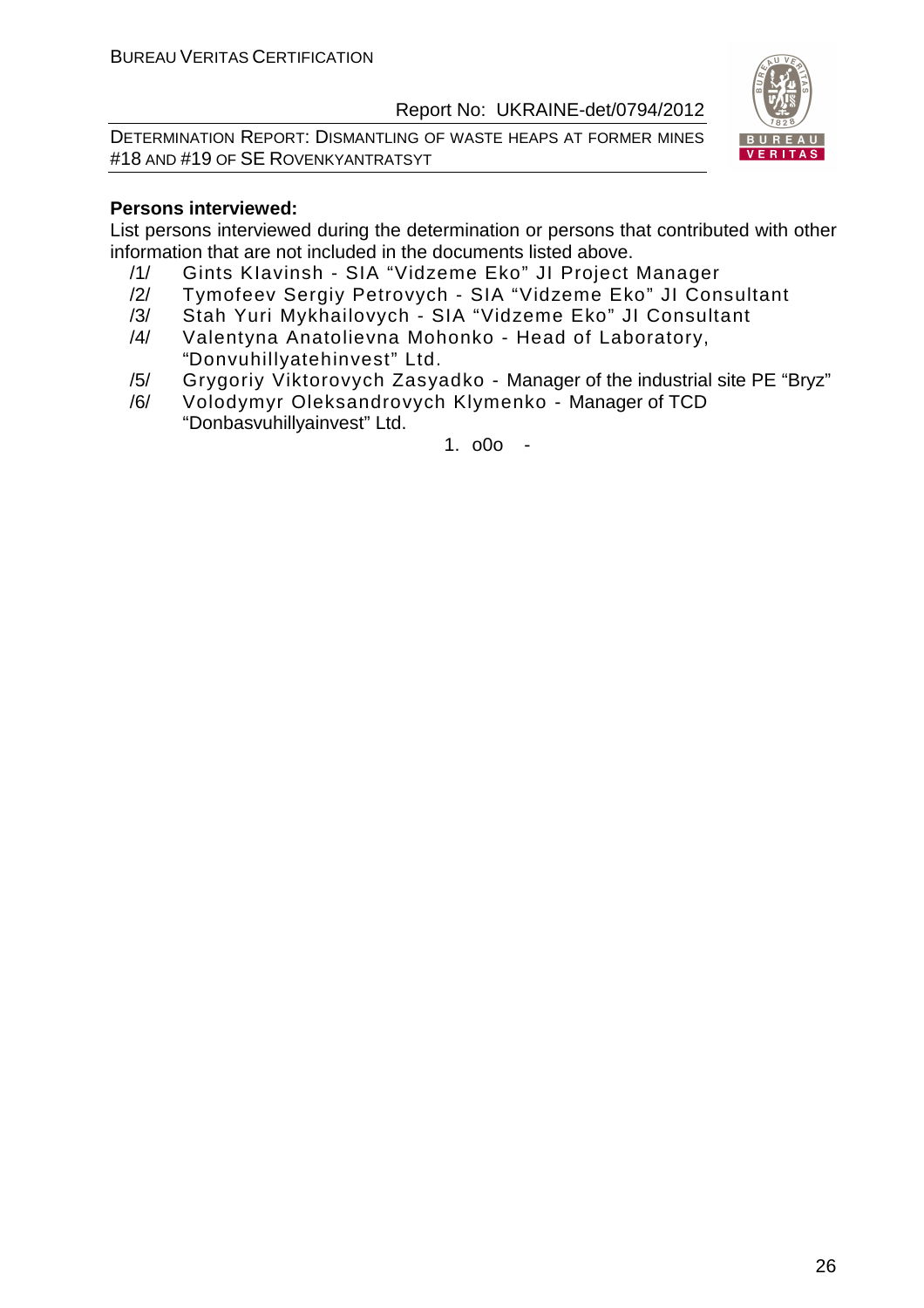

DETERMINATION REPORT: DISMANTLING OF WASTE HEAPS AT FORMER MINES #18 AND #19 OF SE <sup>R</sup>OVENKYANTRATSYT

# APPENDIX A: DETERMINATION PROTOCOL **DETERMINATION PROTOCOL**

#### **Check list for determination, according JOINT IMPLEMENTATION DETERMINATION AND VERIFICATION MANUAL (Version 01)**

| <b>DVM</b><br><b>Paragrap</b><br>h | <b>Check Item</b>                                                                                                                                                                                                                                                                                  | <b>Initial finding</b>                                                                                                                                                                                                                                                                                                                                                                                                                                                                                                                                                          | <b>Draft</b><br><b>Conclusion</b> | <b>Final</b><br><b>Conclusion</b> |
|------------------------------------|----------------------------------------------------------------------------------------------------------------------------------------------------------------------------------------------------------------------------------------------------------------------------------------------------|---------------------------------------------------------------------------------------------------------------------------------------------------------------------------------------------------------------------------------------------------------------------------------------------------------------------------------------------------------------------------------------------------------------------------------------------------------------------------------------------------------------------------------------------------------------------------------|-----------------------------------|-----------------------------------|
|                                    | <b>General description of the project</b>                                                                                                                                                                                                                                                          |                                                                                                                                                                                                                                                                                                                                                                                                                                                                                                                                                                                 |                                   |                                   |
| <b>Title of the project</b>        |                                                                                                                                                                                                                                                                                                    |                                                                                                                                                                                                                                                                                                                                                                                                                                                                                                                                                                                 |                                   |                                   |
|                                    | Is the title of the project presented?                                                                                                                                                                                                                                                             | The title of project is "Dismantling of waste heaps at<br>former mines #18 and #19 of SE Rovenkyantratsyt"                                                                                                                                                                                                                                                                                                                                                                                                                                                                      | <b>OK</b>                         | OK                                |
|                                    | Is the sectoral scope to which the project<br>pertains presented?                                                                                                                                                                                                                                  | The sectoral scope is 8. Mining/mineral production                                                                                                                                                                                                                                                                                                                                                                                                                                                                                                                              | <b>OK</b>                         | <b>OK</b>                         |
|                                    | Is the current version number of the<br>document presented?                                                                                                                                                                                                                                        | The current version number is 1.0                                                                                                                                                                                                                                                                                                                                                                                                                                                                                                                                               | <b>OK</b>                         | <b>OK</b>                         |
|                                    | Is the date when the document was<br>completed presented?                                                                                                                                                                                                                                          | The date when the document is<br>completed is<br>08/10/2012                                                                                                                                                                                                                                                                                                                                                                                                                                                                                                                     | <b>OK</b>                         | OK                                |
|                                    | <b>Description of the project</b>                                                                                                                                                                                                                                                                  |                                                                                                                                                                                                                                                                                                                                                                                                                                                                                                                                                                                 |                                   |                                   |
|                                    | Is the purpose of the project included with<br>a concise, summarizing explanation (max.<br>1-2 pages) of the:<br>a) Situation existing prior to the starting<br>date of the project;<br>b) Baseline scenario; and<br>c) Project scenario (expected outcome,<br>including a technical description)? | The situation existing prior to the starting date of the<br><i>project</i><br>Very often it was not economically feasible to extract all<br>100% of coal from the rock mass. Therefore, waste<br>heaps of Luhansk region contains a large amount of<br>coal, which is self-ignited later on. All the waste heaps<br>that were self-ignited or the ones that are close to self-<br>ignition are the centre of uncontrolled pollutants and<br>greenhouse gas emissions<br>The baseline scenario assumed that the common<br>practice will be continued – heap can be spontaneously | CAR01<br>CAR02                    | <b>OK</b><br><b>OK</b>            |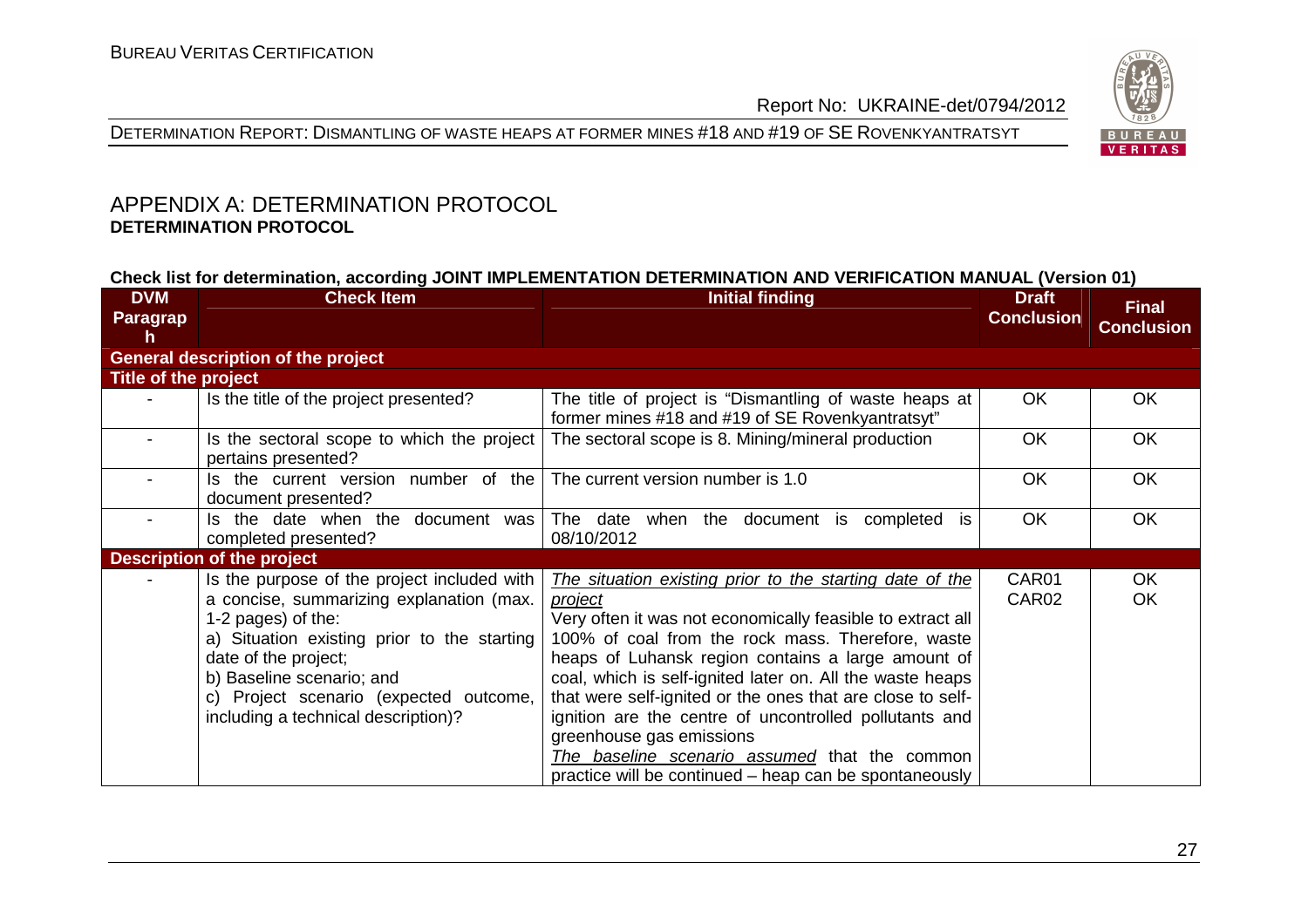

|  | DETERMINATION REPORT: DISMANTLING OF WASTE HEAPS AT FORMER MINES #18 AND #19 OF SE ROVENKYANTRATSYT |  |
|--|-----------------------------------------------------------------------------------------------------|--|
|  |                                                                                                     |  |

| <b>DVM</b>      | <b>Check Item</b>                                                             | <b>Initial finding</b>                                                                                                                                                                                                                                                                                                                                                                                                                                                                                                                                                                                                                                                                                                                                                                                                                                                                                                                                                                       | <b>Draft</b>      | <b>Final</b>      |
|-----------------|-------------------------------------------------------------------------------|----------------------------------------------------------------------------------------------------------------------------------------------------------------------------------------------------------------------------------------------------------------------------------------------------------------------------------------------------------------------------------------------------------------------------------------------------------------------------------------------------------------------------------------------------------------------------------------------------------------------------------------------------------------------------------------------------------------------------------------------------------------------------------------------------------------------------------------------------------------------------------------------------------------------------------------------------------------------------------------------|-------------------|-------------------|
| <b>Paragrap</b> |                                                                               |                                                                                                                                                                                                                                                                                                                                                                                                                                                                                                                                                                                                                                                                                                                                                                                                                                                                                                                                                                                              | <b>Conclusion</b> | <b>Conclusion</b> |
| $\mathsf{h}$    |                                                                               | ignited with a certain probability, and the process of<br>burning will continue till all coal, contained there, will be<br>burned. The process of combustion is accompanied by<br>release the carbon dioxide into atmosphere.<br><b>Project scenario-provides complete dismantling of the</b><br>dump. During dismantling of the dump, the rocks will be<br>divided into fractions, which will be used for blending<br>with steam coal and subsequently supplied to heat<br>power plants and boiler houses for burning as fuel.<br>After sorting, the large fractions will be used for building<br>and repairing of roads. As the result, rock mass of the<br>dump will be fully utilized, and the received coal will<br>replace coal, which otherwise would have had to be<br>mined. As the result of the project, the opportunity of<br>self-ignition of heap will be eliminated<br>CAR01<br>Please add data on subcontractors of PE "S.T.A"<br>involved to the project activity.<br>CAR02 |                   |                   |
|                 |                                                                               | Please provide correct numeration of tables and figures<br>through all PDD                                                                                                                                                                                                                                                                                                                                                                                                                                                                                                                                                                                                                                                                                                                                                                                                                                                                                                                   |                   |                   |
|                 | Is the history of the project (incl. its JI<br>component) briefly summarized? | The history of project JI component is briefly<br>summarized<br>CAR03<br>Please add history of waste heaps dismantled in<br>"Моделювання<br>frames. According<br>to<br>project<br>температурного поля згасаючих териконів, В.В.<br>Попович, А.Д. Кузик, канд. фіз.-мат. наук, доцент,<br>О.О. Карабин, канд. фіз.-мат. наук, доцент, О.Ю.                                                                                                                                                                                                                                                                                                                                                                                                                                                                                                                                                                                                                                                    | CAR03             | OK                |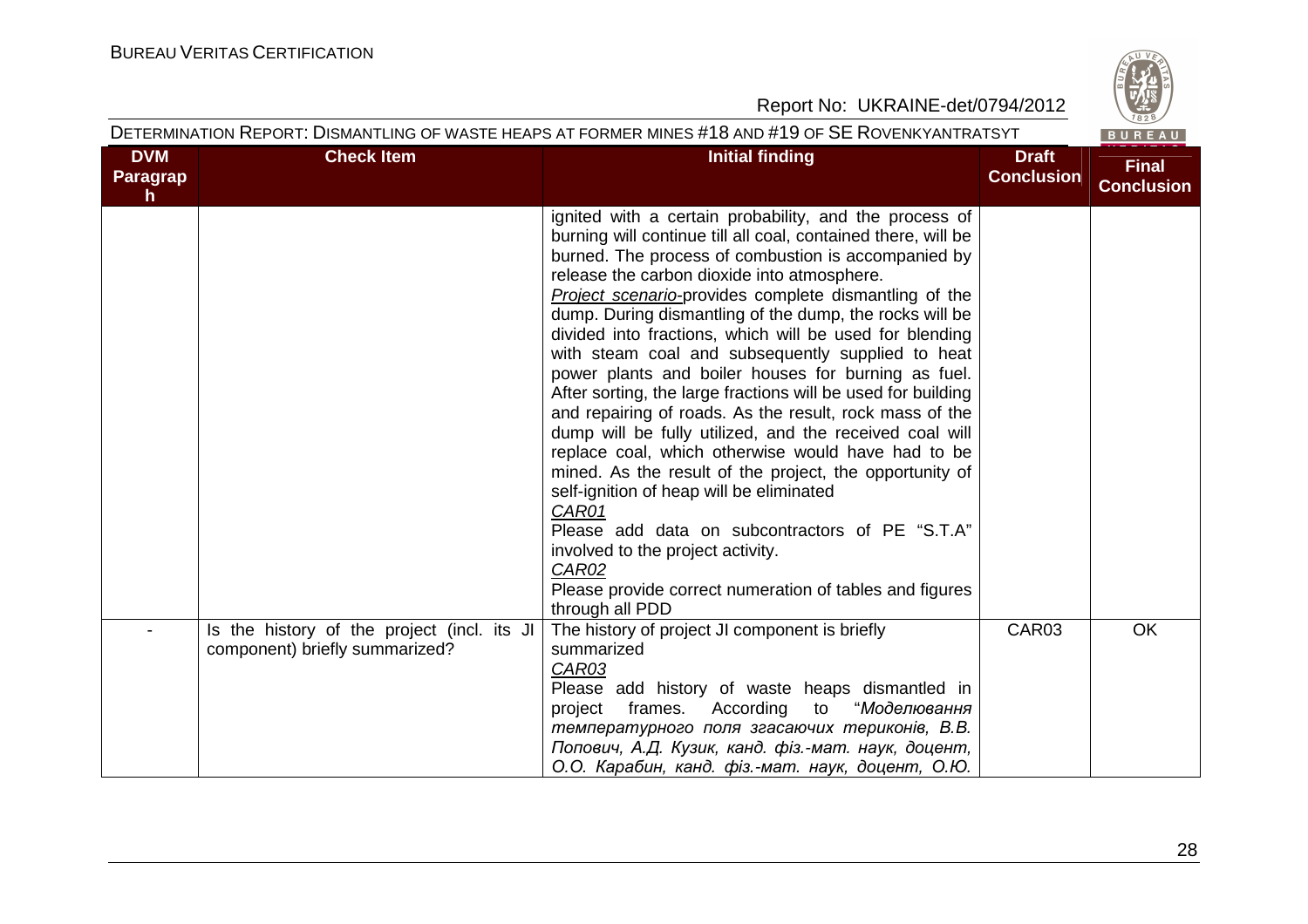

|                                    | DETERMINATION REPORT: DISMANTLING OF WASTE HEAPS AT FORMER MINES #18 AND #19 OF SE ROVENKYANTRATSYT<br>BUREAU                                                         |                                                                                                                                                                                                                                                                    |                                   |                                   |  |
|------------------------------------|-----------------------------------------------------------------------------------------------------------------------------------------------------------------------|--------------------------------------------------------------------------------------------------------------------------------------------------------------------------------------------------------------------------------------------------------------------|-----------------------------------|-----------------------------------|--|
| <b>DVM</b><br><b>Paragrap</b><br>h | <b>Check Item</b>                                                                                                                                                     | <b>Initial finding</b>                                                                                                                                                                                                                                             | <b>Draft</b><br><b>Conclusion</b> | <b>Final</b><br><b>Conclusion</b> |  |
|                                    |                                                                                                                                                                       | Чмир, канд. фіз.-мат. наук (Львівський державний<br>університет безпеки життєдіяльності)" time of<br>waste heap burning is about 15-20 years after finishing<br>of waste heap mantling                                                                             |                                   |                                   |  |
| <b>Project participants</b>        |                                                                                                                                                                       |                                                                                                                                                                                                                                                                    |                                   |                                   |  |
|                                    | Are project participants and Party(ies)<br>involved in the project listed?                                                                                            | PE "S.T.A" and SIA "Vidzeme Eko" is indicated as the<br>project participants and Ukraine and Republic Latvia<br>are indicated as Parties involved                                                                                                                  | <b>OK</b>                         | OK                                |  |
|                                    | Is the data of the project participants<br>presented in tabular format?                                                                                               | The data of the project participants are presented in<br>tabular format                                                                                                                                                                                            | <b>OK</b>                         | <b>OK</b>                         |  |
| $\blacksquare$                     | Is contact information provided in Annex 1<br>of the PDD?                                                                                                             | The contact information on project participants are<br>indicated in the Annex 1                                                                                                                                                                                    | OK                                | OK                                |  |
|                                    | Is it indicated, if it is the case, if the Party<br>involved is a host Party?                                                                                         | The Host Party Ukraine is indicated as the Party<br>Involved                                                                                                                                                                                                       | OK                                | OK                                |  |
|                                    | <b>Technical description of the project</b>                                                                                                                           |                                                                                                                                                                                                                                                                    |                                   |                                   |  |
|                                    | <b>Location of the project</b>                                                                                                                                        |                                                                                                                                                                                                                                                                    |                                   |                                   |  |
|                                    | Host Party(ies)                                                                                                                                                       | Ukraine                                                                                                                                                                                                                                                            | <b>OK</b>                         | <b>OK</b>                         |  |
| $\overline{\phantom{a}}$           | Region/State/Province etc.                                                                                                                                            | Luhansk Region,                                                                                                                                                                                                                                                    | OK                                | OK                                |  |
|                                    | City/Town/Community etc.                                                                                                                                              | Rovenky town, minning allotment Rovenkivska of SE<br>Rovenkyantratsyt                                                                                                                                                                                              | <b>OK</b>                         | OK                                |  |
| $\overline{\phantom{0}}$           | Detail of the physical location, including<br>information<br>allowing<br>the<br>unique<br>identification of the project. (This section<br>should not exceed one page) | Geographical coordinates of the waste heaps and<br>enrichment plant are provided in the section A.4.1.4<br>CAR04<br>Please provide more actual satellite photos of<br>dismantled waste heaps and enrichment plant or<br>indicate date of proposed in the PDD photo | CAR04                             | OK                                |  |
|                                    |                                                                                                                                                                       | Technologies to be employed, or measures, operations or actions to be implemented by the project                                                                                                                                                                   |                                   |                                   |  |
|                                    | measures, operations or actions to be follow.                                                                                                                         | Are the technology(ies) to be employed, or   Technology used in this project may be described as                                                                                                                                                                   | CL <sub>01</sub><br><b>CL02</b>   | <b>OK</b><br><b>OK</b>            |  |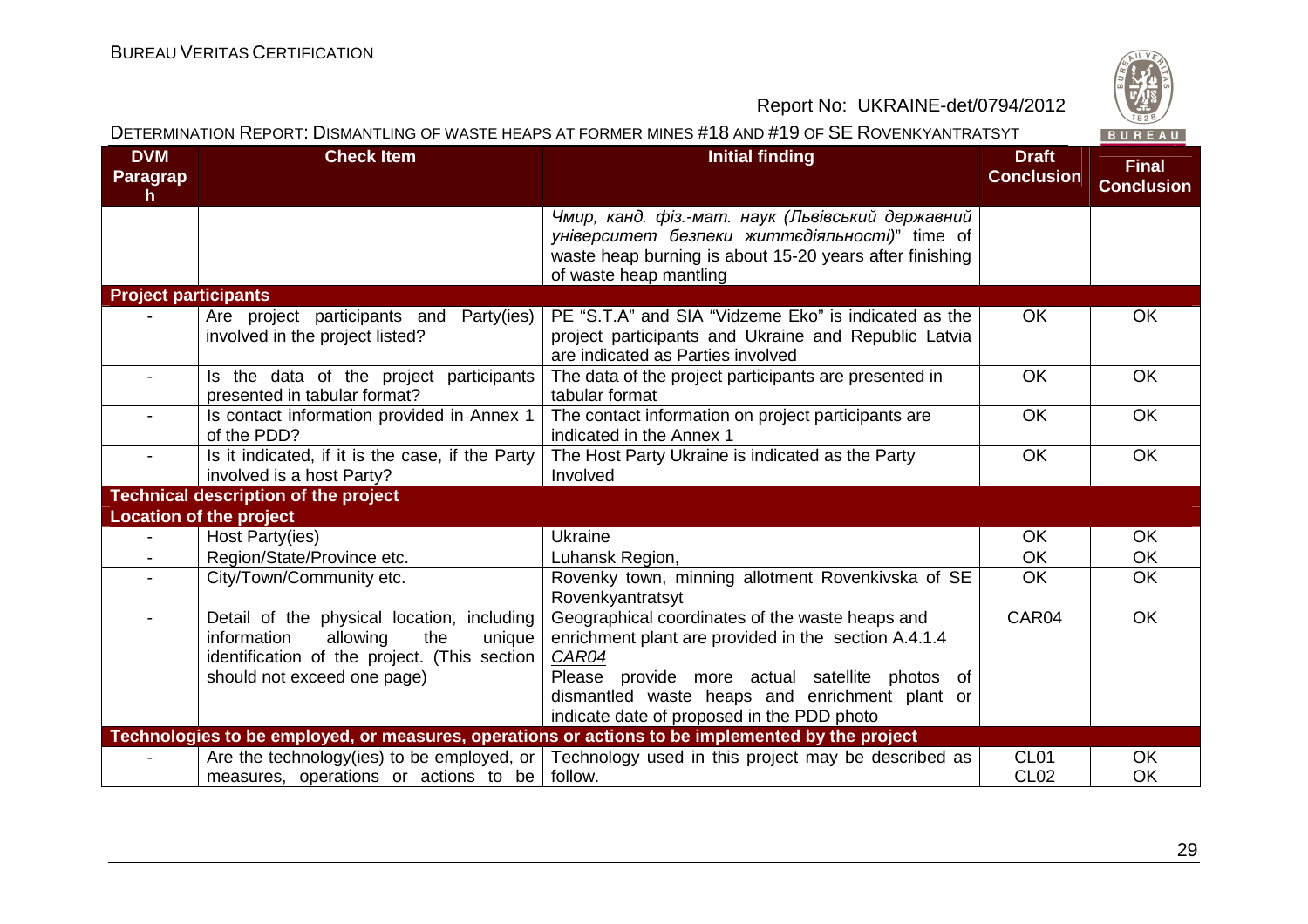|                                                                                                                                                                                                                                                                                                               |                                                                                                                                | Report No: UKRAINE-det/0794/2012                                                                                                                                                                                                                                                                                                                                                                                                                                                                                                                                                                                                                                                                                                                                                                                                                                                                  |                                   | $\frac{72}{1828}$                 |
|---------------------------------------------------------------------------------------------------------------------------------------------------------------------------------------------------------------------------------------------------------------------------------------------------------------|--------------------------------------------------------------------------------------------------------------------------------|---------------------------------------------------------------------------------------------------------------------------------------------------------------------------------------------------------------------------------------------------------------------------------------------------------------------------------------------------------------------------------------------------------------------------------------------------------------------------------------------------------------------------------------------------------------------------------------------------------------------------------------------------------------------------------------------------------------------------------------------------------------------------------------------------------------------------------------------------------------------------------------------------|-----------------------------------|-----------------------------------|
|                                                                                                                                                                                                                                                                                                               |                                                                                                                                | DETERMINATION REPORT: DISMANTLING OF WASTE HEAPS AT FORMER MINES #18 AND #19 OF SE ROVENKYANTRATSYT                                                                                                                                                                                                                                                                                                                                                                                                                                                                                                                                                                                                                                                                                                                                                                                               |                                   | BUREAU                            |
| <b>DVM</b><br>Paragrap<br>h.                                                                                                                                                                                                                                                                                  | <b>Check Item</b>                                                                                                              | <b>Initial finding</b>                                                                                                                                                                                                                                                                                                                                                                                                                                                                                                                                                                                                                                                                                                                                                                                                                                                                            | <b>Draft</b><br><b>Conclusion</b> | <b>Final</b><br><b>Conclusion</b> |
|                                                                                                                                                                                                                                                                                                               | implemented by the project, including all<br>relevant<br>technical<br>data<br>and<br>the<br>implementation schedule described? | Coal containing rock mass from the waste heap is<br>transported by frontal loaders and bulldozers to the<br>conveyor SP-202. Conveyor SP-202 transports rock<br>mass to the separation unit with sieve GIL-52. Coal<br>containing rock mass is divided by fractions 0-30 mm<br>and $+30$ mm. Fraction $+30$ mm is used for road 4-5<br>class building, fraction 0-30 mm is used for mixing with<br>high-parameter steam coal for energy demand.<br>CL <sub>01</sub><br>The proposed project envisages processing around of<br>two million tonnes of coal containing rock mass from<br>waste heap per year. PDD indicates that capacity of<br>project equipment is about 900 000 tonnes per year.<br>Please correct or explain this misamendment.<br>CL <sub>02</sub><br>Please add data on quantities of inertial sieves GIL-52<br>involved in the project and shift-cycle on enrichment<br>plant |                                   |                                   |
| Brief explanation of how the anthropogenic emissions of greenhouse gases by sources are to be reduced by the proposed JI project,<br>including why the emission reductions would not occur in the absence of the proposed project, taking into account national and/or<br>sectoral policies and circumstances |                                                                                                                                |                                                                                                                                                                                                                                                                                                                                                                                                                                                                                                                                                                                                                                                                                                                                                                                                                                                                                                   |                                   |                                   |
|                                                                                                                                                                                                                                                                                                               | Is it stated how anthropogenic GHG<br>emission reductions are to be achieved?<br>(This section should not exceed one page)     | The<br>proposed<br>project is aimed at<br>reducing<br>anthropogenic emissions. Emission reductions created<br>by:<br>- Elimination of greenhouse gases sources associated<br>with burning waste heaps, by extracting coal from the<br>rock dumps;<br>- Reduction of uncontrolled methane emissions due to<br>replacement of coal that would have been extracted                                                                                                                                                                                                                                                                                                                                                                                                                                                                                                                                   | <b>OK</b>                         | <b>OK</b>                         |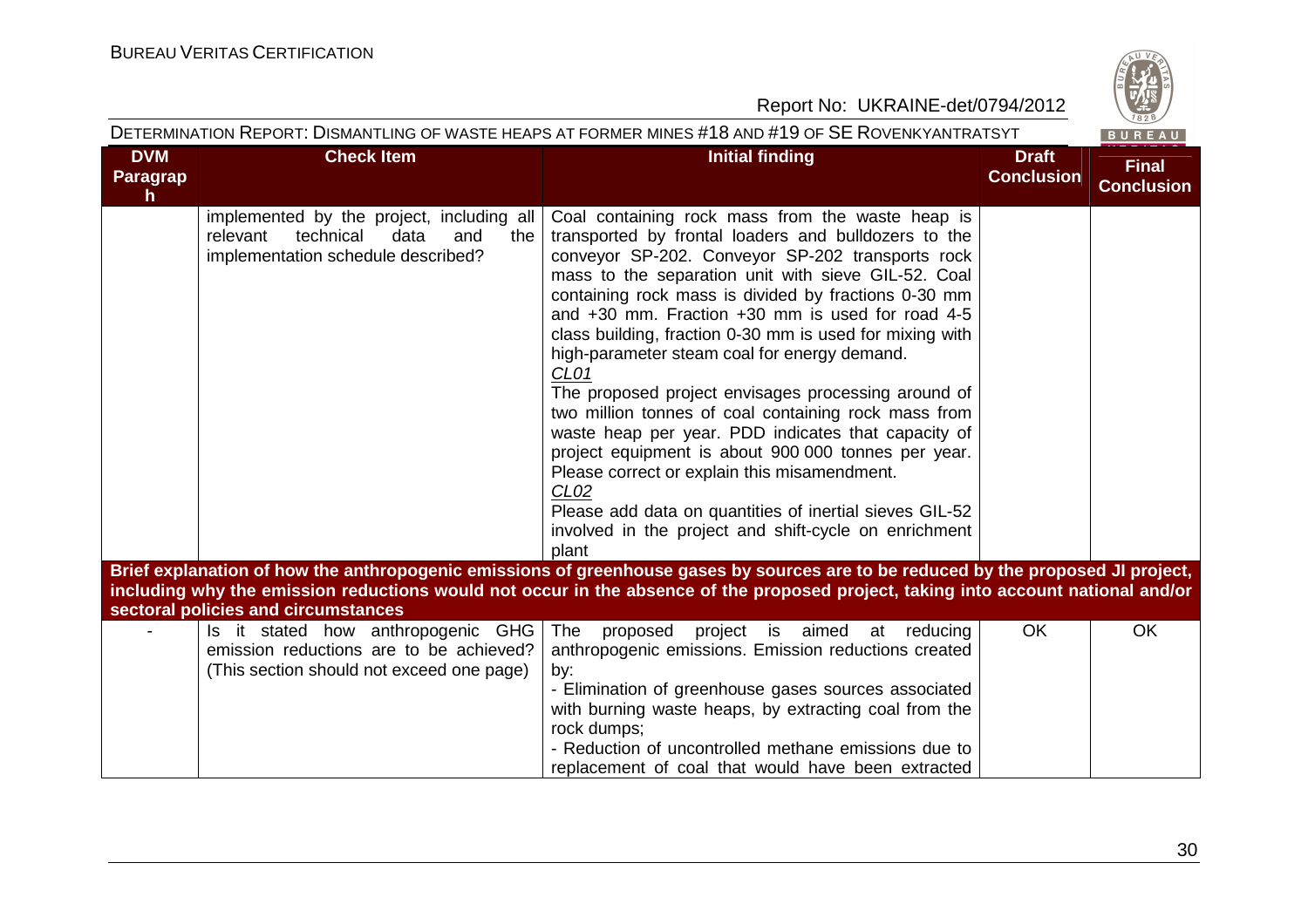

| <b>DVM</b><br><b>Paragrap</b> | <b>Check Item</b>                                                                                                           | <b>Initial finding</b>                                                                                                                           | <b>Draft</b><br><b>Conclusion</b> | <b>Final</b><br><b>Conclusion</b> |
|-------------------------------|-----------------------------------------------------------------------------------------------------------------------------|--------------------------------------------------------------------------------------------------------------------------------------------------|-----------------------------------|-----------------------------------|
| h                             |                                                                                                                             | through mining;<br>- Reduction of electricity consumption at waste heap<br>dismantling in comparison to electricity consumption at<br>coal mine. |                                   |                                   |
| $\blacksquare$                | Is it provided the estimation of emission<br>reductions over the crediting period?                                          | The estimation of emission reduction over crediting<br>period 09/04/2008-31/12/2012 is 5 248 762 tonnes of<br>CO2 equivalent                     | <b>OK</b>                         | OK                                |
| $\blacksquare$                | Is it provided the estimated annual<br>reduction for the chosen credit period in<br>tCO <sub>2e</sub> ?                     | The estimated annual reduction for chosen crediting<br>period is 1 105 003 tonnes of CO2 equivalent.                                             | OK                                | OK                                |
| $\sim$                        | Are the data from questions above<br>presented in tabular format?                                                           | The data from questions above is presented in tabular<br>format                                                                                  | <b>OK</b>                         | <b>OK</b>                         |
|                               | Estimated amount of emission reductions over the crediting period                                                           |                                                                                                                                                  |                                   |                                   |
|                               | Is the length of the crediting period<br>Indicated?                                                                         | The length of crediting period is 4 years and 9 months<br>from 09/04/2008 till 31/12/2012                                                        | <b>OK</b>                         | OK                                |
| $\overline{\phantom{0}}$      | Are estimates of total as well as annual<br>and average annual emission reductions in<br>tonnes of CO2 equivalent provided? | The estimates of total as well as annual and average<br>annual emission reductions are provided in tonnes of<br>CO <sub>2</sub> equivalent       | <b>OK</b>                         | OK                                |
|                               | <b>Project approvals by Parties</b>                                                                                         |                                                                                                                                                  |                                   |                                   |
| 19                            | Have the DFPs of all Parties listed as<br>"Parties involved" in the PDD provided<br>written project approvals?              | The project obtained Letter of Endorsement #3079/23/7<br>dated 18/10/2012 from State Environment Investment<br>Agency of Ukraine                 | <b>OK</b>                         | OK                                |
| 19                            | Does the PDD identify at least the host<br>Party as a "Party involved"?                                                     | The Host party Ukraine is indicated as the Party<br>Involved                                                                                     | <b>OK</b>                         | <b>OK</b>                         |
| 19                            | Has the DFP of the host Party issued a<br>written project approval?                                                         | CAR05<br>Please provide written project approvals from the both<br>Parties Involved                                                              | CAR05                             | Pending                           |
| 20                            | Are all the written project approvals by<br>Parties involved unconditional?                                                 | See CAR05                                                                                                                                        | Pending                           | Pending                           |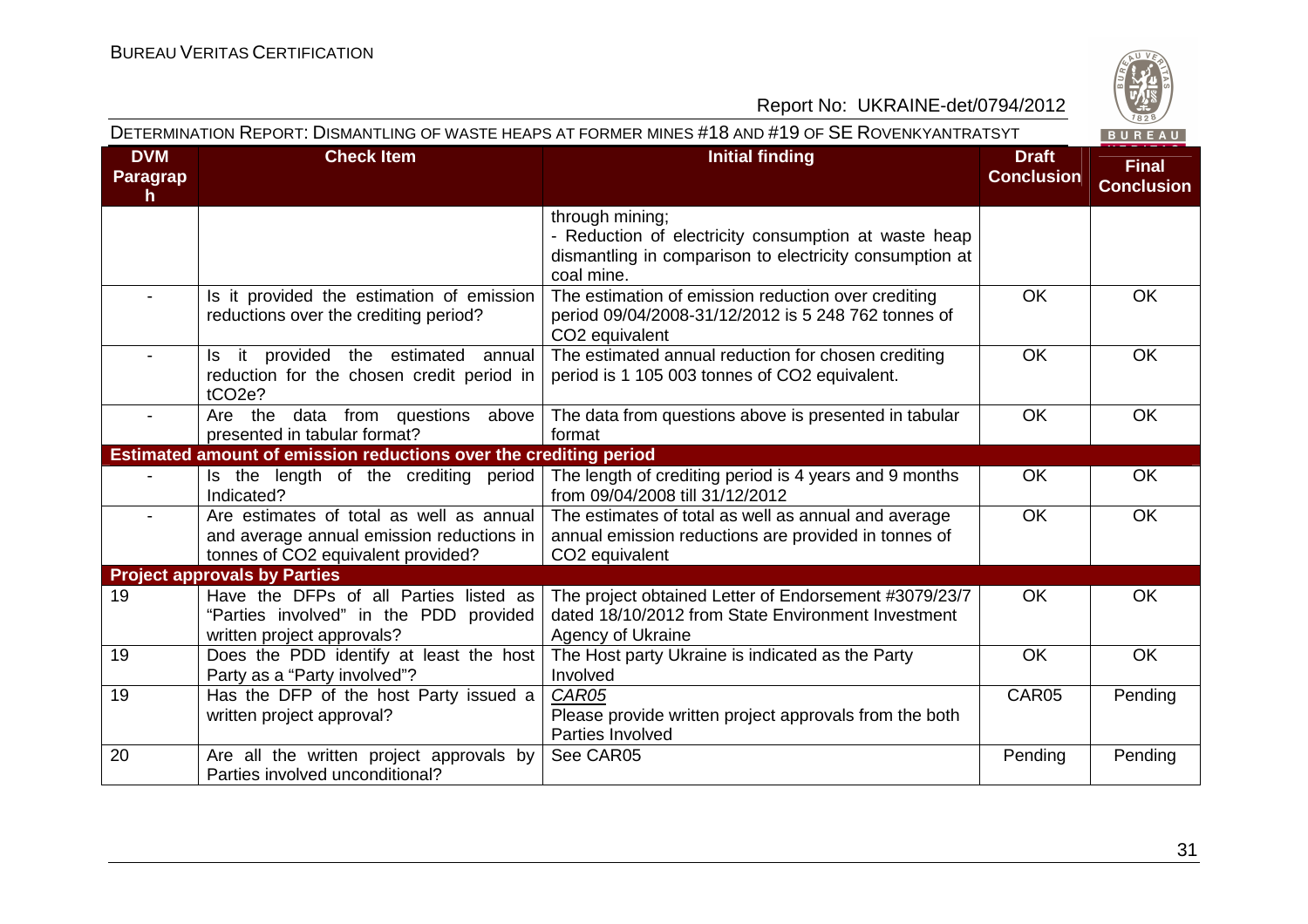

|                             |                                                                                                                                                                                                                                                                                                                                                                                                                | DETERMINATION REPORT: DISMANTLING OF WASTE HEAPS AT FORMER MINES #18 AND #19 OF SE ROVENKYANTRATSYT                                                                                                                                                                                                                    |                                    | BUREAU                            |
|-----------------------------|----------------------------------------------------------------------------------------------------------------------------------------------------------------------------------------------------------------------------------------------------------------------------------------------------------------------------------------------------------------------------------------------------------------|------------------------------------------------------------------------------------------------------------------------------------------------------------------------------------------------------------------------------------------------------------------------------------------------------------------------|------------------------------------|-----------------------------------|
| <b>DVM</b><br>Paragrap<br>h | <b>Check Item</b>                                                                                                                                                                                                                                                                                                                                                                                              | <b>Initial finding</b>                                                                                                                                                                                                                                                                                                 | <b>Draft</b><br><b>Conclusion</b>  | <b>Final</b><br><b>Conclusion</b> |
|                             | Authorization of project participants by Parties involved                                                                                                                                                                                                                                                                                                                                                      |                                                                                                                                                                                                                                                                                                                        |                                    |                                   |
| 21                          | Is each of the legal entities listed as project<br>participants in the PDD authorized by a<br>Party<br>involved, which is also listed in the PDD,<br>through:<br>- A written project approval by a Party<br>involved, explicitly indicating the name of<br>the legal entity? or<br>- Any other form of project participant<br>authorization in writing, explicitly indicating<br>the name of the legal entity? | CAR06<br>Please<br>indicate<br>participants<br>of<br>project<br>way<br>authorisation                                                                                                                                                                                                                                   | CAR06                              | Pending                           |
| <b>Baseline setting</b>     |                                                                                                                                                                                                                                                                                                                                                                                                                |                                                                                                                                                                                                                                                                                                                        |                                    |                                   |
| 22                          | Does the PDD explicitly indicate which of<br>the following approaches is used for<br>identifying the baseline?<br>- JI specific approach<br>- Approved CDM methodology approach                                                                                                                                                                                                                                | The PDD explicitly indicates that JI specific approach<br>was used for baseline establishing                                                                                                                                                                                                                           | OK.                                | <b>OK</b>                         |
|                             | JI specific approach only                                                                                                                                                                                                                                                                                                                                                                                      |                                                                                                                                                                                                                                                                                                                        |                                    |                                   |
| 23                          | Does the PDD<br>provide a detailed<br>theoretical description in a complete and<br>transparent manner?                                                                                                                                                                                                                                                                                                         | The PDD contains a detailed theoretical description of<br>proposed baseline                                                                                                                                                                                                                                            | OK.                                | <b>OK</b>                         |
| 23                          | Does the PDD provide justification that the<br>baseline is established:<br>(a) By listing and describing plausible<br>future scenarios<br>basis<br>on the<br>of<br>conservative assumptions and selecting<br>the most plausible one?<br>(b) Taking into account relevant national                                                                                                                              | The PDD provides justification of baseline establishing<br>(a) By listing and describing five plausible future<br>scenarious<br>(b) Taking into account national and sectoral<br>policies. Ukrainian policies doesn't require or<br>encourage waste heaps dismantling<br>(c) In transparent manner, with regard to the | CAR07<br>CAR08<br>CL <sub>03</sub> | OK<br><b>OK</b><br>OK             |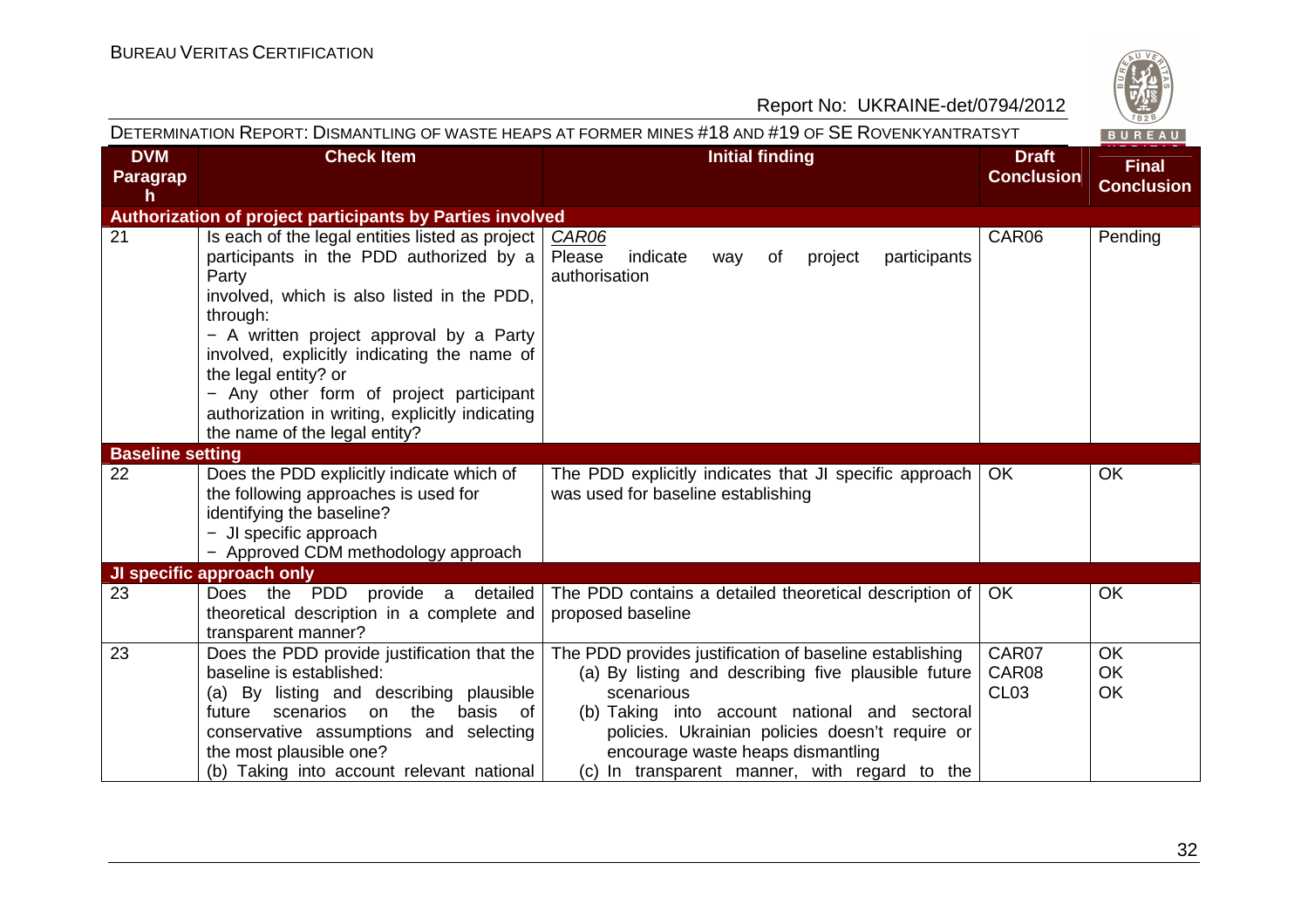BUREAU

#### Report No: UKRAINE-det/0794/2012

| <b>DVM</b>            | <b>Check Item</b>                                                                                                                                                                                                                                                                                                                                                                                                                                                                                                                                                                                                                                                  | <b>Initial finding</b>                                                                                                                                                                                                                                                                                                                                                                                                                                                                                                                                                                                                                                                                                                                                                                                                                                                                                                                                                                                                                                                                                                                                                                                                                                                             | <b>Draft</b>      | <b>Final</b>      |
|-----------------------|--------------------------------------------------------------------------------------------------------------------------------------------------------------------------------------------------------------------------------------------------------------------------------------------------------------------------------------------------------------------------------------------------------------------------------------------------------------------------------------------------------------------------------------------------------------------------------------------------------------------------------------------------------------------|------------------------------------------------------------------------------------------------------------------------------------------------------------------------------------------------------------------------------------------------------------------------------------------------------------------------------------------------------------------------------------------------------------------------------------------------------------------------------------------------------------------------------------------------------------------------------------------------------------------------------------------------------------------------------------------------------------------------------------------------------------------------------------------------------------------------------------------------------------------------------------------------------------------------------------------------------------------------------------------------------------------------------------------------------------------------------------------------------------------------------------------------------------------------------------------------------------------------------------------------------------------------------------|-------------------|-------------------|
| <b>Paragrap</b><br>h. |                                                                                                                                                                                                                                                                                                                                                                                                                                                                                                                                                                                                                                                                    |                                                                                                                                                                                                                                                                                                                                                                                                                                                                                                                                                                                                                                                                                                                                                                                                                                                                                                                                                                                                                                                                                                                                                                                                                                                                                    | <b>Conclusion</b> | <b>Conclusion</b> |
|                       | and/or sectoral policies and circumstance?<br>- Are key factors that affect a baseline<br>taken into account?<br>(c) In a transparent manner with regard to<br>the choice of approaches, assumptions,<br>methodologies, parameters, date sources<br>and key factors?<br>(d) Taking into account of uncertainties and<br>using conservative assumptions?<br>(e) In such a way that ERUs cannot be<br>earned for decreases in activity levels<br>outside the project or due to force<br>majeure?<br>(f) By drawing on the list of standard<br>variables contained in appendix B to<br>"Guidance on criteria for baseline setting<br>and monitoring", as appropriate? | approaches, methodologies, parameters, data<br>sources and key factors<br>(d) Uncertaintites and conservative assumptions<br>are taken into account<br>(e) ERUs cannot be earned for decreasing in<br>activity levels outside the project, because in<br>case of projects stop, generation of emission<br>reduction will be stopped also.<br>(f) Variables used for baseline calculations in line<br>within appendix B to "Guidance on criteria for<br>baseline setting and monitoring"<br>CAR07<br>Please provide more detailed description of barriers for<br>scenario 3. Wastes of coal production uses for<br>concrete production in JI project "Зменшення викидів<br>парникових газів шляхом модернізації технології<br>виробництва золи на ПАТ «Білоцерківський завод<br>залізобетонних конструкцій»" which is already<br>positively determined by Bureau Veritas.<br>CAR08<br>Please provide analysis of the two next scenarios:<br>process of empty rock mass dumping to empty<br>mines' caves<br>forestation of waste heap with usage of green<br>mass as source of CO2 enhancement<br>CLO3<br>PDD indicates that Net Calorific Value, calculated by<br>the formula 4 in the PDD, is a lower value, provided by<br>the National Inventory Report is around 8% for reasons |                   |                   |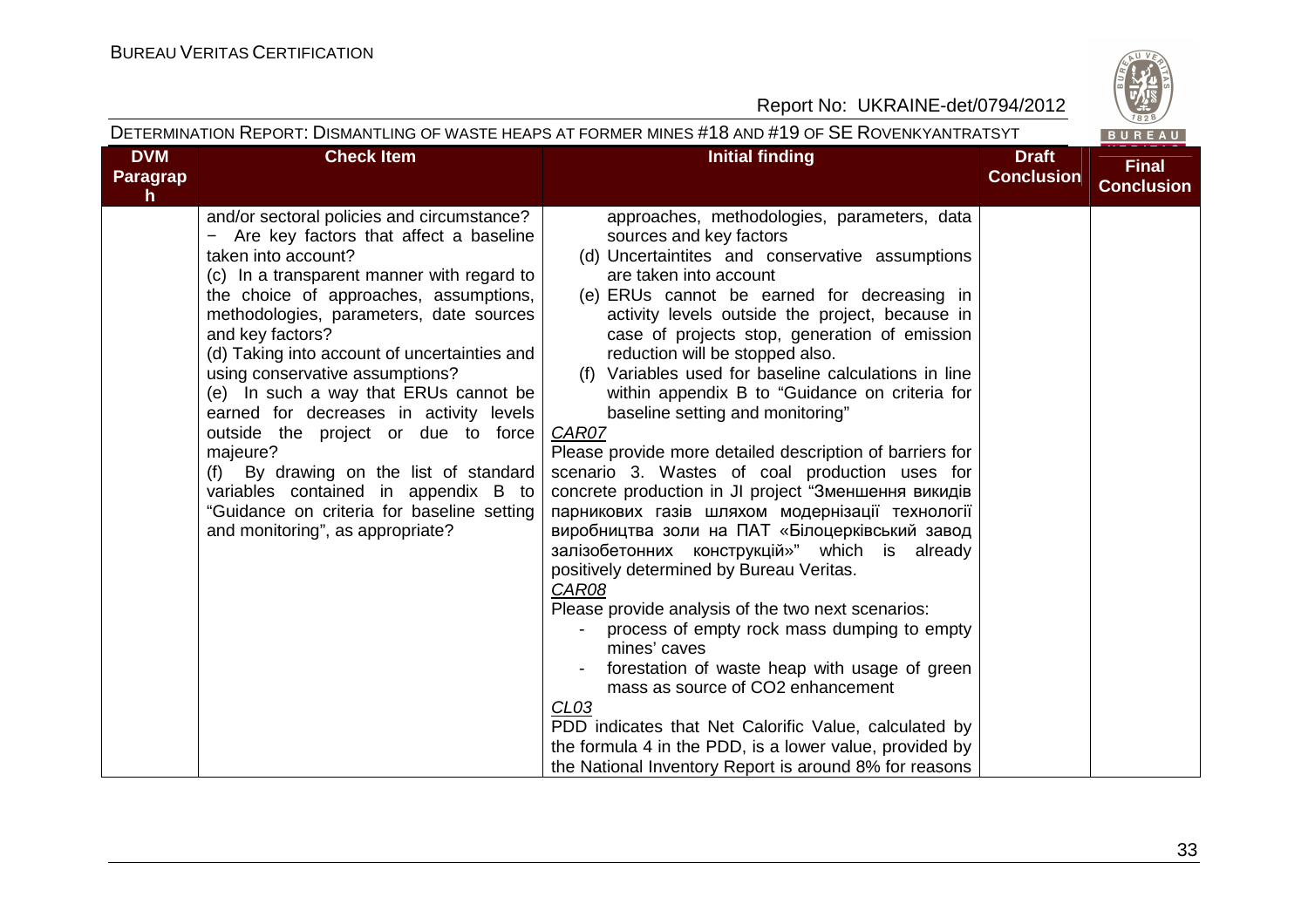

|  | DETERMINATION REPORT: DISMANTLING OF WASTE HEAPS AT FORMER MINES #18 AND #19 OF SE ROVENKYANTRATSYT |  |  |
|--|-----------------------------------------------------------------------------------------------------|--|--|
|  |                                                                                                     |  |  |

| <b>DVM</b>           | <b>Check Item</b>                                                                                     | <b>Initial finding</b>                                                                                        | <b>Draft</b>      | <b>Final</b>      |
|----------------------|-------------------------------------------------------------------------------------------------------|---------------------------------------------------------------------------------------------------------------|-------------------|-------------------|
| Paragrap             |                                                                                                       |                                                                                                               | <b>Conclusion</b> | <b>Conclusion</b> |
| $\mathsf{h}$         |                                                                                                       |                                                                                                               |                   |                   |
|                      |                                                                                                       | conservatism. Please provide<br>reference<br>of<br>on.                                                        |                   |                   |
|                      |                                                                                                       | documents explain this lowering                                                                               | CAR09             |                   |
| 24                   | If selected elements or combinations of<br><b>CDM</b><br>methodologies<br>approved<br>or <sub>l</sub> | CAR09<br>Please correctly indicate name and the latest version of                                             |                   | OK                |
|                      | methodological tools for baseline setting                                                             | CDM methodology ACM0009 ver. 4.0.0, which                                                                     |                   |                   |
|                      | are used, are the selected elements or                                                                | elements are used for leakages estimation                                                                     |                   |                   |
|                      | combinations together with the elements                                                               |                                                                                                               |                   |                   |
|                      | supplementary developed by the project                                                                |                                                                                                               |                   |                   |
|                      | participants in line with 23 above?                                                                   |                                                                                                               |                   |                   |
| 25                   | If a multi-project emission factor is used,                                                           | The multi-project emission factors used in line with                                                          | OK.               | OK                |
|                      | does the PDD provide appropriate                                                                      | National GHG Inventory Report for 1990-2010 years,                                                            |                   |                   |
|                      | justification?                                                                                        | approved by SEIA                                                                                              |                   |                   |
|                      | Approved CDM methodology approach only_Paragraphs 26(a) - 26(d)_Not applicable                        |                                                                                                               |                   |                   |
| <b>Additionality</b> |                                                                                                       |                                                                                                               |                   |                   |
|                      | JI specific approach only                                                                             |                                                                                                               |                   |                   |
| 28                   | Does the PDD indicate which of the                                                                    | The PDD indicates that approach (b) Provision of                                                              | OK                | OK                |
|                      | following approaches for demonstrating                                                                | traceable and transparent information that an AIE has                                                         |                   |                   |
|                      | additionality is used?<br>(a) Provision of traceable and transparent                                  | already positively determined that a comparable project<br>(to be) implemented under comparable circumstances |                   |                   |
|                      | information showing the baseline was                                                                  | has additionality; was used for demonstration of                                                              |                   |                   |
|                      | identified on the basis of conservative                                                               | addtionality                                                                                                  |                   |                   |
|                      | assumptions, that the project scenario is                                                             |                                                                                                               |                   |                   |
|                      | not part of the identified baseline scenario                                                          |                                                                                                               |                   |                   |
|                      | and that the project will lead to emission                                                            |                                                                                                               |                   |                   |
|                      | reductions or enhancements of removals;                                                               |                                                                                                               |                   |                   |
|                      | (b) Provision of traceable and transparent                                                            |                                                                                                               |                   |                   |
|                      | information that an AIE has already                                                                   |                                                                                                               |                   |                   |
|                      | positively determined that a comparable                                                               |                                                                                                               |                   |                   |
|                      | project (to be) implemented<br>under                                                                  |                                                                                                               |                   |                   |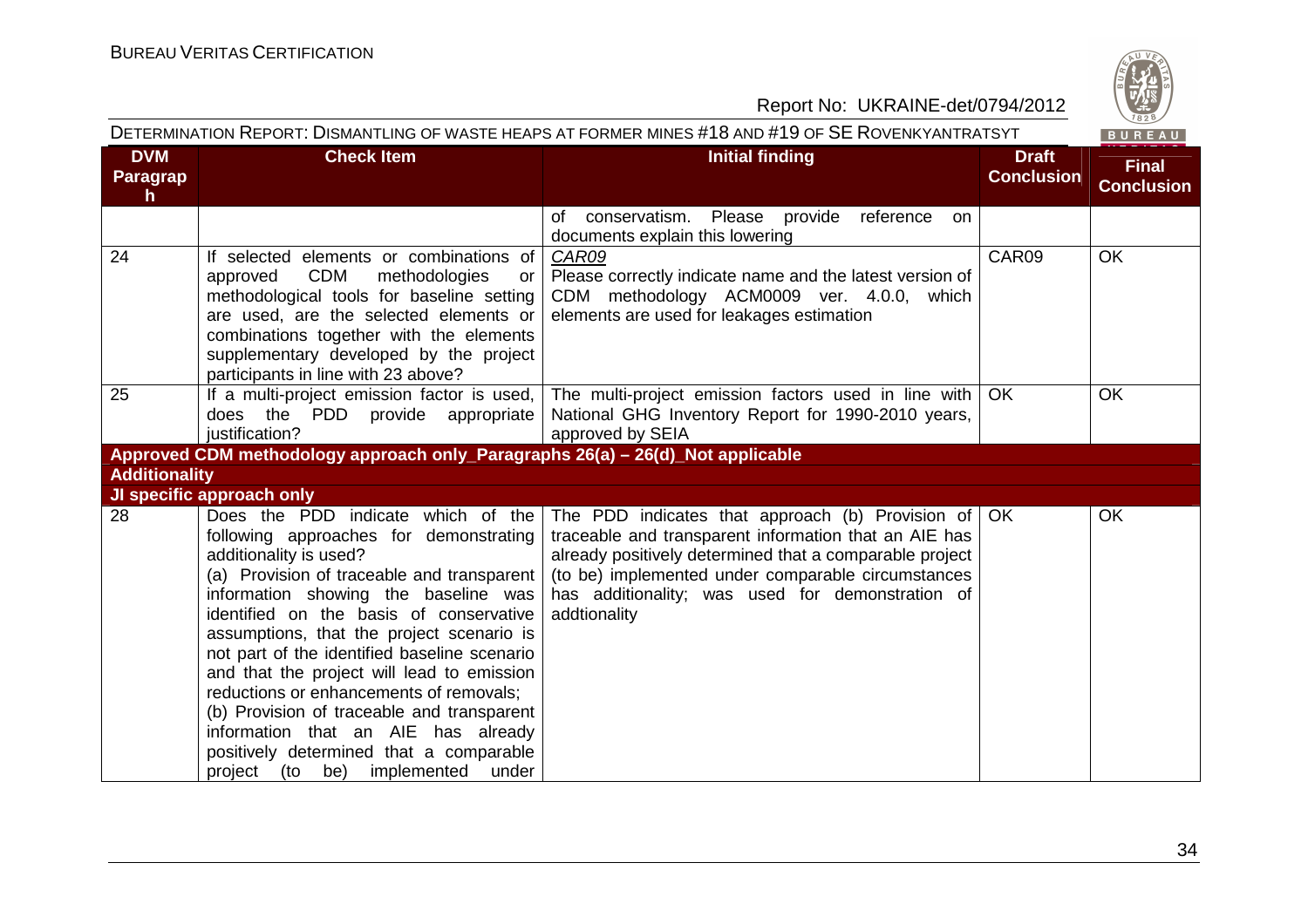|                              |                                                                                                                                                                                                                                                                                                                   | DETERMINATION REPORT: DISMANTLING OF WASTE HEAPS AT FORMER MINES #18 AND #19 OF SE ROVENKYANTRATSYT                                                                                                                                                                                                                                                                                                                                                                                                                                                                                                                                                                                                                                                                                                                         |                                   | BUREAU                            |
|------------------------------|-------------------------------------------------------------------------------------------------------------------------------------------------------------------------------------------------------------------------------------------------------------------------------------------------------------------|-----------------------------------------------------------------------------------------------------------------------------------------------------------------------------------------------------------------------------------------------------------------------------------------------------------------------------------------------------------------------------------------------------------------------------------------------------------------------------------------------------------------------------------------------------------------------------------------------------------------------------------------------------------------------------------------------------------------------------------------------------------------------------------------------------------------------------|-----------------------------------|-----------------------------------|
| <b>DVM</b><br>Paragrap<br>h. | <b>Check Item</b>                                                                                                                                                                                                                                                                                                 | <b>Initial finding</b>                                                                                                                                                                                                                                                                                                                                                                                                                                                                                                                                                                                                                                                                                                                                                                                                      | <b>Draft</b><br><b>Conclusion</b> | <b>Final</b><br><b>Conclusion</b> |
|                              | comparable<br>circumstances<br>has<br>additionality;<br>(c) Application of the most recent version<br>of the "Tool for the demonstration and<br>assessment of additionality. (allowing for a<br>two-month grace period) or any other<br>method for proving additionality approved<br>by the CDM Executive Board". |                                                                                                                                                                                                                                                                                                                                                                                                                                                                                                                                                                                                                                                                                                                                                                                                                             |                                   |                                   |
| 29(a)                        | Does the PDD provide a justification of the<br>applicability of the approach with a clear<br>and transparent description?                                                                                                                                                                                         | The justification of proposed approach applicability is<br>provided                                                                                                                                                                                                                                                                                                                                                                                                                                                                                                                                                                                                                                                                                                                                                         | OK                                | OK                                |
| 29(b)                        | Are additionality proofs provided?                                                                                                                                                                                                                                                                                | a) GHG mitigation measure. The project boundary<br>is virtually identical, the expected annual<br>average GHG emission reduction is differ by<br>2.976%. Criteria is satisfied<br>b) Geography and time. Both projects<br>is i<br>implemented in Ukraine, starting date are<br>divided by 3 months. Criteria is satisfied<br>Scale. The projects envisage production of the<br>C)<br>same product (coal).<br>d) Regulatory framework. There<br>were<br>no<br>significant changes in regulatory framework<br>between the starting dates of two projects.<br>Criteria is satisfied.<br>CAR <sub>10</sub><br>The project "Waste Heap Dismantling in the Rebrykove<br>Town of Luhansk Region of Ukraine with the Aim of<br>Reducing Greenhouse Gases Emissions into the<br>Atmosphere" uses another technology (wet separations | CAR10                             | <b>OK</b>                         |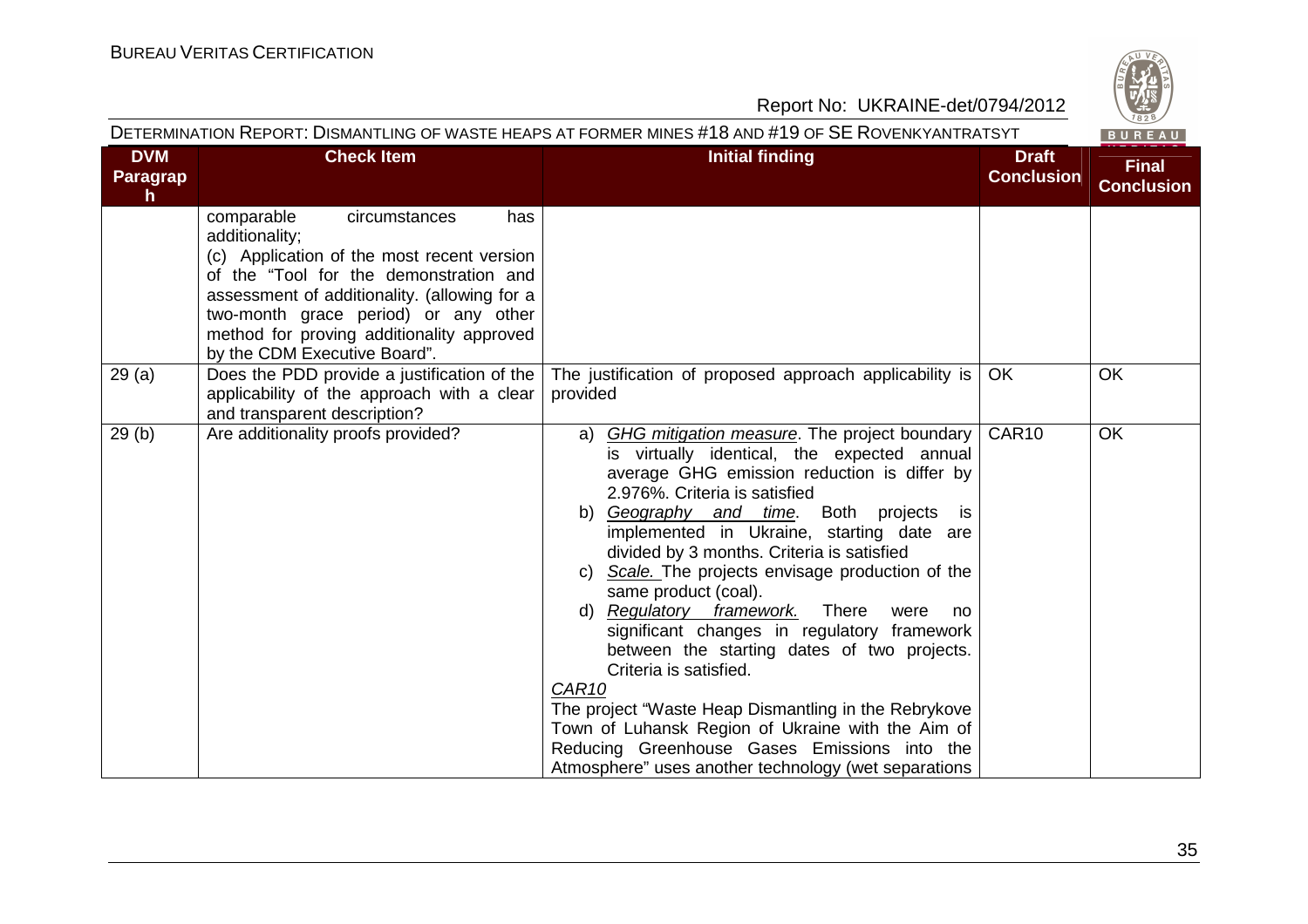

|                                               | DETERMINATION REPORT: DISMANTLING OF WASTE HEAPS AT FORMER MINES #18 AND #19 OF SE ROVENKYANTRATSYT                                                                                                                                                                        |                                                                                                                                                                                                                                                                                                                                                                                                                                                                                                                                                        |                                   | BUREAU                            |  |  |
|-----------------------------------------------|----------------------------------------------------------------------------------------------------------------------------------------------------------------------------------------------------------------------------------------------------------------------------|--------------------------------------------------------------------------------------------------------------------------------------------------------------------------------------------------------------------------------------------------------------------------------------------------------------------------------------------------------------------------------------------------------------------------------------------------------------------------------------------------------------------------------------------------------|-----------------------------------|-----------------------------------|--|--|
| <b>DVM</b><br><b>Paragrap</b><br>$\mathsf{h}$ | <b>Check Item</b>                                                                                                                                                                                                                                                          | <b>Initial finding</b>                                                                                                                                                                                                                                                                                                                                                                                                                                                                                                                                 | <b>Draft</b><br><b>Conclusion</b> | <b>Final</b><br><b>Conclusion</b> |  |  |
|                                               |                                                                                                                                                                                                                                                                            | in hydrocyclones) for coal separation. Please correct                                                                                                                                                                                                                                                                                                                                                                                                                                                                                                  |                                   |                                   |  |  |
| 29 <sub>(c)</sub>                             | additionality<br>demonstrated<br>the<br>ls.<br>appropriately as a result?                                                                                                                                                                                                  | The additionality is demonstrated in appropriate way                                                                                                                                                                                                                                                                                                                                                                                                                                                                                                   | <b>OK</b>                         | <b>OK</b>                         |  |  |
| 30                                            | If the approach 28 (c) is chosen, are all<br>explanations, descriptions and analyses<br>made in accordance with the selected tool<br>or method?                                                                                                                            | The Approach 28(b) was chosen                                                                                                                                                                                                                                                                                                                                                                                                                                                                                                                          | <b>OK</b>                         | <b>OK</b>                         |  |  |
|                                               | Approved CDM methodology approach only_ Paragraphs 31(a) - 31(e)_Not applicable                                                                                                                                                                                            |                                                                                                                                                                                                                                                                                                                                                                                                                                                                                                                                                        |                                   |                                   |  |  |
|                                               | Project boundary (applicable except for JI LULUCF projects                                                                                                                                                                                                                 |                                                                                                                                                                                                                                                                                                                                                                                                                                                                                                                                                        |                                   |                                   |  |  |
|                                               | JI specific approach only                                                                                                                                                                                                                                                  |                                                                                                                                                                                                                                                                                                                                                                                                                                                                                                                                                        |                                   |                                   |  |  |
| 32(a)                                         | Does the project boundary defined in the<br>anthropogenic<br><b>PDD</b><br>encompass<br>all<br>emissions<br>by sources of GHGs that are:<br>Under the control of the project<br>(i)<br>participants?<br>(ii) Reasonably attributable to the project?<br>(iii) Significant? | The project boundaries defined in the PDD encompass<br>all anthropogenic emissions by GHG sources that are<br>Under control of the project participants,<br>(i)<br>such as emissions of electricity and diesel<br>fuel consumption during waste<br>heap<br>dismantling<br>Reasonably attributable to the project, such<br>(ii)<br>as emissions from waste heap burning or<br>methane emissions as result of coal industry<br>Significant<br>(iii)<br>CAR11<br>Please provide evidences that coal obtained in project<br>frames will be used in Ukraine | CAR11                             | <b>OK</b>                         |  |  |
| 32(b)                                         | Is the project boundary defined on the<br>basis of a case-by-case assessment with<br>regard to the criteria referred to in 32 (a)<br>above?                                                                                                                                | The project boundary is defined on the basis of a case-<br>by-case assessment with regard to the criteria in 32(a)<br>above                                                                                                                                                                                                                                                                                                                                                                                                                            | <b>OK</b>                         | <b>OK</b>                         |  |  |
| 32(c)                                         | Are the delineation of the project boundary<br>and the gases and sources included                                                                                                                                                                                          | The delineation of project boundaries and gases and<br>sources excluded is clearly described in the PDD,                                                                                                                                                                                                                                                                                                                                                                                                                                               | <b>OK</b>                         | OK                                |  |  |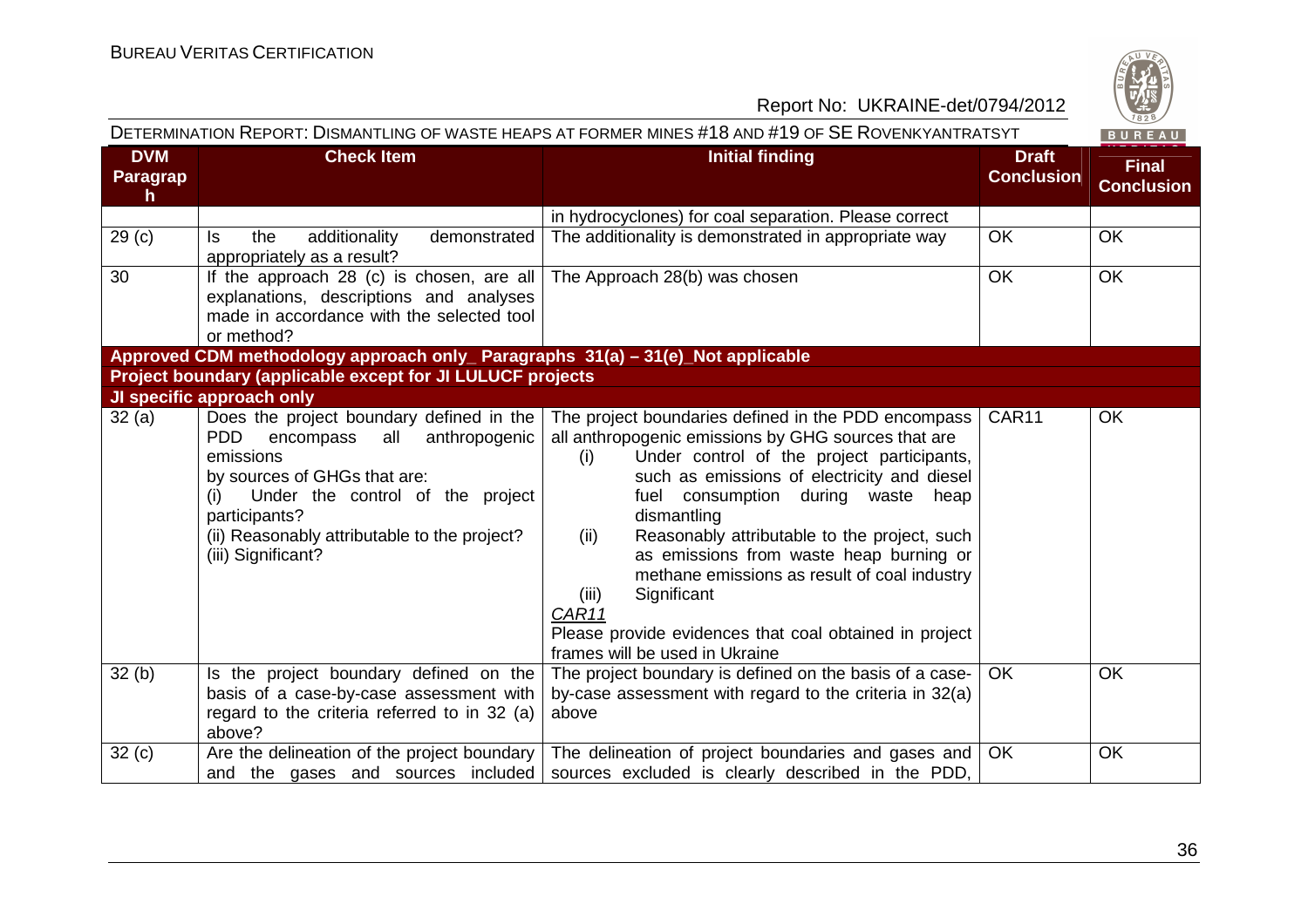

| <b>DVM</b>              | <b>Check Item</b>                                                                                                                                                         | <b>Initial finding</b>                                                                                                                                                                 | <b>Draft</b>      | <b>Final</b>      |
|-------------------------|---------------------------------------------------------------------------------------------------------------------------------------------------------------------------|----------------------------------------------------------------------------------------------------------------------------------------------------------------------------------------|-------------------|-------------------|
| <b>Paragrap</b><br>h.   |                                                                                                                                                                           |                                                                                                                                                                                        | <b>Conclusion</b> | <b>Conclusion</b> |
|                         | appropriately described and justified in the<br>PDD by using a figure or flow chart as<br>appropriate?                                                                    | using flow charts.                                                                                                                                                                     |                   |                   |
| 32 <sub>(d)</sub>       | Are all gases and sources included<br>explicitly stated, and the exclusions of any<br>sources related to the baseline or the<br>project are appropriately justified?      | All gases and sources inclusions are explicitly stated in<br>the project and baseline scenarios                                                                                        | <b>OK</b>         | <b>OK</b>         |
|                         | Approved CDM methodology approach only_Paragraph 33_ Not applicable                                                                                                       |                                                                                                                                                                                        |                   |                   |
| <b>Crediting period</b> |                                                                                                                                                                           |                                                                                                                                                                                        |                   |                   |
| 34(a)                   | Does the PDD state the starting date of the<br>project as the date on which the<br>implementation or construction or real<br>action of the project will begin or began?   | The project starting date is stated in 17/03/2008 the<br>day when the project equipment installation begun.<br>CAR12<br>Please provide head of section C in line within JI PDD<br>form | CAR <sub>12</sub> | OK                |
| 34(a)                   | Is the starting date after the beginning of<br>2000?                                                                                                                      | The starting date is after beginning of 2000                                                                                                                                           | <b>OK</b>         | OK                |
| 34(b)                   | Does the PDD state the expected<br>operational lifetime of the project in years<br>and months?                                                                            | The project equipment expected operational lifetime is<br>indicated in 4 years 9 months (57 months)                                                                                    | OK                | <b>OK</b>         |
| 34 <sub>(c)</sub>       | Does the PDD state the length of the<br>crediting period in years and months?                                                                                             | The length of crediting period is identical with project<br>operational lifetime                                                                                                       | <b>OK</b>         | OK                |
| 34 <sub>(c)</sub>       | Is the starting date of the crediting period<br>on or after the date of the first emission<br>reductions or enhancements of net<br>removals generated by the project?     | The starting date of crediting period is 09/04/2008, the<br>date when the waste heap dismantling begun and first<br>emission reductions were generated                                 | <b>OK</b>         | OK                |
| $34$ (d)                | Does the PDD state that the crediting<br>period for issuance of ERUs starts only<br>after the beginning of 2008 and does not<br>extend beyond the operational lifetime of | Yes, the crediting period starts after the 2008 year<br>beginning and doesn't extend the project operational<br>lifetime.                                                              | OK                | OK                |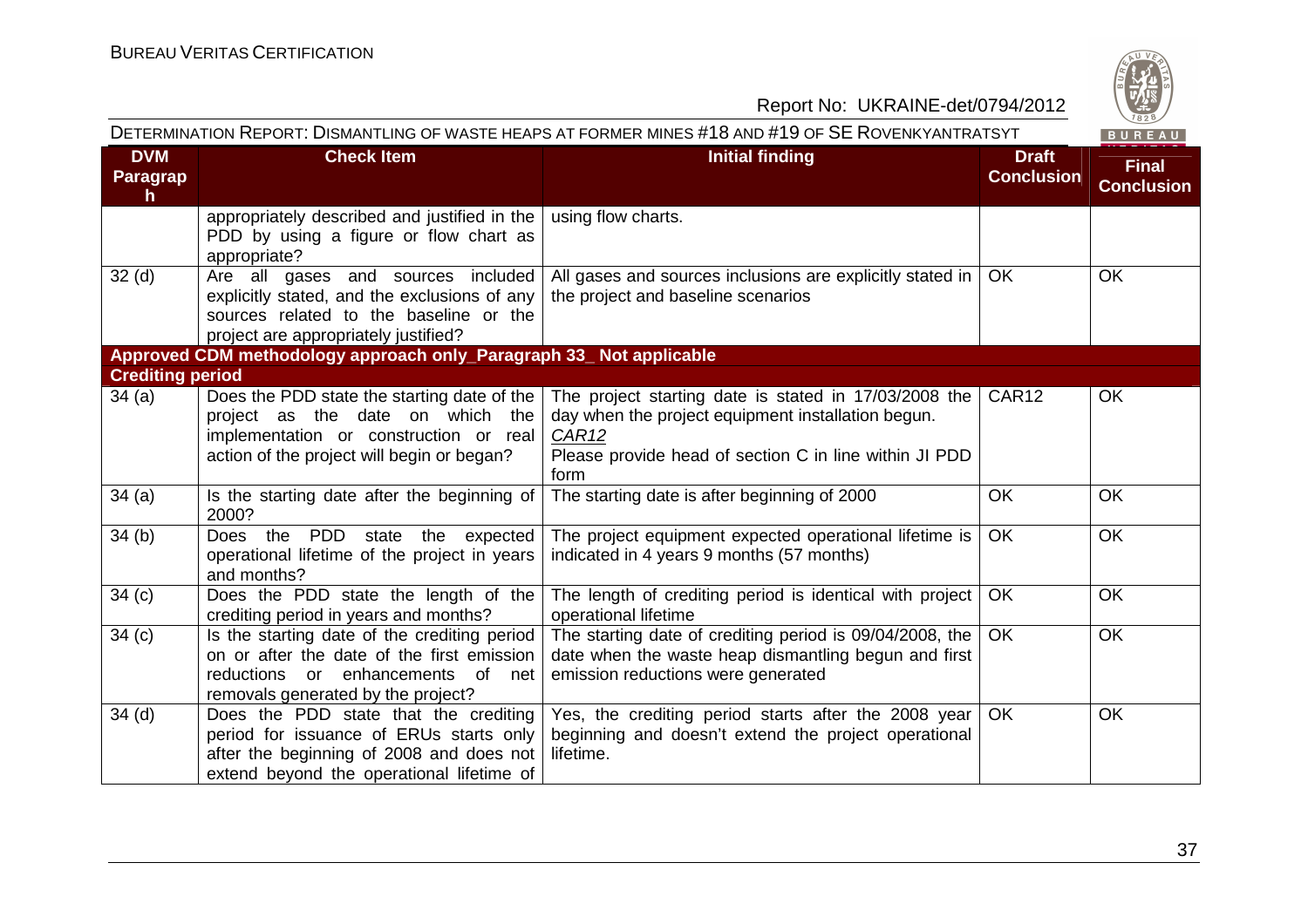

| DETERMINATION REPORT: DISMANTLING OF WASTE HEAPS AT FORMER MINES #18 AND #19 OF SE ROVENKYANTRATSYT<br>BUREAU |                                                                                                                                                                                                                                                                                         |                                                                                                                                                                                                                                                                                                                                                                                                                                                                |                                   |                                   |
|---------------------------------------------------------------------------------------------------------------|-----------------------------------------------------------------------------------------------------------------------------------------------------------------------------------------------------------------------------------------------------------------------------------------|----------------------------------------------------------------------------------------------------------------------------------------------------------------------------------------------------------------------------------------------------------------------------------------------------------------------------------------------------------------------------------------------------------------------------------------------------------------|-----------------------------------|-----------------------------------|
| <b>DVM</b><br>Paragrap<br>$\mathsf{h}$                                                                        | <b>Check Item</b>                                                                                                                                                                                                                                                                       | <b>Initial finding</b>                                                                                                                                                                                                                                                                                                                                                                                                                                         | <b>Draft</b><br><b>Conclusion</b> | <b>Final</b><br><b>Conclusion</b> |
|                                                                                                               | the project?                                                                                                                                                                                                                                                                            |                                                                                                                                                                                                                                                                                                                                                                                                                                                                |                                   |                                   |
| 34 <sub>(d)</sub>                                                                                             | If the crediting period extends beyond<br>2012, does the PDD state that the<br>extension is subject to the host Party<br>approval?<br>Are the estimates of emission reductions or<br>enhancements of net removals presented<br>separately for those until 2012 and those<br>after 2012? | The crediting period doesn't extends beyond 2012                                                                                                                                                                                                                                                                                                                                                                                                               | OK                                | <b>OK</b>                         |
| <b>Monitoring plan</b>                                                                                        |                                                                                                                                                                                                                                                                                         |                                                                                                                                                                                                                                                                                                                                                                                                                                                                |                                   |                                   |
| 35                                                                                                            | Does the PDD explicitly indicate which of<br>the following approaches is used?<br>- JI specific approach<br>- Approved CDM methodology approach                                                                                                                                         | The JI specific approach was used for monitoring plan  <br>identification                                                                                                                                                                                                                                                                                                                                                                                      | OK.                               | <b>OK</b>                         |
|                                                                                                               | JI specific approach only                                                                                                                                                                                                                                                               |                                                                                                                                                                                                                                                                                                                                                                                                                                                                |                                   |                                   |
| 36(a)                                                                                                         | Does the monitoring plan describe:<br>All<br>relevant<br>factors<br>key<br>and<br>characteristics that will be monitored?<br>The period in which they will be<br>-<br>monitored?<br>- All decisive factors for the control and<br>reporting of project performance?                     | The monitoring plan describes all relevant factors and<br>key characteristics that will be monitored, such as:<br>electricity and fuel consumed in project activity;<br>value of extracted fraction 0-30 mm, its ash<br>content and moisture.<br>The period in which they will be monitored are<br>indicated, frequency of measuring procedures is<br>identified<br>All decisive factors for the control and reporting of<br>project performance are described | <b>OK</b>                         | OK                                |
| 36(b)                                                                                                         | Does the monitoring plan specify the<br>indicators, constants and variables used<br>reliable,<br>valid<br>and<br>that are<br>provide<br>transparent picture of<br>emission<br>the                                                                                                       | The monitoring plan specify the indicators, constants<br>and variables used, that are reliable, valid and provide<br>transparent picture of the emission reductions to be<br>monitored                                                                                                                                                                                                                                                                         | CAR <sub>13</sub><br>CAR14        | <b>OK</b><br>OK                   |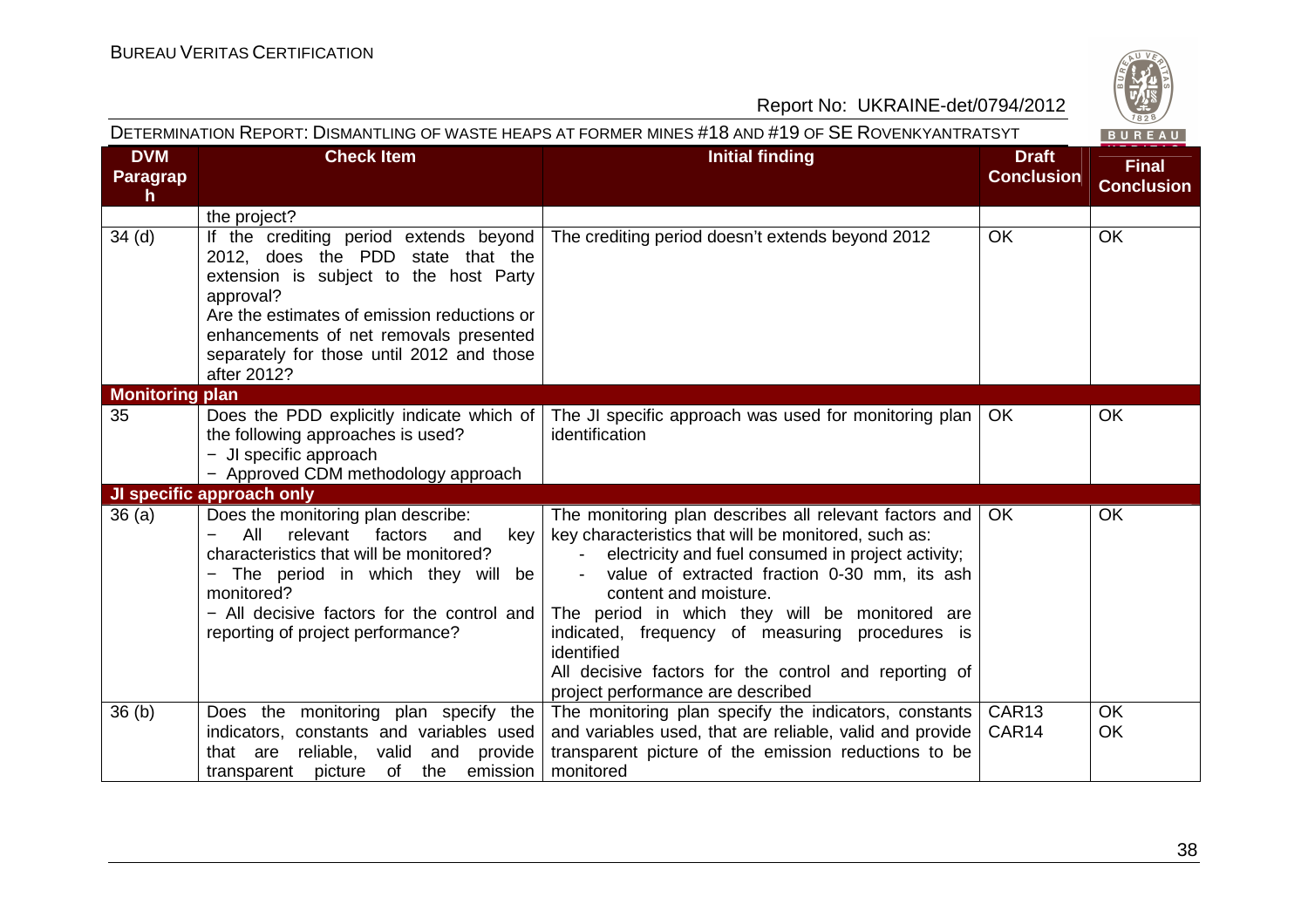**BUREAU** 

#### Report No: UKRAINE-det/0794/2012

| <b>DVM</b>            | <b>Check Item</b>                                                                                                                                                                                                                                                                                                                                       | <b>Initial finding</b>                                                                                                                                                                                                                                                                                                                                                                                                                                                                                                                                                                                                        | <b>Draft</b>      | <b>Final</b>      |
|-----------------------|---------------------------------------------------------------------------------------------------------------------------------------------------------------------------------------------------------------------------------------------------------------------------------------------------------------------------------------------------------|-------------------------------------------------------------------------------------------------------------------------------------------------------------------------------------------------------------------------------------------------------------------------------------------------------------------------------------------------------------------------------------------------------------------------------------------------------------------------------------------------------------------------------------------------------------------------------------------------------------------------------|-------------------|-------------------|
| <b>Paragrap</b><br>h. |                                                                                                                                                                                                                                                                                                                                                         |                                                                                                                                                                                                                                                                                                                                                                                                                                                                                                                                                                                                                               | <b>Conclusion</b> | <b>Conclusion</b> |
|                       | reductions<br>or enhancements<br>of net<br>removals to be monitored?                                                                                                                                                                                                                                                                                    | CAR13<br>Please provide to AIE documents, that describe project<br>key parameters, such as<br>sale invoices on consumed coal containing rock<br>mass<br>sale invoices on delivered coal concentrate<br>invoices on consumed diesel fuel<br>monthly acts on electric energy consumptions<br>CAR14<br>PDD indicates that annual average data for Luhansk<br>Region was used for coal moisture and ash content.<br>Also, PDD contains description of procedures following<br>laboratory<br>samples. Please correct<br>this<br>for<br>misamendment, also please provide<br>laboratory<br>certificates on coal quality if possible |                   |                   |
| 36 <sub>(b)</sub>     | If default values are used:<br>Are accuracy and reasonableness<br>carefully balanced in their selection?<br>- Do the default values originate from<br>recognized sources?<br>- Are the default values supported by<br>statistical analyses providing reasonable<br>confidence levels?<br>- Are the default values presented in a<br>transparent manner? | The default values, such as:<br>global warming potential of methane<br>$\sim$ 10 $\pm$<br>methane density in standard conditions<br>carbon<br>emission<br>electricity<br>factors<br>for<br>consumption<br>carbon oxidation factors for coal and diesel fuel<br>carbon content of diesel fuel and coal, etc<br>these default values is in line within National GHG<br>inventory Report developed and approved by Ukraine<br>DFP(SEIA)                                                                                                                                                                                          | <b>OK</b>         | OK                |
| 36 (b) (i)            | For those values that are to be provided by<br>does the<br>project participants,<br>the<br>monitoring plan clearly indicate how the<br>values are to be selected and justified?                                                                                                                                                                         | For monitored data provided by the project participants<br>monitoring plan identify selection and justification                                                                                                                                                                                                                                                                                                                                                                                                                                                                                                               | <b>OK</b>         | <b>OK</b>         |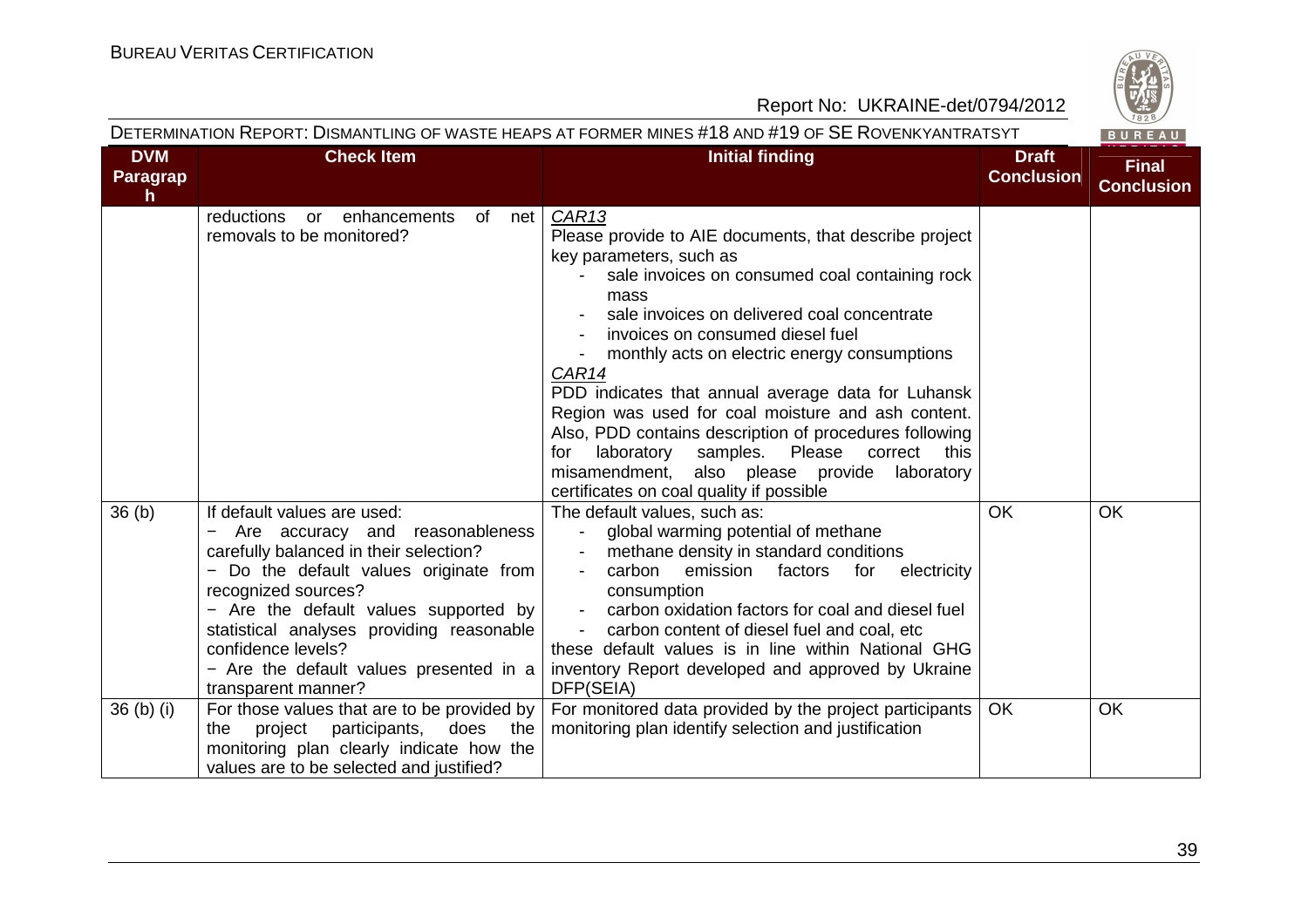

|                                     |                                                                                                                                                                                                    | Report No: UKRAINE-det/0794/2012                                                                                                                                                                                                                                                                                                                                                                                                                                                                                                                 |                                   | $\frac{42}{1828}$                 |
|-------------------------------------|----------------------------------------------------------------------------------------------------------------------------------------------------------------------------------------------------|--------------------------------------------------------------------------------------------------------------------------------------------------------------------------------------------------------------------------------------------------------------------------------------------------------------------------------------------------------------------------------------------------------------------------------------------------------------------------------------------------------------------------------------------------|-----------------------------------|-----------------------------------|
|                                     |                                                                                                                                                                                                    | DETERMINATION REPORT: DISMANTLING OF WASTE HEAPS AT FORMER MINES #18 AND #19 OF SE ROVENKYANTRATSYT                                                                                                                                                                                                                                                                                                                                                                                                                                              |                                   | BUREAU                            |
| <b>DVM</b><br><b>Paragrap</b><br>h. | <b>Check Item</b>                                                                                                                                                                                  | <b>Initial finding</b>                                                                                                                                                                                                                                                                                                                                                                                                                                                                                                                           | <b>Draft</b><br><b>Conclusion</b> | <b>Final</b><br><b>Conclusion</b> |
| 36 (b) (ii)                         | For other values,<br>- Does the monitoring plan clearly indicate<br>the precise references from which these<br>values are taken?<br>- Is the conservativeness of the values<br>provided justified? | References on values obtained from sources another<br>from indicated above is provided. Conservativeness of<br>this value is justified                                                                                                                                                                                                                                                                                                                                                                                                           | <b>OK</b>                         | <b>OK</b>                         |
| 36 (b) (iii)                        | For all data sources, does the monitoring<br>plan specify the procedures to be followed<br>if expected data are unavailable?                                                                       | procedures following if expected data<br>The<br>is<br>unavailable are described in the section D.1 of the PDD                                                                                                                                                                                                                                                                                                                                                                                                                                    | OK                                | OK                                |
| $36$ (b) (iv)                       | Are International System Unit (SI units)<br>used?                                                                                                                                                  | Some units from International System Unit are used                                                                                                                                                                                                                                                                                                                                                                                                                                                                                               | OK                                | OK                                |
| 36(b)(v)                            | Does the monitoring plan note<br>any<br>parameters, coefficients, variables, etc.<br>that are used to calculate baseline<br>emissions or net removals but are obtained<br>through monitoring?      | The monitoring plan clearly indicate next parameters<br>that obtained through monitoring but used for baseline<br>calculations:<br>amount of coal that has been mined in the<br>$\blacksquare$<br>baseline scenario and combusted for energy<br>use, equivalent to the amount of coal extracted<br>from the waste heap because of the project<br>activity<br>net Calorific Value of coal<br>carbon Oxidation factor of coal<br>carbon content of coal<br>the average ash content of sorted fractions<br>the average humidity of sorted fractions | <b>OK</b>                         | OK                                |
| 36(b)(v)                            | Is the use of parameters, coefficients,<br>variables, etc. consistent between the<br>baseline and monitoring plan?                                                                                 | The use of parameters, coefficients, variables is<br>consistent between the baseline and the monitoring<br>plan                                                                                                                                                                                                                                                                                                                                                                                                                                  | <b>OK</b>                         | OK                                |
| 36 <sub>(c)</sub>                   | Does the monitoring plan draw on the list<br>standard variables<br>of<br>contained<br>in                                                                                                           | The monitoring plan was drawn in accordance with the<br>list of standard variables contained in appendix B of                                                                                                                                                                                                                                                                                                                                                                                                                                    | <b>OK</b>                         | <b>OK</b>                         |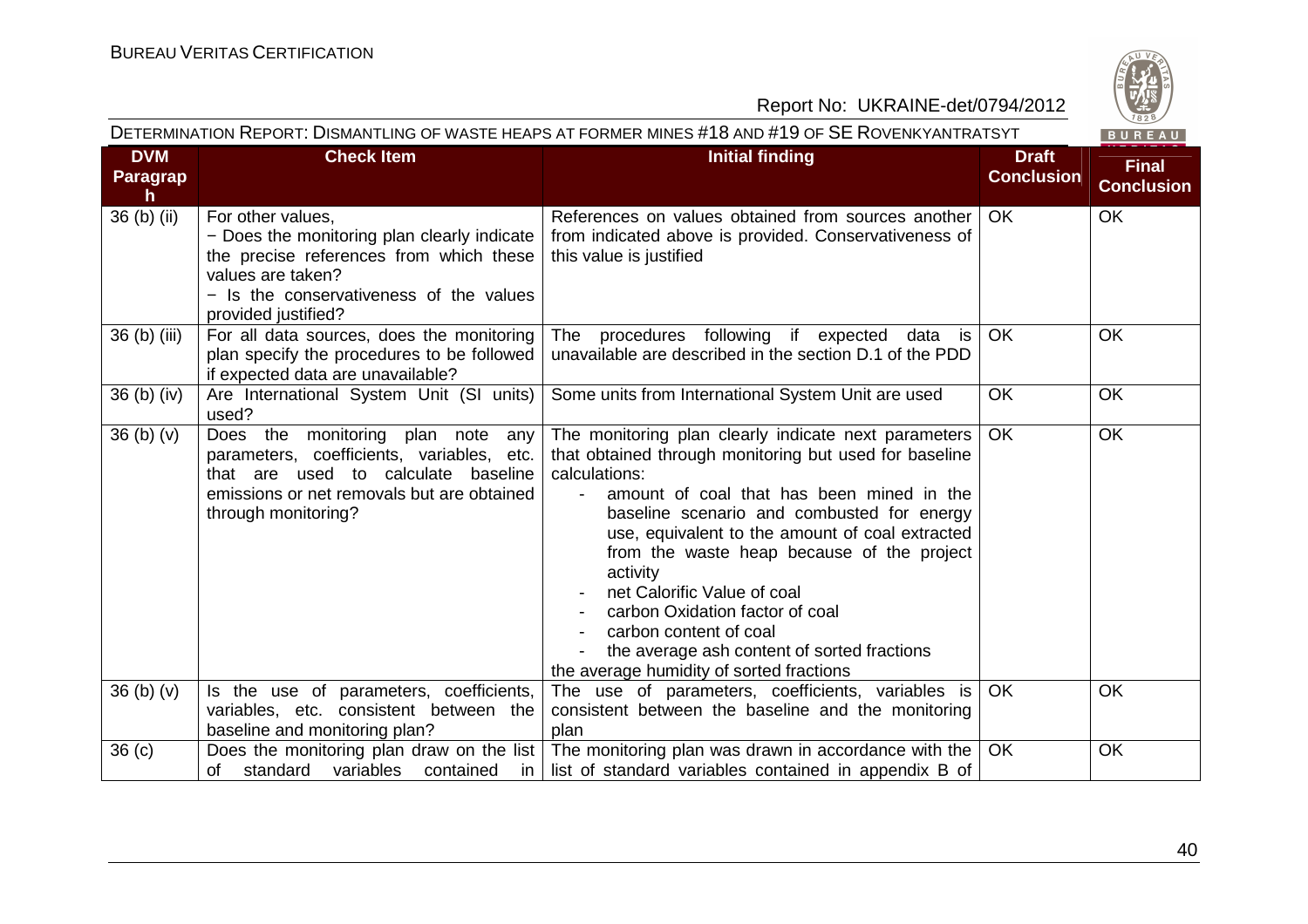

| <b>DVM</b>        | <b>Check Item</b>                                                                                                                                                                                                                                                                                                                                                                                                                                                                                                                                                                                                                                                       | <b>Initial finding</b>                                                                                                                                                                                                                                                                                                                                                                                                                                                                                                                                                                                                                                    | <b>Draft</b>      | - - - - - -                       |
|-------------------|-------------------------------------------------------------------------------------------------------------------------------------------------------------------------------------------------------------------------------------------------------------------------------------------------------------------------------------------------------------------------------------------------------------------------------------------------------------------------------------------------------------------------------------------------------------------------------------------------------------------------------------------------------------------------|-----------------------------------------------------------------------------------------------------------------------------------------------------------------------------------------------------------------------------------------------------------------------------------------------------------------------------------------------------------------------------------------------------------------------------------------------------------------------------------------------------------------------------------------------------------------------------------------------------------------------------------------------------------|-------------------|-----------------------------------|
| Paragrap<br>h.    |                                                                                                                                                                                                                                                                                                                                                                                                                                                                                                                                                                                                                                                                         |                                                                                                                                                                                                                                                                                                                                                                                                                                                                                                                                                                                                                                                           | <b>Conclusion</b> | <b>Final</b><br><b>Conclusion</b> |
|                   | appendix B of "Guidance on criteria for<br>baseline setting and monitoring"?                                                                                                                                                                                                                                                                                                                                                                                                                                                                                                                                                                                            | "Guidance on criteria for baseline setting and<br>monitoring"                                                                                                                                                                                                                                                                                                                                                                                                                                                                                                                                                                                             |                   |                                   |
| 36 <sub>(d)</sub> | Does the monitoring plan explicitly and<br>clearly distinguish:<br>Data and parameters that are not<br>(i)<br>monitored throughout the crediting period,<br>but are determined only once (and thus<br>remain fixed throughout the crediting<br>period), and that are available already at<br>the stage of determination?<br>(ii) Data and parameters that are not<br>monitored throughout the crediting period,<br>but are determined only once (and thus<br>remain fixed throughout the crediting<br>period), but that are not already available<br>at the stage of determination?<br>(iii) Data and parameters that are<br>monitored throughout the crediting period? | The monitoring plan explicitly and clearly distinguish:<br>Data and parameters that are not monitored<br>(i)<br>throughout the crediting period, but are determined<br>only once (and thus remain fixed throughout the<br>crediting period), and that are available already at the<br>stage of determination?<br>(ii) Data and parameters that are not monitored<br>throughout the crediting period, but are determined<br>only once (and thus remain fixed throughout the<br>crediting period), but that are not already available at<br>the stage of determination?<br>(iii) Data and parameters that are monitored throughout<br>the crediting period. | OK                | OK                                |
| 36(e)             | Does the monitoring plan describe the<br>methods employed for data monitoring<br>(including its frequency) and recording?                                                                                                                                                                                                                                                                                                                                                                                                                                                                                                                                               | The monitoring plan clearly describes the methods<br>employed for data monitored, such as direct measuring<br>with metering devices and laboratory samples, account<br>from bookkeeper invoices; frequency of monitoring<br>procedures and recording.<br><b>CAR15</b><br>Please add in the section D.1 sub-section Measuring<br>devices reference on Annex 3 contained data on<br>project measuring equipment                                                                                                                                                                                                                                             | CAR <sub>15</sub> | <b>OK</b>                         |
| 36(f)             | Does the monitoring plan elaborate all<br>algorithms and formulae used for the                                                                                                                                                                                                                                                                                                                                                                                                                                                                                                                                                                                          | The monitoring plan elaborates all formulae required to<br>baseline and project emissions adjusted by leakages                                                                                                                                                                                                                                                                                                                                                                                                                                                                                                                                            | <b>OK</b>         | OK                                |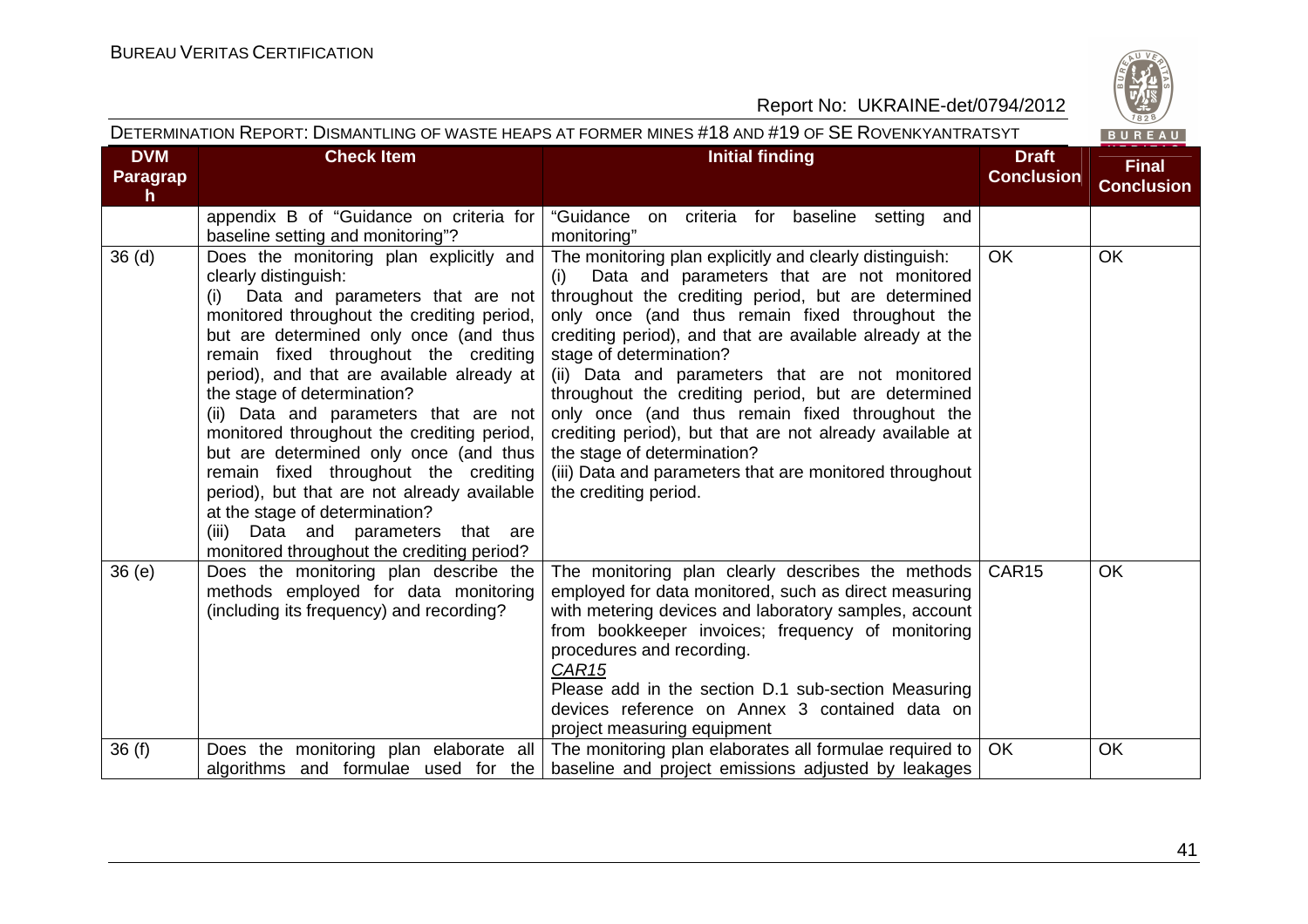

| <b>DVM</b><br>Paragrap | <b>Check Item</b>                                                              | <b>Initial finding</b>                                          | <b>Draft</b><br><b>Conclusion</b> | <b>Final</b><br><b>Conclusion</b> |
|------------------------|--------------------------------------------------------------------------------|-----------------------------------------------------------------|-----------------------------------|-----------------------------------|
| h.                     |                                                                                |                                                                 |                                   |                                   |
|                        | estimation/calculation<br><b>of</b><br>baseline                                | calculation                                                     |                                   |                                   |
|                        | emissions/removals<br>project<br>and                                           |                                                                 |                                   |                                   |
|                        | emissions/removals or direct monitoring of                                     |                                                                 |                                   |                                   |
|                        | emission reductions from the project,                                          |                                                                 |                                   |                                   |
|                        | leakage, as appropriate?                                                       |                                                                 |                                   |                                   |
| 36 (f) (i)             | Is the underlying<br>for<br>the<br>rationale<br>algorithms/formulae explained? | The underlying rationale for the formulae is explained          | <b>OK</b>                         | <b>OK</b>                         |
| 36 (f) (ii)            | Are consistent variables, equation formats,                                    | All variables, equation formats, subscripts are used in         | <b>OK</b>                         | <b>OK</b>                         |
|                        | subscripts etc. used?                                                          | consistent way                                                  |                                   |                                   |
| 36 (f) (iii)           | Are all equations numbered?                                                    | All equations are numbered                                      | OK                                | OK                                |
| 36 (f) (iv)            | Are all variables, with units indicated                                        | All variables with units are indentified                        | <b>OK</b>                         | OK                                |
|                        | defined?                                                                       |                                                                 |                                   |                                   |
| 36(f)(v)               | of<br>ls.<br>the<br>conservativeness<br>the                                    | CAR <sub>16</sub>                                               | CAR16                             | OK                                |
|                        | algorithms/procedures justified?                                               | Please add information how values of coal concentrate           |                                   |                                   |
|                        |                                                                                | will be crosschecked                                            |                                   |                                   |
| 36(f)(v)               | To the extent possible, are methods to                                         | Uncertainty level of Key parameters is indicated as low         | OK                                | OK                                |
|                        | quantitatively account for uncertainty in key                                  | in the section D.2 of the PDD. Only uncertainty level of        |                                   |                                   |
|                        | parameters included?                                                           | probability of waste heap self-ignition is indicated as         |                                   |                                   |
|                        |                                                                                | medium<br>CAR17                                                 | CAR17                             | OK                                |
| 36 (f) (vi)            | Is consistency between the elaboration of<br>the                               | The PDD in the section B notes that coal NCV is                 |                                   |                                   |
|                        | baseline scenario and the procedure for                                        | lowered comparable with data of Ukrainian Statistic             |                                   |                                   |
|                        | calculating the emissions or net removals                                      | Service. Please add data on coal NCV lowering in the            |                                   |                                   |
|                        | of the baseline ensured?                                                       | section D                                                       |                                   |                                   |
| 36 (f) (vii)           | Are any parts of the algorithms or formulae                                    | The monitoring plan contains detailed explanation of $\vert$ OK |                                   | <b>OK</b>                         |
|                        | that are not self-evident explained?                                           | each part of formulae                                           |                                   |                                   |
| 36 (f) (vii)           | Is it justified that the procedure is                                          | The proposed monitoring plan is similar with monitoring         | <b>OK</b>                         | OK                                |
|                        | with<br>consistent<br>standard<br>technical                                    | plans of JI projects implemented at SIA "Antracit", SIA         |                                   |                                   |
|                        | procedures in the relevant sector?                                             | "Monolit", "Temp" LLC etc, determined by Global                 |                                   |                                   |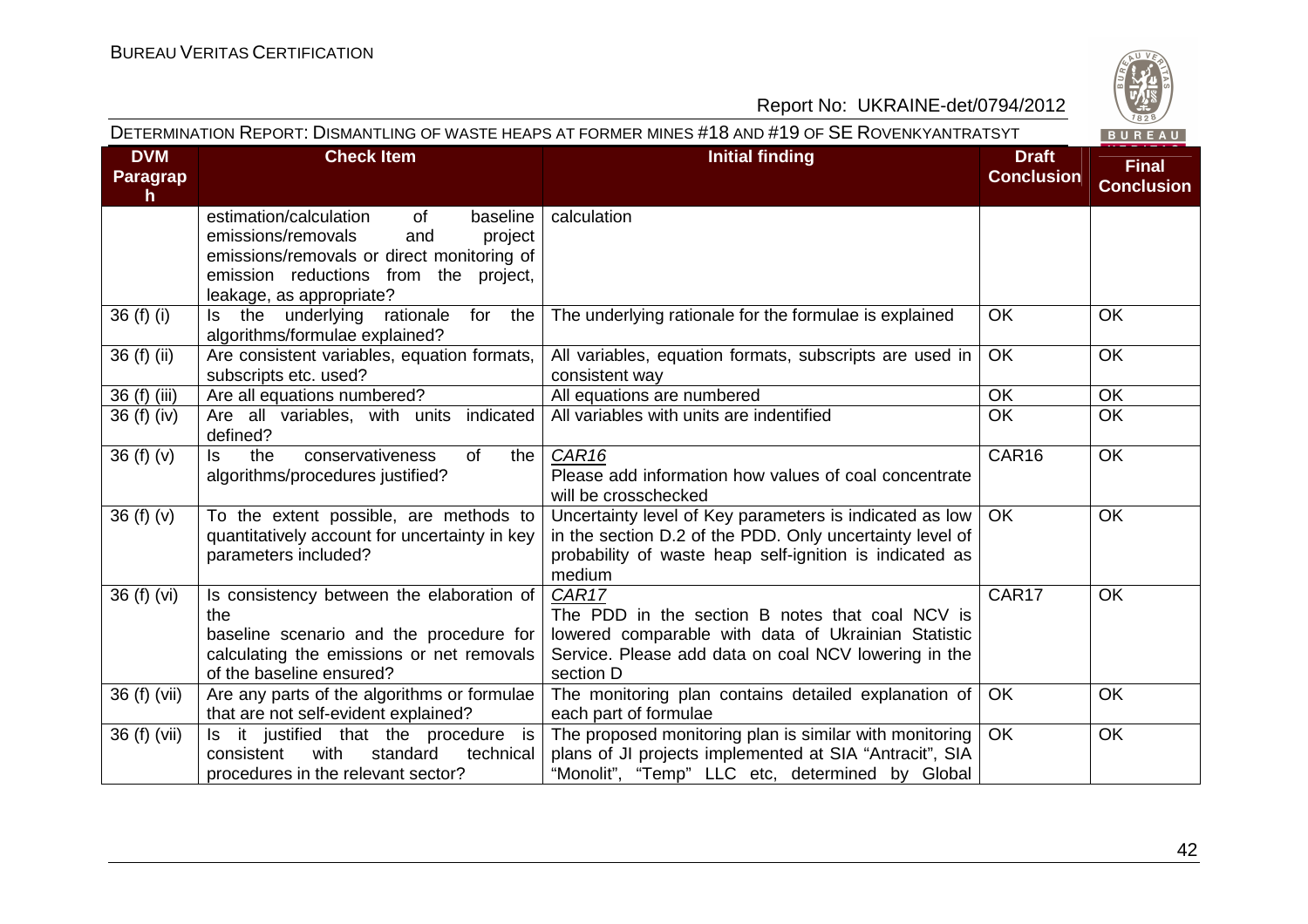

| <b>DVM</b>                      | <b>Check Item</b>                                                                                                                                                                                                                                                                                 | <b>Initial finding</b>                                                                                                                                                                                                                                                           | <b>Draft</b>      | <b>Final</b>      |
|---------------------------------|---------------------------------------------------------------------------------------------------------------------------------------------------------------------------------------------------------------------------------------------------------------------------------------------------|----------------------------------------------------------------------------------------------------------------------------------------------------------------------------------------------------------------------------------------------------------------------------------|-------------------|-------------------|
| <b>Paragrap</b><br>$\mathsf{h}$ |                                                                                                                                                                                                                                                                                                   |                                                                                                                                                                                                                                                                                  | <b>Conclusion</b> | <b>Conclusion</b> |
|                                 |                                                                                                                                                                                                                                                                                                   | Carbon B.V.                                                                                                                                                                                                                                                                      |                   |                   |
| 36 (f) (vii)                    | Are references provided as necessary?                                                                                                                                                                                                                                                             | The references are provided in relevant points                                                                                                                                                                                                                                   | <b>OK</b>         | OK                |
| 36 (f) (vii)                    | Are implicit and explicit key assumptions<br>explained in a transparent manner?                                                                                                                                                                                                                   | The explicit and implicit key assumptions are explained<br>in transparent manner                                                                                                                                                                                                 | <b>OK</b>         | <b>OK</b>         |
| 36 (f) (vii)                    | Is it clearly stated which assumptions and<br>procedures have significant uncertainty<br>associated with them, and how such<br>uncertainty is to be addressed?                                                                                                                                    | The project participants describe uncertainty level of<br>key factors as low. Key project parameters monitoring<br>equipment is calibrated/verified in accordance with<br>state rules and approved methodologies of quality<br>control and quality assurance                     | OK                | <b>OK</b>         |
| 36 (f) (vii)                    | Is the uncertainty of key parameters<br>described and, where possible, is an<br>uncertainty range at 95% confidence level<br>for key parameters for the calculation of<br>emission reductions or enhancements of<br>net removals provided?                                                        | The uncertainty level of parameters monitored is<br>indicated in the section D.2, quality control and quality<br>assurance procedures. The uncertainty level of<br>parameters monitored is indicated as low, only<br>Probability of waste heap burning is indicated as<br>medium | <b>OK</b>         | OK                |
| 36 <sub>(g)</sub>               | Does the monitoring plan identify a national<br>or international monitoring standard if such<br>standard has to be and/or is applied to<br>certain aspects of the project?<br>Does the monitoring plan provide a<br>reference as to where a detailed<br>description of the standard can be found? | The monitoring plan identifies next state ruling<br>documents:<br>GOST 11022-95 and GOST 11014-2001 for<br>(a)<br>sampling analysis process<br>(b) GOST 305-82 on diesel fuel parameters<br>References on detailed description of mentioned<br>standard are provided             | OK                | OK                |
| 36(h)                           | Does the monitoring plan document<br>if<br>statistical<br>techniques,<br>used<br>for<br>monitoring, and that they are used in a<br>conservative manner?                                                                                                                                           | The monitoring plan uses some statistical data sources  <br>such as researches of waste heap self-ignition<br>probability from Scientific Centre "Respirator", data<br>from Ukrainian State Statistic Service                                                                    | OK.               | <b>OK</b>         |
| 36 (i)                          | Does the monitoring plan present the<br>quality assurance and control procedures<br>for the monitoring process, including, as                                                                                                                                                                     | The quality control and quality assurance procedures of  <br>monitoring process are presented. Information on<br>project measuring devices calibration is provided                                                                                                               | OK                | <b>OK</b>         |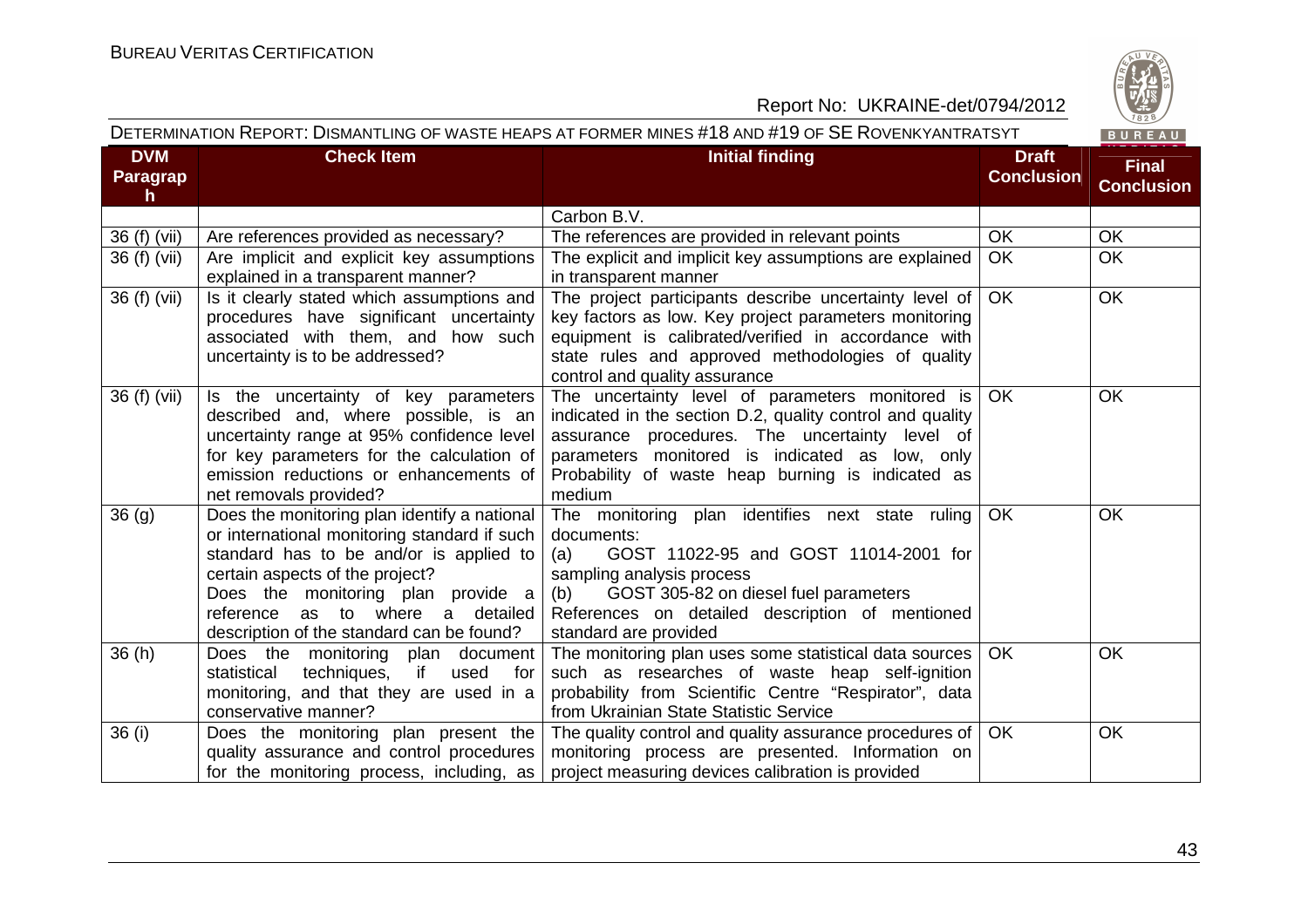

| <b>DVM</b><br>Paragrap<br>h. | <b>Check Item</b>                                                                                                                                                                                                                                                                                                     | <b>Initial finding</b>                                                                                                                                                                                                                                                                                         | <b>Draft</b><br><b>Conclusion</b> | <b>Final</b><br><b>Conclusion</b> |
|------------------------------|-----------------------------------------------------------------------------------------------------------------------------------------------------------------------------------------------------------------------------------------------------------------------------------------------------------------------|----------------------------------------------------------------------------------------------------------------------------------------------------------------------------------------------------------------------------------------------------------------------------------------------------------------|-----------------------------------|-----------------------------------|
|                              | appropriate, information on calibration and<br>on how records on data and/or method<br>validity and accuracy are kept and made<br>available upon request?                                                                                                                                                             |                                                                                                                                                                                                                                                                                                                |                                   |                                   |
| 36 (j)                       | Does the monitoring plan clearly identify<br>the responsibilities and the authority<br>regarding the monitoring activities?                                                                                                                                                                                           | monitoring<br>identifies<br>The<br>clearly<br>plan<br>the<br>responsibilities and the authorities regarding<br>the<br>monitoring activities, see please figure 9, section D.3 of<br>the PDD                                                                                                                    | <b>OK</b>                         | <b>OK</b>                         |
| 36(k)                        | Does the monitoring plan, on the whole,<br>good<br>monitoring<br>reflect<br>practices<br>appropriate to the project type?<br>If it is a JI LULUCF project, is the good<br>practice guidance developed by IPCC<br>applied?                                                                                             | The monitoring plan is identical to monitoring plans in<br>JI projects implemented at SIA "Antracit", SIA "Monolit",<br>"Temp" LLC etc, determined by Global Carbon B.V.                                                                                                                                       | <b>OK</b>                         | <b>OK</b>                         |
| $36$ (l)                     | Does the monitoring plan provide, in<br>tabular form, a complete compilation of the<br>data that need to be collected for its<br>including<br>data that are<br>application,<br>measured or sampled and data that are<br>collected from other sources but not<br>including data that are calculated with<br>equations? | The monitoring plan provides in tabular form a<br>complete compilation of the data collected and required<br>for emission reduction calculation, including data that<br>are measured or sampled and data that are collected<br>from other sources but not including data that are<br>calculated with equations | <b>OK</b>                         | <b>OK</b>                         |
| 36(m)                        | Does the monitoring plan indicate that the<br>data monitored and required for verification<br>are to be kept for two years after the last<br>transfer of ERUs for the project?                                                                                                                                        | The monitoring plan indicates that data monitored and<br>required for ERUs calculation will be kept two years<br>after the last ERUs transfer<br>CAR <sub>18</sub><br>Please add reference on relevant order describing data<br>collecting and keeping procedures                                              | CAR18                             | OK                                |
| 37                           | If selected elements or combinations of                                                                                                                                                                                                                                                                               | Selected<br><b>of</b><br><b>CDM</b><br>methodology<br>elements                                                                                                                                                                                                                                                 | OK                                | OK                                |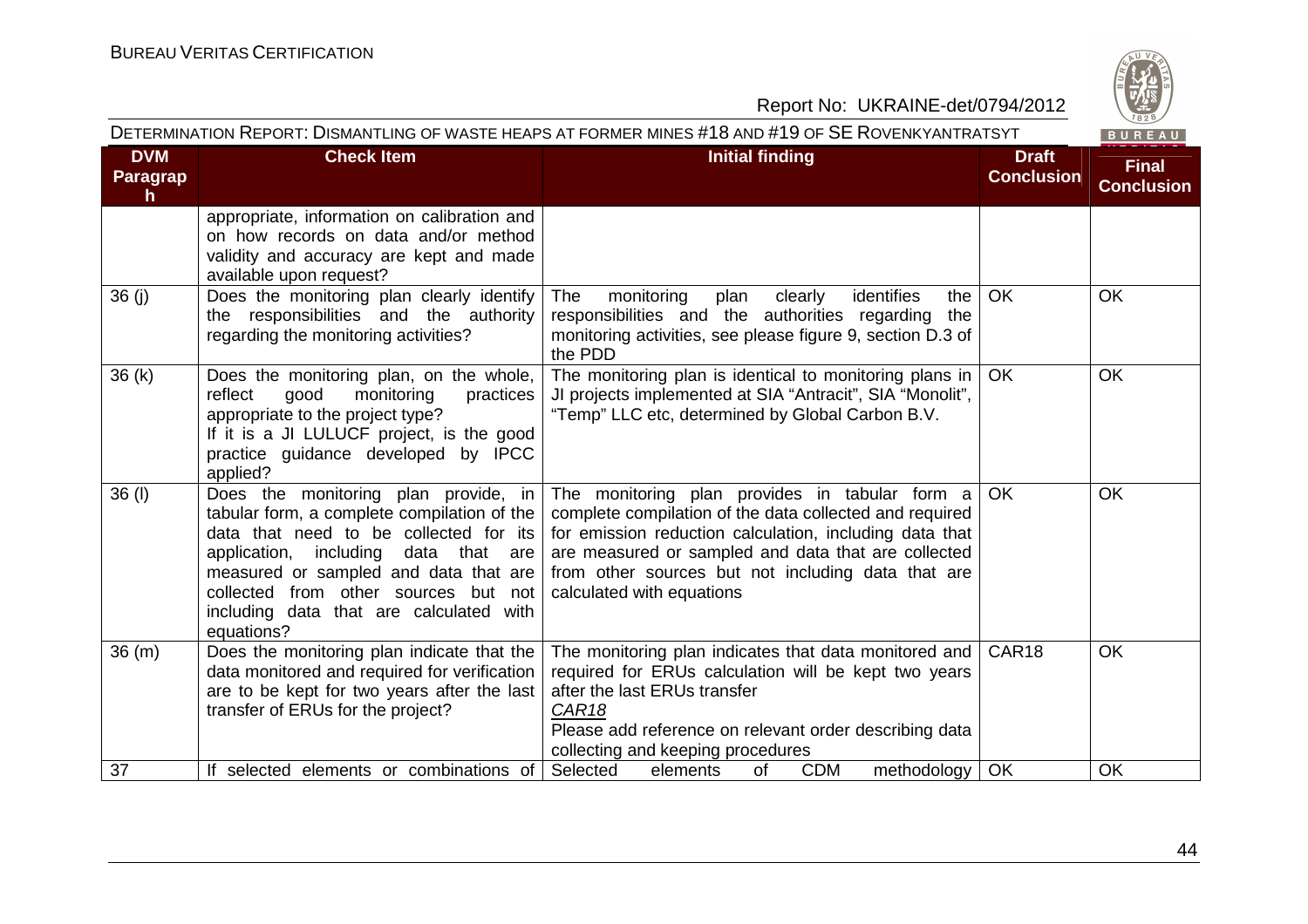| DETERMINATION REPORT: DISMANTLING OF WASTE HEAPS AT FORMER MINES #18 AND #19 OF SE ROVENKYANTRATSYT<br>BUREAU |                                                                                                                                                                                                                                                                                               |                                                                                                                                                     |                                   |                                   |  |  |  |
|---------------------------------------------------------------------------------------------------------------|-----------------------------------------------------------------------------------------------------------------------------------------------------------------------------------------------------------------------------------------------------------------------------------------------|-----------------------------------------------------------------------------------------------------------------------------------------------------|-----------------------------------|-----------------------------------|--|--|--|
| <b>DVM</b><br>Paragrap<br>$\mathsf{h}$                                                                        | <b>Check Item</b>                                                                                                                                                                                                                                                                             | <b>Initial finding</b>                                                                                                                              | <b>Draft</b><br><b>Conclusion</b> | <b>Final</b><br><b>Conclusion</b> |  |  |  |
|                                                                                                               | <b>CDM</b><br>methodologies<br>approved<br>or I<br>methodological<br>tools<br>are<br>used<br>for<br>establishing the monitoring plan, are the<br>selected elements or combination, together<br>with elements supplementary developed by<br>the project participants in line with 36<br>above? | ACM0009, Version 4.0.0 was used for leakages<br>estimations in line within the section 36 above                                                     |                                   |                                   |  |  |  |
|                                                                                                               | Approved CDM methodology approach only_Paragraphs 38(a) - 38(d)_Not applicable                                                                                                                                                                                                                |                                                                                                                                                     |                                   |                                   |  |  |  |
|                                                                                                               |                                                                                                                                                                                                                                                                                               | Applicable to both JI specific approach and approved CDM methodology approach_Paragraph 39_Not applicable                                           |                                   |                                   |  |  |  |
| Leakage                                                                                                       | JI specific approach only                                                                                                                                                                                                                                                                     |                                                                                                                                                     |                                   |                                   |  |  |  |
| 40(a)                                                                                                         | Does the PDD appropriately describe an<br>assessment of the potential leakage of the<br>project and appropriately explain which<br>sources of leakage are to be calculated<br>and which can be neglected?                                                                                     | The PDD appropriately describe an assessment of<br>project leakages and explain which sources of leakage<br>are to be calculated or to be neglected | <b>OK</b>                         | <b>OK</b>                         |  |  |  |
| 40(b)                                                                                                         | ex ante estimate of leakage?                                                                                                                                                                                                                                                                  | Does the PDD provide a procedure for an   The procedure of ex ante leakages estimates are<br>provided in the PDD                                    | <b>OK</b>                         | <b>OK</b>                         |  |  |  |
|                                                                                                               | Approved CDM methodology approach only_Paragraph 41_Not applicable                                                                                                                                                                                                                            |                                                                                                                                                     |                                   |                                   |  |  |  |
|                                                                                                               | <b>Estimation of emission reductions or enhancements of net removals</b>                                                                                                                                                                                                                      |                                                                                                                                                     |                                   |                                   |  |  |  |
| 42                                                                                                            | Does the PDD indicate which of the<br>following approaches it chooses?<br>(a) Assessment of emissions or net<br>removals in the baseline scenario and in<br>the project scenario<br>emission<br>(b) Direct assessment of<br>reductions                                                        | The PDD indicates that assessment of emissions in the<br>baseline scenario and in the project scenario was<br>chosen                                | OK.                               | OK                                |  |  |  |
| 43                                                                                                            | If the approach (a) in 42 is chosen, does<br>the PDD provide ex ante estimates of:                                                                                                                                                                                                            | The PDD provides ex ante estimates for period<br>09/04/2008-31/12/2012                                                                              | CAR19                             | <b>OK</b>                         |  |  |  |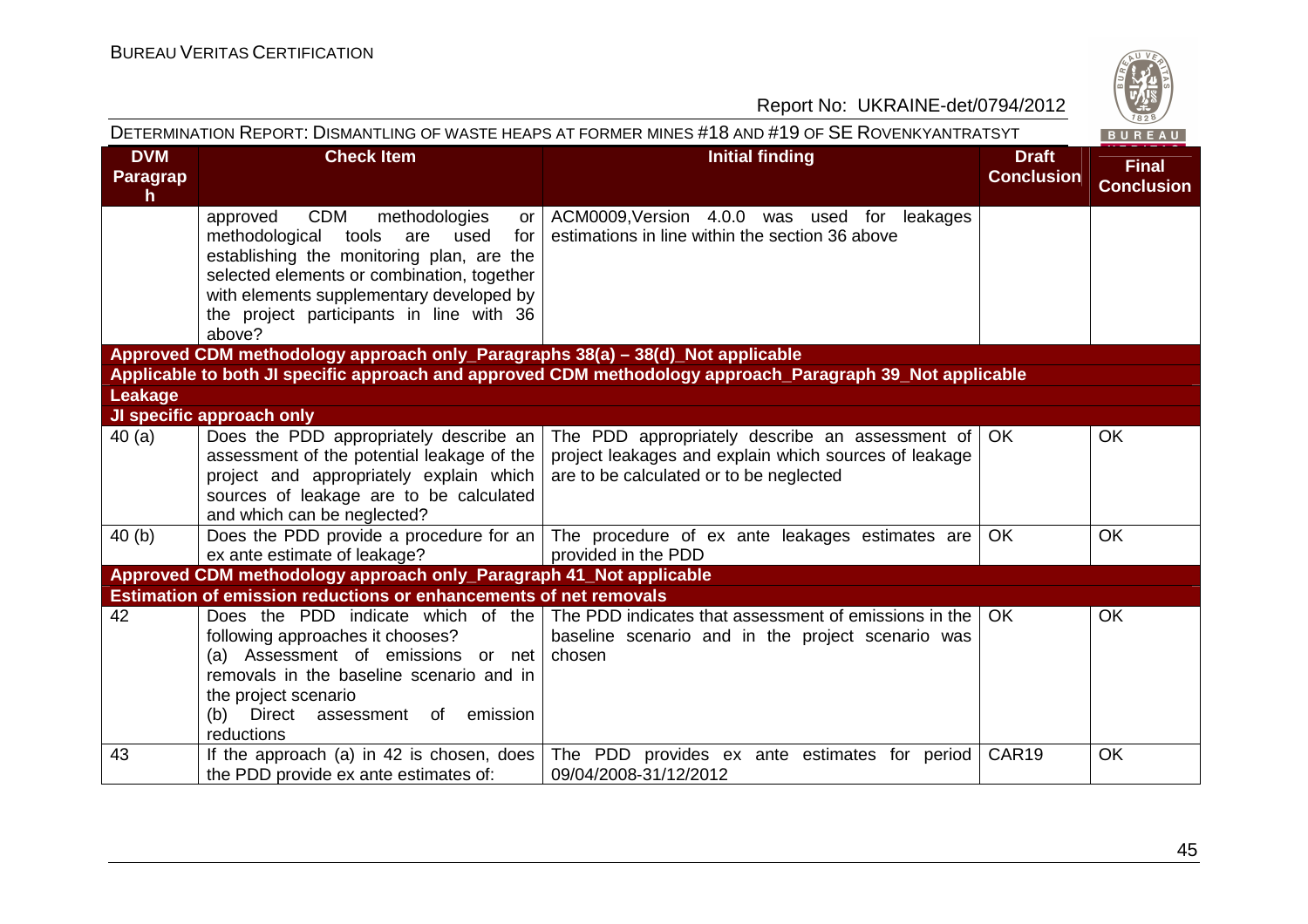

| <b>DVM</b>      | <b>Check Item</b>                                                                      | <b>Initial finding</b>                                                                           | <b>Draft</b>      | <b>Final</b>      |
|-----------------|----------------------------------------------------------------------------------------|--------------------------------------------------------------------------------------------------|-------------------|-------------------|
| <b>Paragrap</b> |                                                                                        |                                                                                                  | <b>Conclusion</b> | <b>Conclusion</b> |
| h.              |                                                                                        |                                                                                                  |                   |                   |
|                 | (a) Emissions or net removals for the<br>project scenario<br>(within<br>the<br>project | (a) Emissions for the project scenario within the<br>project boundary which is 172 508 tonnes of |                   |                   |
|                 | boundary)?                                                                             | CO2 equivalent                                                                                   |                   |                   |
|                 | (b) Leakage, as applicable?                                                            | (b) Leakages which is -1 421 815 tonnes of CO2                                                   |                   |                   |
|                 | (c) Emissions or net removals for the                                                  | equivalent                                                                                       |                   |                   |
|                 | baseline scenario (within the project                                                  | (c) Emissions for the baseline scenario which is                                                 |                   |                   |
|                 | boundary)?                                                                             | 3 999 455 tonnes of CO2 equivalent                                                               |                   |                   |
|                 | (d) Emission reductions or enhancements                                                | (d) Emission reductions adjusted by leakages                                                     |                   |                   |
|                 | of net removals adjusted by leakage?                                                   | which is 5 248 762 tonnes of CO2 equivalent<br><b>CAR19</b>                                      |                   |                   |
|                 |                                                                                        | Please check JI PDD form in the sub-heads of section                                             |                   |                   |
|                 |                                                                                        | $E.2$ and $E.3$                                                                                  |                   |                   |
| 44              | If the approach (b) in 42 is chosen, does                                              | The approach 42(a) was chosen                                                                    | OK                | <b>OK</b>         |
|                 | the PDD provide ex ante estimates of:                                                  |                                                                                                  |                   |                   |
|                 | (a) Emission reductions or enhancements                                                |                                                                                                  |                   |                   |
|                 | of net removals (within the project                                                    |                                                                                                  |                   |                   |
|                 | boundary)?                                                                             |                                                                                                  |                   |                   |
|                 | (b) Leakage, as applicable?                                                            |                                                                                                  |                   |                   |
|                 | (c) Emission reductions or enhancements<br>of net removals adjusted by leakage?        |                                                                                                  |                   |                   |
| 45              | For both approaches in 42                                                              | a) The estimates are given on                                                                    | OK                | OK                |
|                 | (a) Are the estimates in 43 or 44 given:                                               | (i) on a yearly basis                                                                            |                   |                   |
|                 | (i) On a periodic basis?                                                               | (ii) from 09/04/2008 till 31/12/2012                                                             |                   |                   |
|                 | (ii) At least from the beginning until the                                             | (iii) On a source-by-source/sink-by-sink basis                                                   |                   |                   |
|                 | end of the crediting period?                                                           | - for each GHG, which are CH4 and CO2                                                            |                   |                   |
|                 | (iii) On a source-by-source/sink-by-sink                                               | - in tonnes of CO2 equivalent                                                                    |                   |                   |
|                 | basis?                                                                                 | - using global warming potentials defined by decision                                            |                   |                   |
|                 | (iv) For each GHG?                                                                     | 2/CP.3                                                                                           |                   |                   |
|                 | In tones of CO2 equivalent, using<br>(v)                                               | (b) The formula used for calculating in 43 is consistent                                         |                   |                   |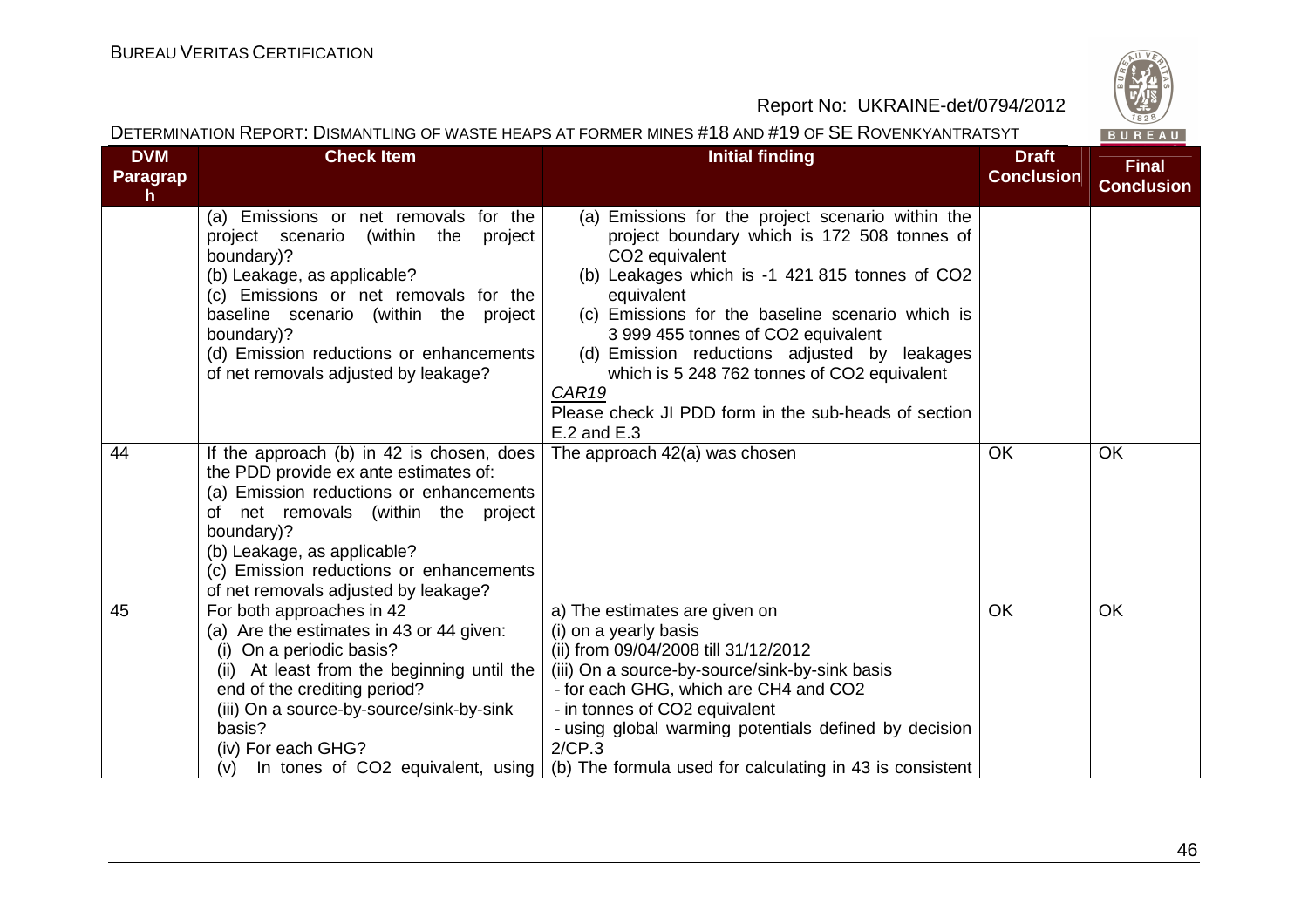

#### DETERMINATION REPORT: DISMANTLING OF WASTE HEAPS AT FORMER MINES #18 AND #19 OF SE <sup>R</sup>OVENKYANTRATSYT BUREAU **DVM Check Item Draft Check Item Initial finding Check Item Draft Final ConclusionParagrapConclusionh** throughout the PDD global warming potentials defined by decision 2/CP.3 or as subsequently (c) The key factors influencing the baseline emissions revised in accordance with Article 5 of the and the activity level of the project and the emissions Kyoto Protocol? as well as risks associated with the project were taken (b) Are the formula used for calculating theinto account for calculating estimates in 43 (d) The data sources used for calculating the estimates estimates in 43 or 44 consistent throughout the PDD? in 43 are clearly identified, reliable and transparent. (c) For calculating estimates in 43 or 44, (e) emission factors used for calculations in 43 are in are key factors influencing the baseline line with National GHG Inventory Report approved by emissions or removals and the activity Ukrainian DFP level of the project and the emissions or (f) The estimations in 43 are based on conservative net removals as well as risks associated assumptions and the most plausible scenarios in a with the project taken into account, as transparent manner (g) the estimates in 43 are consistent throughout the appropriate? (d) Are data sources used for calculating PDD the estimates in 43 or 44 clearly identified, (h) the annual average value of estimated emission reliable and transparent? reductions is calculated by dividing the total estimated (e) Are emission factors (including default emission reductions or enhancements of net removals emission factors) if used for calculating the over the crediting period by the total months of the estimates in 43 or 44 selected by carefully crediting period and multiplying by twelve. balancing accuracy and reasonableness, and appropriately justified of the choice? (f) Is the estimation in 43 or 44 based on conservative assumptions and the most plausible scenarios in a transparent manner? (g) Are the estimates in 43 or 44 consistent throughout the PDD? (h) Is the annual average of estimated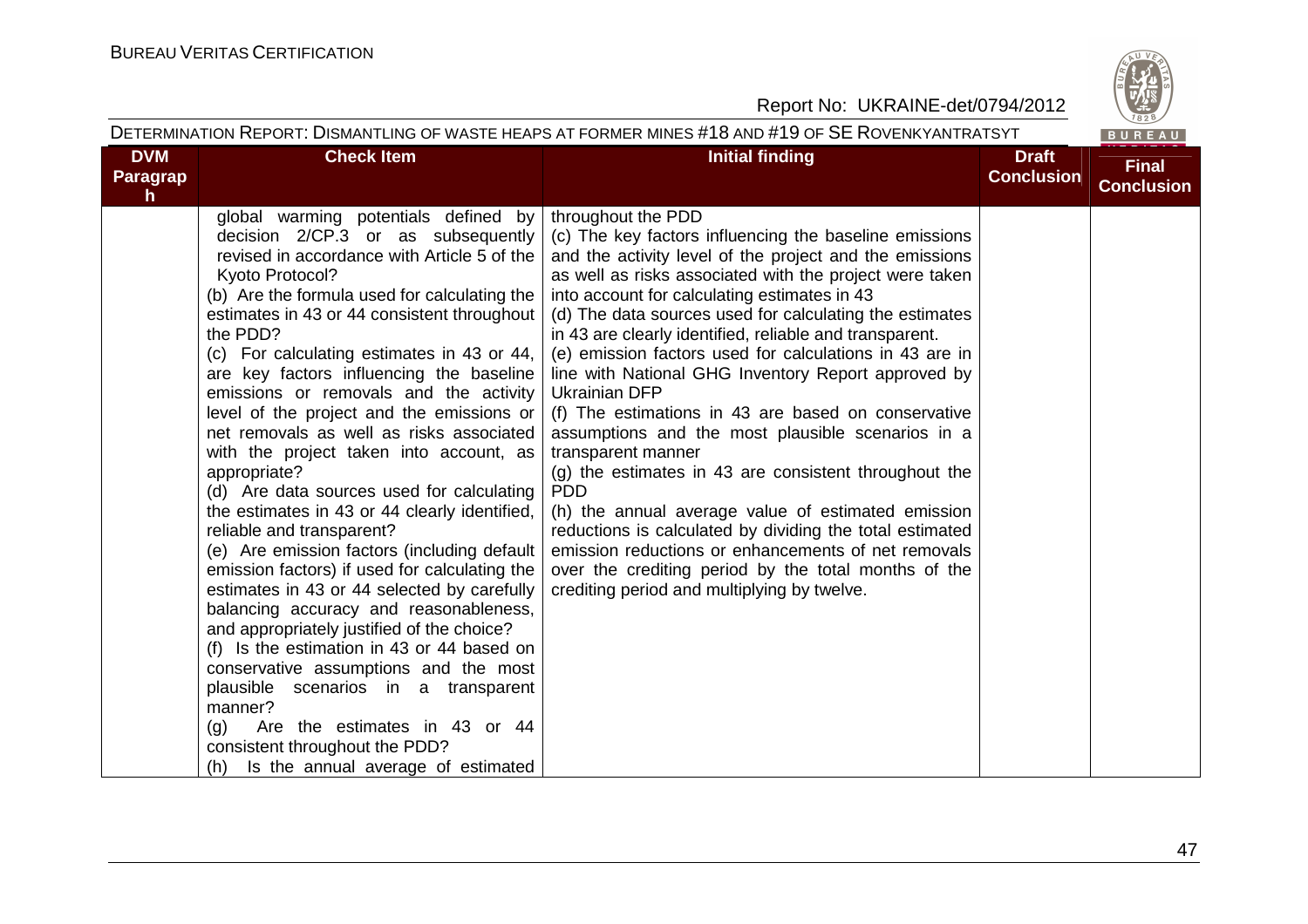

|                                               |                                                                                                                                                                                                                                                                                                                                                                       | DETERMINATION REPORT: DISMANTLING OF WASTE HEAPS AT FORMER MINES #18 AND #19 OF SE ROVENKYANTRATSYT                                                                                                       |                                   | BUREAU                            |
|-----------------------------------------------|-----------------------------------------------------------------------------------------------------------------------------------------------------------------------------------------------------------------------------------------------------------------------------------------------------------------------------------------------------------------------|-----------------------------------------------------------------------------------------------------------------------------------------------------------------------------------------------------------|-----------------------------------|-----------------------------------|
| <b>DVM</b><br><b>Paragrap</b><br>$\mathsf{h}$ | <b>Check Item</b>                                                                                                                                                                                                                                                                                                                                                     | <b>Initial finding</b>                                                                                                                                                                                    | <b>Draft</b><br><b>Conclusion</b> | <b>Final</b><br><b>Conclusion</b> |
|                                               | emission reductions or enhancements of<br>net removals calculated by dividing the<br>total estimated emission reductions or<br>enhancements of net removals over the<br>crediting period by the total months of the<br>crediting period and multiplying by twelve?                                                                                                    |                                                                                                                                                                                                           |                                   |                                   |
| 46                                            | If the calculation of the baseline emissions<br>or<br>net removals is to be performed ex post,<br>does the PDD include an illustrative ex<br>emissions<br>removals<br>ante<br>net<br><b>or</b><br>calculation?                                                                                                                                                        | PDD contains ex-post calculations for 2008-2011<br>years. Ex-ante calculations is provided for 2012 year                                                                                                  | OK                                | <b>OK</b>                         |
|                                               | Approved CDM methodology approach only_Paragraphs 47(a) - 47(b)_Not applicable                                                                                                                                                                                                                                                                                        |                                                                                                                                                                                                           |                                   |                                   |
|                                               | <b>Environmental impacts</b>                                                                                                                                                                                                                                                                                                                                          |                                                                                                                                                                                                           |                                   |                                   |
| 48 (a)                                        | <b>PDD</b><br><b>Does</b><br>the<br>list<br>and<br>attach<br>documentation on the analysis of the<br>environmental impacts of the project,<br>transboundary<br>including<br>impacts, in<br>accordance with procedures as determined<br>by the host Party?                                                                                                             | The PDD lists documentation<br>on the<br>project   OK<br>environmental impact analysis in accordance with<br>actual Ukrainian legislation.                                                                |                                   | <b>OK</b>                         |
| 48 (b)                                        | If the analysis in 48 (a) indicates that the<br>environmental impacts are considered<br>significant by the project participants or the<br>host Party, does the PDD provide<br>conclusion and all references to supporting<br>documentation of an environmental impact<br>assessment undertaken in accordance with<br>the procedures as required by the host<br>Party? | The analysis mentioned in $48(a)$ indicates that impact   OK<br>on air is significant. Assessment of impact on the<br>environment under the laws of Ukraine was held for the<br>proposed project in 2008. |                                   | <b>OK</b>                         |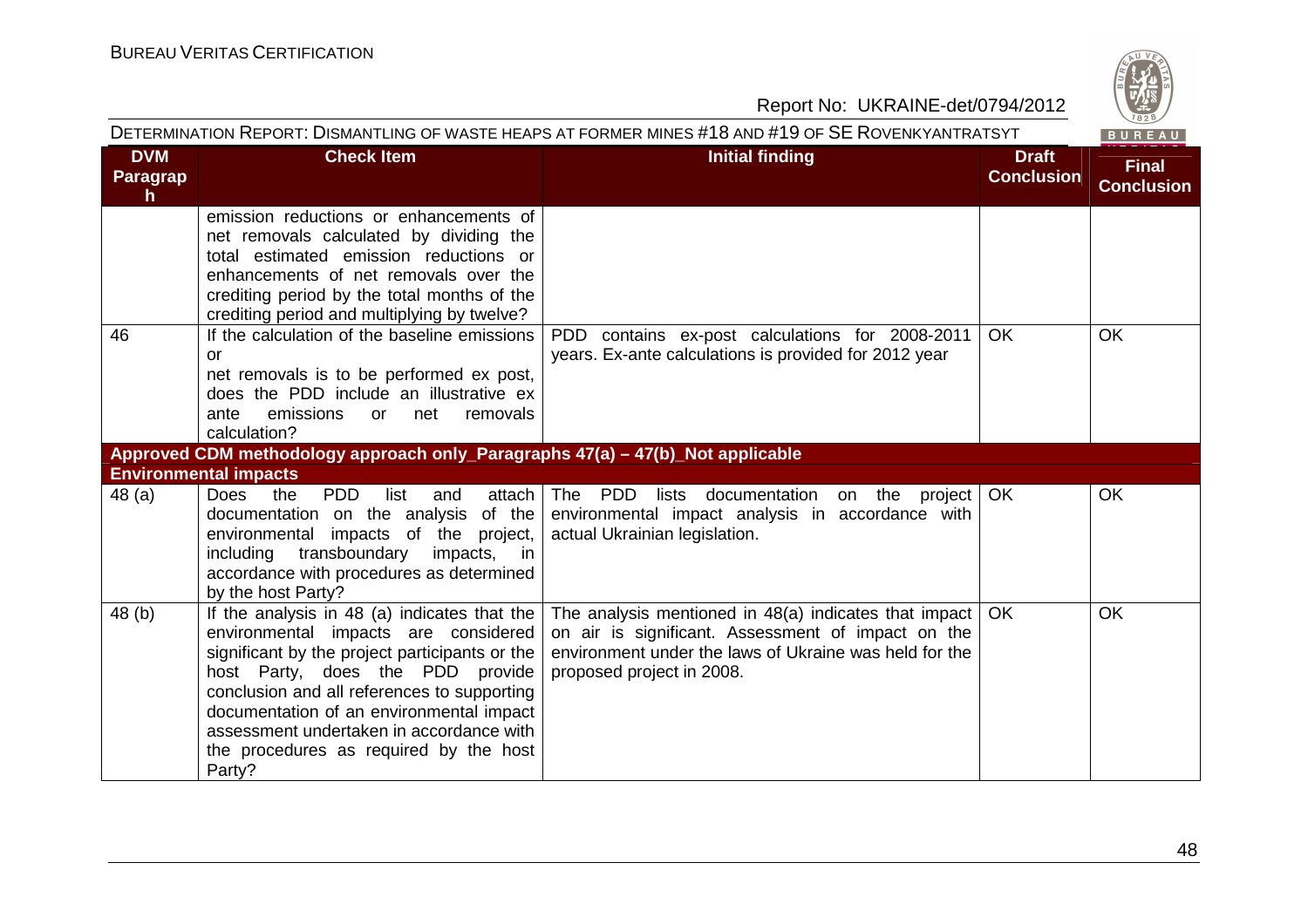

| DETERMINATION REPORT: DISMANTLING OF WASTE HEAPS AT FORMER MINES #18 AND #19 OF SE ROVENKYANTRATSYT<br><b>BUREAU</b> |                                                                                                                                                                                                                                                                                                                                                              |                                                                                                                                                                                                 |                                   |                                   |  |  |  |
|----------------------------------------------------------------------------------------------------------------------|--------------------------------------------------------------------------------------------------------------------------------------------------------------------------------------------------------------------------------------------------------------------------------------------------------------------------------------------------------------|-------------------------------------------------------------------------------------------------------------------------------------------------------------------------------------------------|-----------------------------------|-----------------------------------|--|--|--|
| <b>DVM</b><br>Paragrap<br>h.                                                                                         | <b>Check Item</b>                                                                                                                                                                                                                                                                                                                                            | <b>Initial finding</b>                                                                                                                                                                          | <b>Draft</b><br><b>Conclusion</b> | <b>Final</b><br><b>Conclusion</b> |  |  |  |
|                                                                                                                      | <b>Stakeholder consultation</b>                                                                                                                                                                                                                                                                                                                              |                                                                                                                                                                                                 |                                   |                                   |  |  |  |
| 49                                                                                                                   | If stakeholder consultation was undertaken<br>ın<br>accordance with the procedure as required<br>by the host Party, does the PDD provide:<br>(a) A list of stakeholders from whom<br>comments on the projects have been<br>received, if any?<br>(b) The nature of the comments?<br>(c) A description on whether and how the<br>comments have been addressed? | Actual Ukraine legislation doesn't require public<br>information for JI project. Any comments from local<br>stakeholders are obtained. Comments will be collect<br>during determination process | OK.                               | <b>OK</b>                         |  |  |  |
|                                                                                                                      |                                                                                                                                                                                                                                                                                                                                                              | Determination regarding small-scale projects (additional elements for assessment)_Paragraphs 50 - 57_Not applicable                                                                             |                                   |                                   |  |  |  |
|                                                                                                                      |                                                                                                                                                                                                                                                                                                                                                              | Determination regarding land use, land-use change and forestry projects _Paragraphs 58 – 64(d) Not applicable                                                                                   |                                   |                                   |  |  |  |
|                                                                                                                      | Determination regarding programmes of activities_Paragraphs 66 – 73 Not applicable                                                                                                                                                                                                                                                                           |                                                                                                                                                                                                 |                                   |                                   |  |  |  |

#### **Table 2 Resolution of Corrective Action and Clarification Requests**

| Draft report clarifications and corrective<br>action requests by validation team              | Ref. to<br>checklist<br>question<br>in table 1 | <b>Summary</b><br>response                                                                                                                                                                         | <b>of</b> | project | participant | <b>Determination team conclusion</b> |
|-----------------------------------------------------------------------------------------------|------------------------------------------------|----------------------------------------------------------------------------------------------------------------------------------------------------------------------------------------------------|-----------|---------|-------------|--------------------------------------|
| CAR01<br>Please add data on subcontractors of PE "S.T.A"<br>involved to the project activity. |                                                | "Donbasvugillyainvest" Ltd. is the<br>contractor of waste heap sorting and<br>dismantling. Contract for work<br>#13/03/08-2 from 13/03/08 between<br>"Donbasvugillyainvest" Ltd and CE<br>"S.T.A." |           |         |             | The issue is closed                  |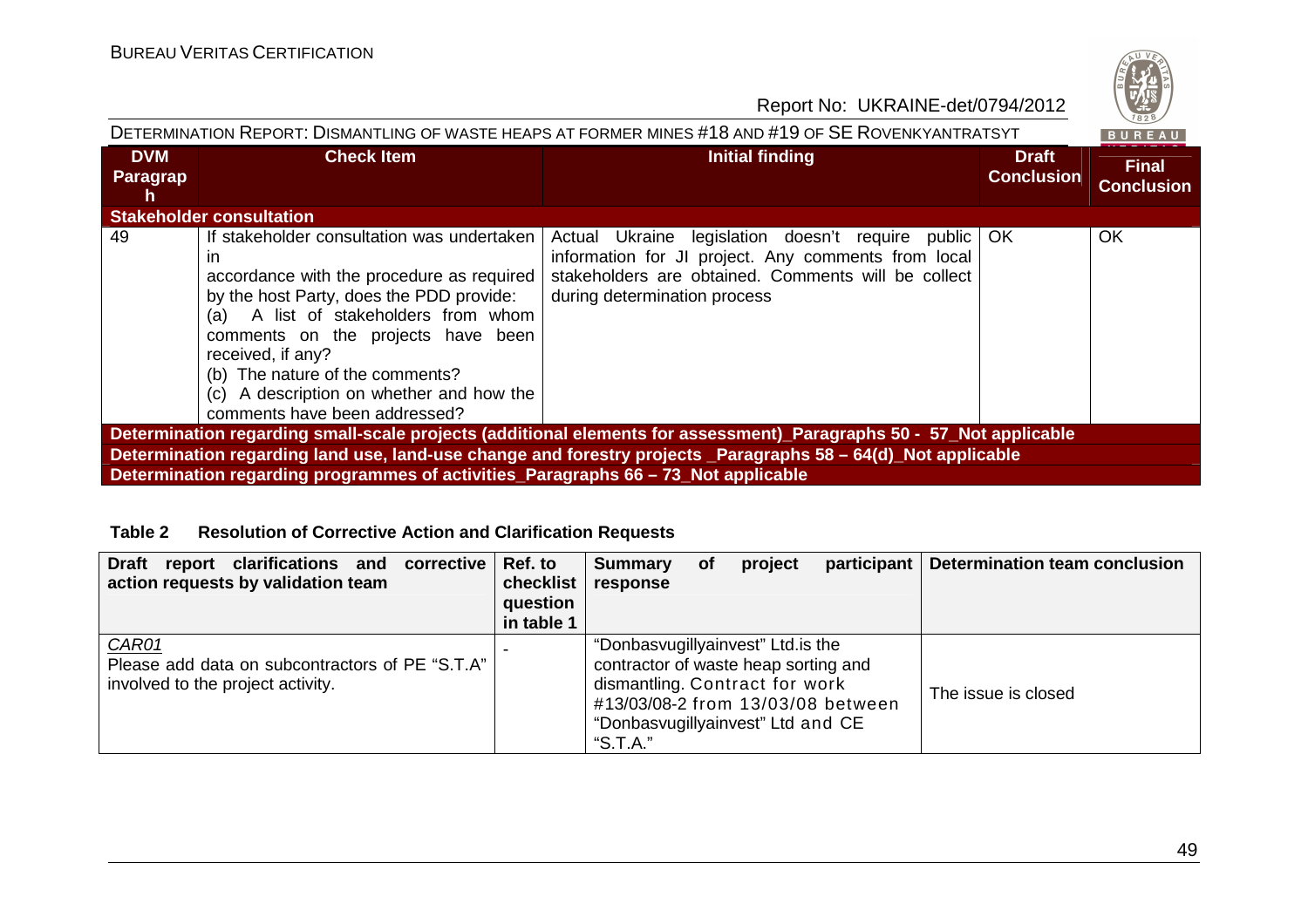

| DETERMINATION REPORT: DISMANTLING OF WASTE HEAPS AT FORMER MINES #18 AND #19 OF SE ROVENKYANTRATSYT<br>BUREAU                                                                                                                                                                                                                                                                                                                                                         |    |                                                                                                                                                                                                                                                                                                                                                                                            |                                                            |  |  |
|-----------------------------------------------------------------------------------------------------------------------------------------------------------------------------------------------------------------------------------------------------------------------------------------------------------------------------------------------------------------------------------------------------------------------------------------------------------------------|----|--------------------------------------------------------------------------------------------------------------------------------------------------------------------------------------------------------------------------------------------------------------------------------------------------------------------------------------------------------------------------------------------|------------------------------------------------------------|--|--|
| <b>CAR02</b><br>Please provide correct numeration of tables and<br>figures through all PDD                                                                                                                                                                                                                                                                                                                                                                            |    | Correct numeration of tables and figures<br>is provided                                                                                                                                                                                                                                                                                                                                    | VERIIAS<br>The issue is closed                             |  |  |
| CAR03<br>Please add history of waste heaps dismantled in<br>project frames. According to "Моделювання<br>температурного поля згасаючих териконів,<br>В.В. Попович, А.Д. Кузик, канд. фіз.-мат. наук,<br>доцент, О.О. Карабин, канд. фіз.-мат. наук,<br>доцент, О.Ю. Чмир, канд. фіз.-мат. наук<br>(Львівський державний університет безпеки<br><i>життедіяльності)</i> " time of waste heap burning<br>is about 15-20 years after finishing of waste heap<br>mantling |    | Start of waste heaps dumping - 1951<br>year, the end - 1979. Concerning duration<br>of burning waste heaps, it is still<br>controversial subject. In the literature<br>there are numbers from 5 to 50 years. In<br>terms of the project, an important matter<br>is the time of waste heap ignition.<br>However, in this project waste heaps that<br>are being dismantled were not burning. | Explanation was found<br>satisfactory. The issue is closed |  |  |
| CAR04<br>Please provide more actual satellite photos of<br>dismantled waste heaps and enrichment plant or<br>indicate date of proposed in the PDD photo                                                                                                                                                                                                                                                                                                               |    | Due to the size limits of section A.4.1.4<br>and a large number of waste heaps in the<br>project, the project participants provided<br>only photos of waste heaps on satellite<br>map.                                                                                                                                                                                                     | The issue is closed                                        |  |  |
| CAR05<br>Please provide written project approvals from the<br>both Parties Involved                                                                                                                                                                                                                                                                                                                                                                                   | 19 | Letter of approval from foreign country #<br>12.2-02/13624 was received on<br>12/10/2012. Letter of approval from SEIA<br>will be received after determination.                                                                                                                                                                                                                            | Pending                                                    |  |  |
| CAR06<br>Please indicate way of project participants<br>authorisation                                                                                                                                                                                                                                                                                                                                                                                                 | 21 | Added, Section A.5: Parties involved<br>authorize CE "S.T.A.". (Ukraine) and SIA<br>"Vidzeme Eko" (Latvia) to be participants<br>of the project. Authorisation is confirmed<br>by letter of endorsement and by letter of<br>approval.                                                                                                                                                      | Pending                                                    |  |  |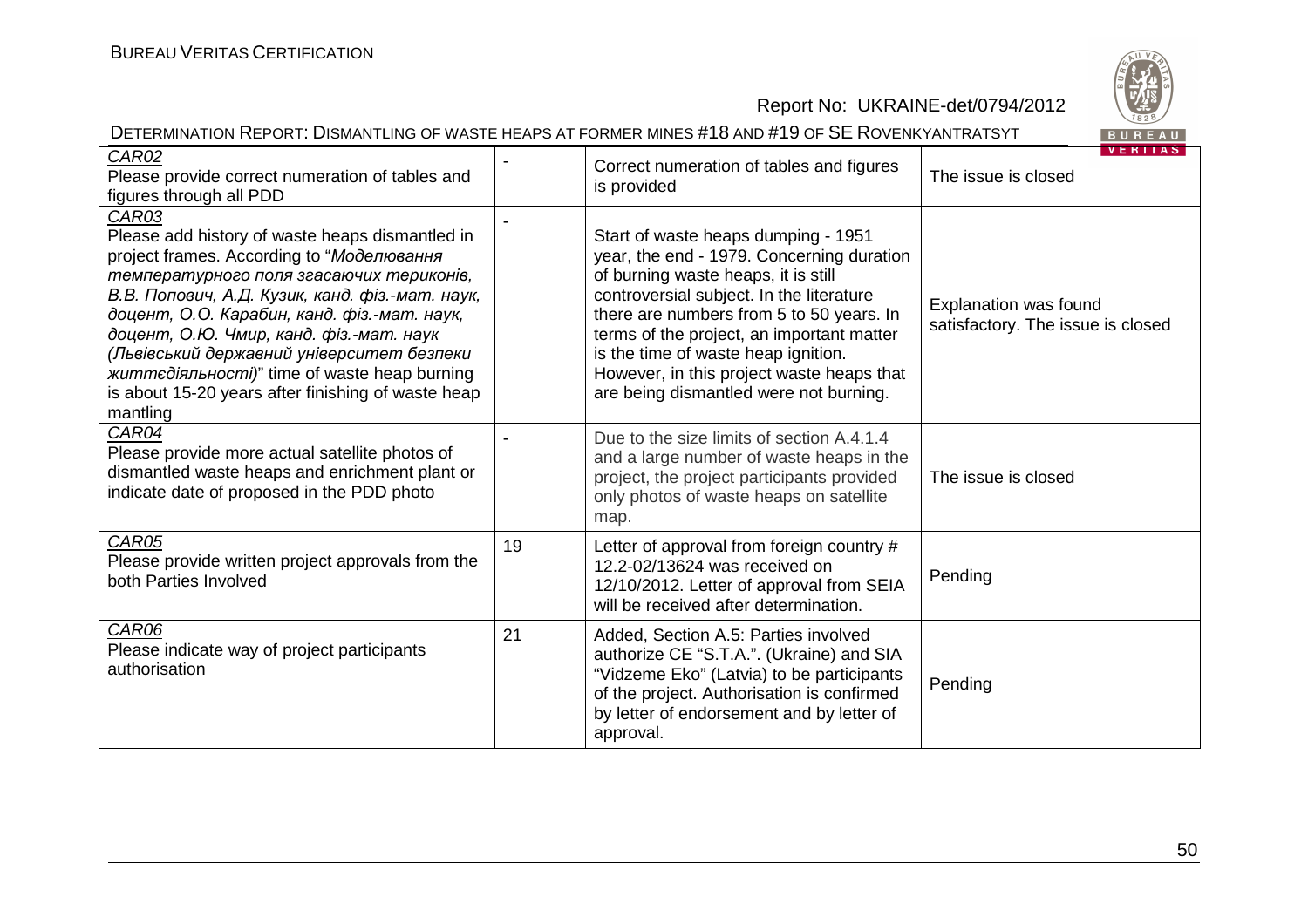

| DETERMINATION REPORT: DISMANTLING OF WASTE HEAPS AT FORMER MINES #18 AND #19 OF SE ROVENKYANTRATSYT<br>BUREAU                                                                                                                                                                                                                                                                    |    |                                                                                                                                                                                                                                                                                                                                                                                                                                                                                                                                     |                                                                              |  |  |
|----------------------------------------------------------------------------------------------------------------------------------------------------------------------------------------------------------------------------------------------------------------------------------------------------------------------------------------------------------------------------------|----|-------------------------------------------------------------------------------------------------------------------------------------------------------------------------------------------------------------------------------------------------------------------------------------------------------------------------------------------------------------------------------------------------------------------------------------------------------------------------------------------------------------------------------------|------------------------------------------------------------------------------|--|--|
| CAR07<br>Please provide more detailed description of<br>barriers for scenario 3. Wastes of coal production<br>uses for concrete production in JI project<br>"Зменшення викидів парникових газів шляхом<br>модернізації технології виробництва золи на<br>ПАТ «Білоцерківський завод залізобетонних<br>конструкцій»" which is already positively<br>determined by Bureau Veritas. | 23 | An additional obstacle to the use of these<br>waste heaps as building materials is that<br>they have a high carbon content, which<br>leads to lower quality products. In<br>addition, the technology of building<br>materials requires fine grinding, resulting<br>in additional energy costs.                                                                                                                                                                                                                                      | <b>VERITAS</b><br>Explanation was found<br>satisfactory. The issue is closed |  |  |
| CAR08<br>Please provide analysis of the two next scenarios:<br>process of empty rock mass dumping to<br>empty mines' caves<br>forestation of waste heap with usage of<br>of CO <sub>2</sub><br>source<br>green mass<br>as<br>enhancement                                                                                                                                         | 23 | Concerning these two proposed<br>scenarios can say the following:<br>-inverse filling rock in the mine is<br>progressive but highly expensive method<br>compared to dumping rocks into piles.<br>-afforestation is possible only under<br>complete burnup of coal in Waste heaps.<br>The probability of waste heaps ignition in<br>Luhansk region is very high (0.78% by<br>research institute Respirator), so we can<br>not consider afforestation on burning<br>heaps, which are considered in the<br>project, as an alternative. | Explanation was found<br>satisfactory. The issue is closed                   |  |  |
| CAR09<br>Please correctly indicate name and the latest<br>version of CDM methodology ACM0009 ver.<br>4.0.0, which elements are used for leakages<br>estimation                                                                                                                                                                                                                   | 24 | Reference number is correctly indicated:<br>methodology ACM0009 version 4.0.0                                                                                                                                                                                                                                                                                                                                                                                                                                                       | The issue is closed                                                          |  |  |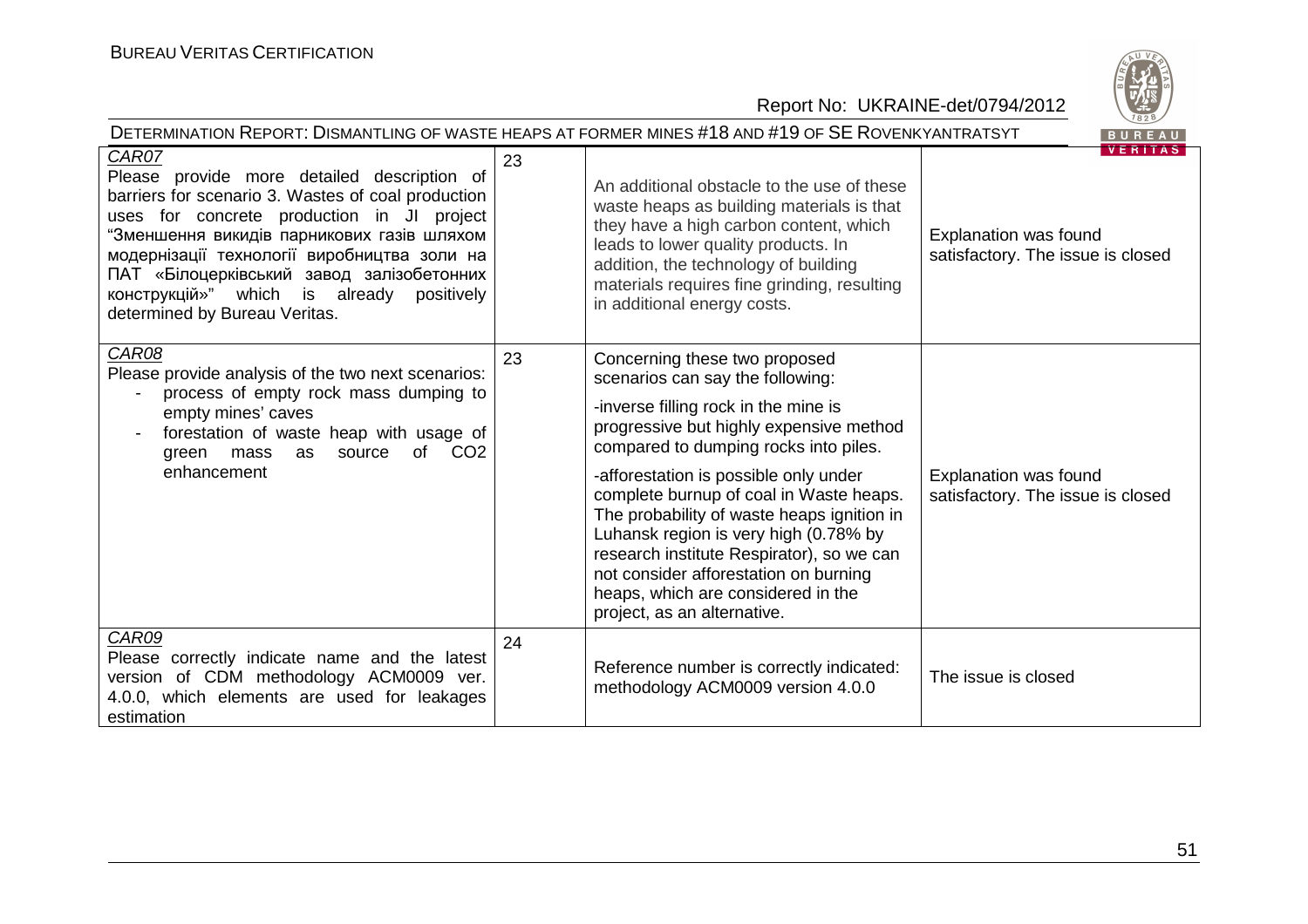| DETERMINATION REPORT: DISMANTLING OF WASTE HEAPS AT FORMER MINES #18 AND #19 OF SE ROVENKYANTRATSYT<br>BUREAU                                                                                                                                                                                                                             |       |                                                                                                                                                                                                                |                                                                              |  |  |
|-------------------------------------------------------------------------------------------------------------------------------------------------------------------------------------------------------------------------------------------------------------------------------------------------------------------------------------------|-------|----------------------------------------------------------------------------------------------------------------------------------------------------------------------------------------------------------------|------------------------------------------------------------------------------|--|--|
| CAR <sub>10</sub><br>The project "Waste Heap Dismantling in the<br>Rebrykove Town of Luhansk Region of Ukraine<br>with the Aim of Reducing Greenhouse Gases<br>Emissions into the Atmosphere" uses another<br>technology (wet separations in hydrocyclones) for<br>coal separation. Please correct                                        | 29(b) | The both projects uses similar procedures<br>for account of carbon, containing in coal<br>concentrate, so comparing is correct.                                                                                | <b>VERITAS</b><br>Explanation was found<br>satisfactory. The issue is closed |  |  |
| CAR11<br>Please provide evidences that coal obtained in<br>project frames will be used in Ukraine                                                                                                                                                                                                                                         | 32(a) | Carbonaceous fraction, which is the end<br>product of this project, does not meet<br>European standards for coal quality,<br>therefore consumed only in the region<br>where the project activities take place. | Explanation was found<br>satisfactory. The issue is closed                   |  |  |
| CAR <sub>12</sub><br>Please provide head of section C in line within JI<br>PDD form                                                                                                                                                                                                                                                       | 34(a) | Sub-heads of section C are corrected<br>within JI PDD form.                                                                                                                                                    | The issue is closed                                                          |  |  |
| <b>CAR13</b><br>Please provide to AIE documents, that describe<br>project key parameters, such as<br>sale<br>invoices<br>consumed<br>on.<br>coal<br>containing rock mass<br>invoices<br>delivered<br>sale<br>on<br>coal<br>concentrate<br>invoices on consumed diesel fuel<br>monthly<br>acts<br>electric<br>on<br>energy<br>consumptions | 36(b) | All necessary documentation has been<br>submitted to AIE                                                                                                                                                       | The issue is closed                                                          |  |  |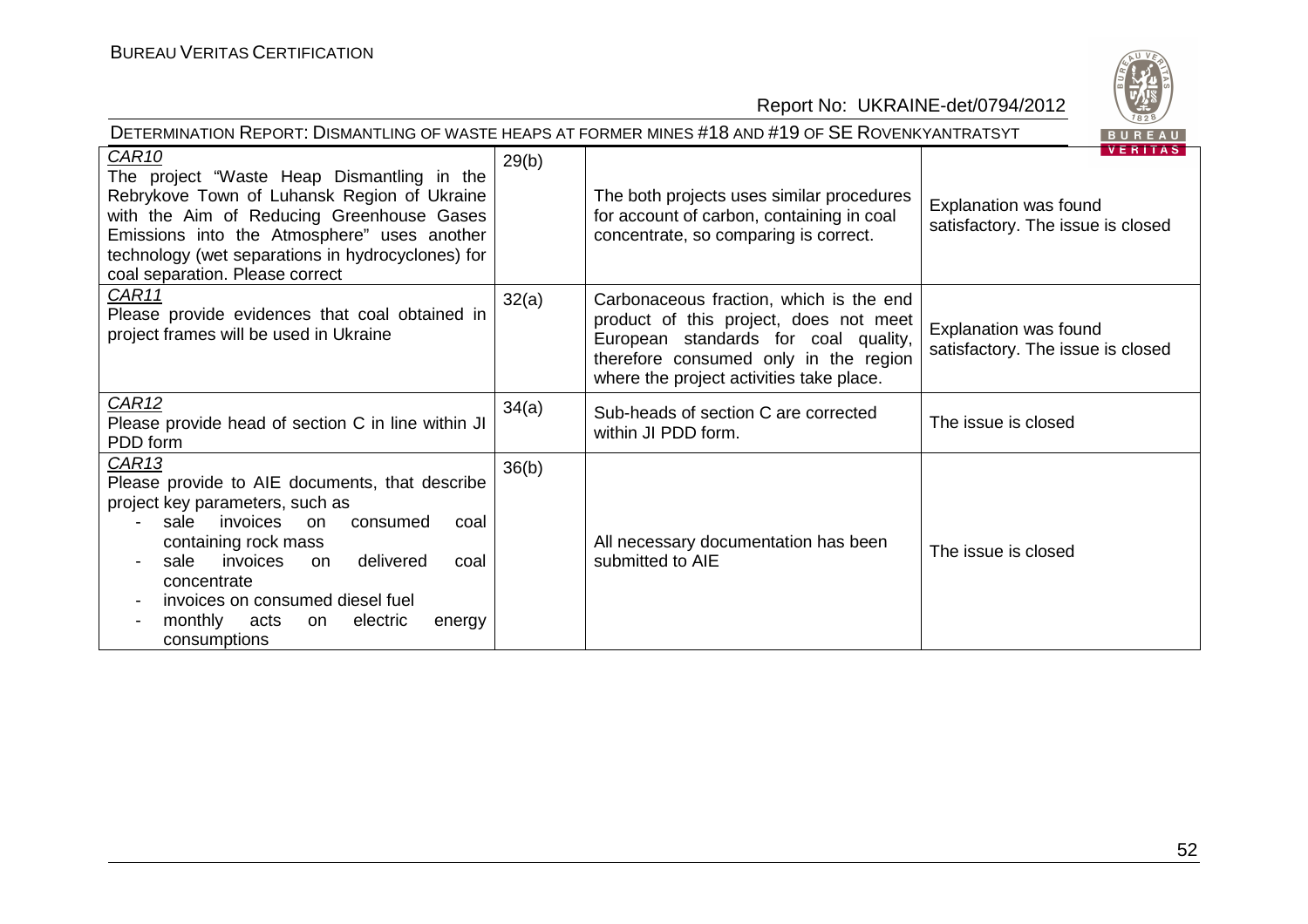

| DETERMINATION REPORT: DISMANTLING OF WASTE HEAPS AT FORMER MINES #18 AND #19 OF SE ROVENKYANTRATSYT<br>BUREAU                                                                                                                                                                                                             |           |                                                                                                                                                                                                                                                                                                                                                                                                                                                                                                                |                                                                                     |  |  |
|---------------------------------------------------------------------------------------------------------------------------------------------------------------------------------------------------------------------------------------------------------------------------------------------------------------------------|-----------|----------------------------------------------------------------------------------------------------------------------------------------------------------------------------------------------------------------------------------------------------------------------------------------------------------------------------------------------------------------------------------------------------------------------------------------------------------------------------------------------------------------|-------------------------------------------------------------------------------------|--|--|
| CAR14<br>PDD indicates that annual average data for<br>Luhansk Region was used for coal moisture and<br>ash content. Also, PDD contains description of<br>procedures following for laboratory samples.<br>Please correct this misamendment, also please<br>provide laboratory certificates on coal quality if<br>possible | 36(b)     | Laboratory quality certificates are<br>submitted to AIE. In Section D.1p.3.2<br>added: Ash and moisture fraction (0-30m)<br>is determined on the basis of data<br>laboratories involved, as a third party of<br>the project.                                                                                                                                                                                                                                                                                   | <b>VERITAS</b><br><b>Explanation was found</b><br>satisfactory. The issue is closed |  |  |
| CAR <sub>15</sub><br>Please add in the section D.1 sub-section<br>Measuring devices reference on Annex 3<br>contained data on project measuring equipment                                                                                                                                                                 | 36(e)     | Reference on Annex 3 contained data on<br>project measuring equipment was added<br>in the section D.1                                                                                                                                                                                                                                                                                                                                                                                                          | The issue is closed                                                                 |  |  |
| CAR <sub>16</sub><br>Please add information how values of coal<br>concentrate will be crosschecked                                                                                                                                                                                                                        | 36(f)(v)  | Noted in Section D.1 (3.1): To determine<br>this parameter the commercial data of<br>company are used. To confirm the<br>amount of fraction (0-30 mm) checks and<br>documents from customers are used.<br>Taken into account and refers to the<br>project activity only product which<br>delivered to the customer. Weighing takes<br>place on site using certified scales.<br>Regular cross-inspections with customers<br>are executed. Information of summurized<br>reports is based on these delivery data. | Explanation was found<br>satisfactory. The issue is closed                          |  |  |
| CAR17<br>The PDD in the section B notes that coal NCV is<br>lowered comparable with data of Ukrainian<br>Statistic Service. Please add data on coal NCV<br>lowering in the section D                                                                                                                                      | 36(f)(vi) | Added in Section D: Net Calorific Value,<br>calculated by formula (14), value provided<br>by National Inventory is about 10% lower,<br>so for reasons of conservatism, the<br>project takes the value calculated by the<br>formula (14).                                                                                                                                                                                                                                                                       | Explanation was found<br>satisfactory. The issue is closed                          |  |  |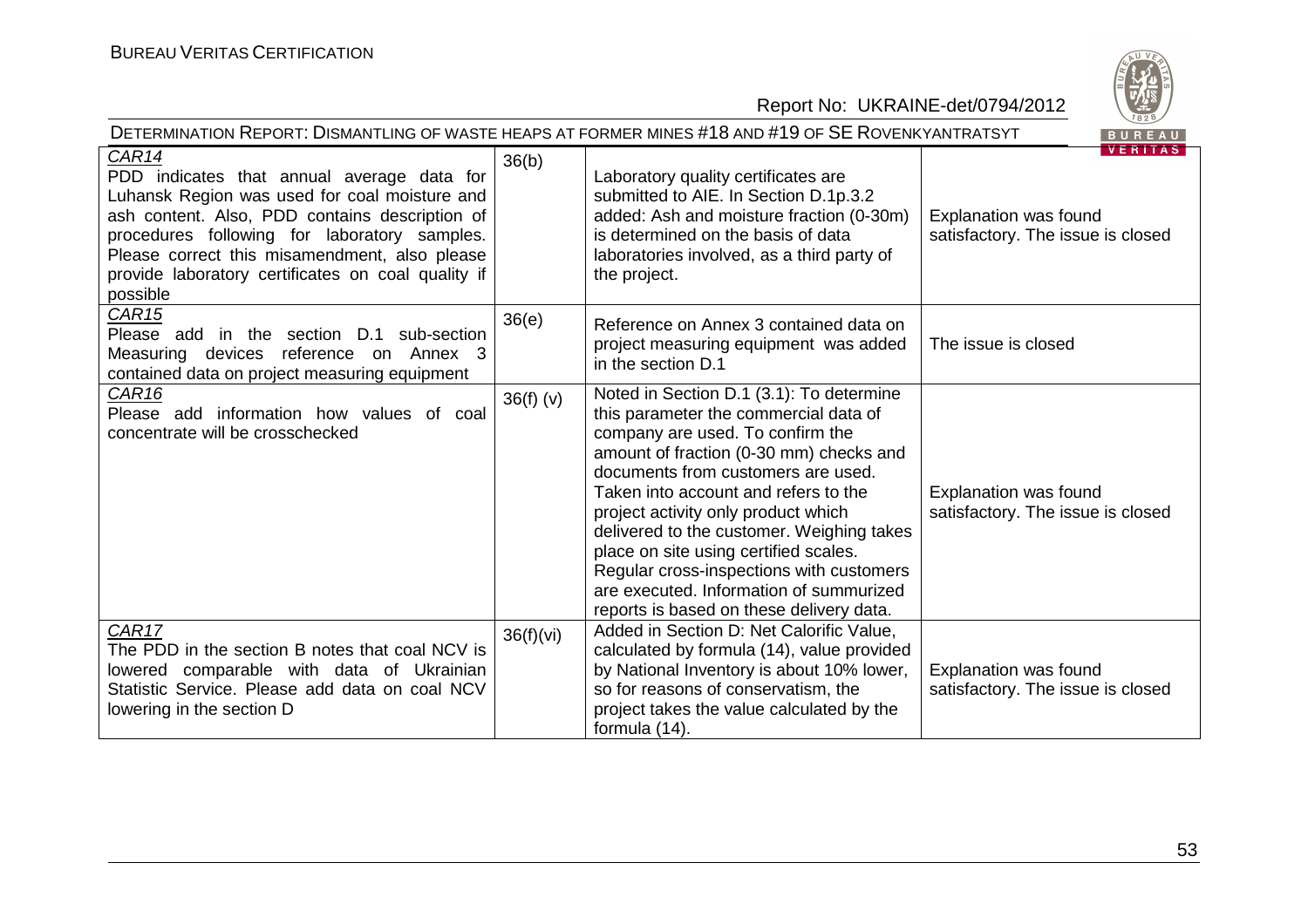

|                                                                                                                                                                                                                                                                                      |       | Report No: UKRAINE-det/0794/2012                                                                                                                                                                                                                                                                                                                                                                                                                                                                                                                                                                                                                                                                            | $\frac{1}{2}$                                                                       |  |  |  |
|--------------------------------------------------------------------------------------------------------------------------------------------------------------------------------------------------------------------------------------------------------------------------------------|-------|-------------------------------------------------------------------------------------------------------------------------------------------------------------------------------------------------------------------------------------------------------------------------------------------------------------------------------------------------------------------------------------------------------------------------------------------------------------------------------------------------------------------------------------------------------------------------------------------------------------------------------------------------------------------------------------------------------------|-------------------------------------------------------------------------------------|--|--|--|
| DETERMINATION REPORT: DISMANTLING OF WASTE HEAPS AT FORMER MINES #18 AND #19 OF SE ROVENKYANTRATSYT<br>BUREAU                                                                                                                                                                        |       |                                                                                                                                                                                                                                                                                                                                                                                                                                                                                                                                                                                                                                                                                                             |                                                                                     |  |  |  |
| CAR <sub>18</sub><br>Please add<br>reference<br>relevant<br>order<br>on<br>describing<br>collecting<br>keeping<br>data<br>and<br>procedures                                                                                                                                          | 36(m) | Noted in Section D.1.:Documents and<br>reports on the data that are monitored will<br>be archived and stored by the project<br>participants. The following documents will<br>be stored: primary documents for the<br>accounting of monitored parameters in<br>paper form; intermediate reports, orders<br>and other monitoring documents in paper<br>and electronic form; documents on<br>measurement devices in paper and<br>electronic form. These documents and<br>other data monitored and required for<br>determination and verification, as well as<br>any other data that are relevant to the<br>operation of the project will be kept for at<br>least two years after the last transfer of<br>ERUs. | <b>VERITAS</b><br><b>Explanation was found</b><br>satisfactory. The issue is closed |  |  |  |
| CAR <sub>19</sub><br>Please check JI PDD form in the sub-heads of<br>section E.2 and E.3                                                                                                                                                                                             | 43    | Sub-heads of section E are corrected<br>within JI PDD form.                                                                                                                                                                                                                                                                                                                                                                                                                                                                                                                                                                                                                                                 | The issue is closed                                                                 |  |  |  |
| CL01<br>The proposed project envisages processing<br>around of two million tonnes of coal containing<br>rock mass from waste heap per year. PDD<br>indicates that capacity of project equipment is<br>about 900 000 tonnes per year. Please correct or<br>explain this misamendment. |       | Section A.4.2: The project capacity of the<br>complex allows to process 900 thousand<br>$m3$ of the rock per year. It is about<br>1600000 tons per year.                                                                                                                                                                                                                                                                                                                                                                                                                                                                                                                                                    | <b>Explanation was found</b><br>satisfactory. The issue is closed                   |  |  |  |
| CL <sub>02</sub><br>Please add data on quantities of inertial sieves<br>GIL-52 involved in the project and shift-cycle on<br>enrichment plant                                                                                                                                        |       | Two GIL-52 are involved in the project                                                                                                                                                                                                                                                                                                                                                                                                                                                                                                                                                                                                                                                                      | Explanation was found<br>satisfactory. The issue is closed                          |  |  |  |